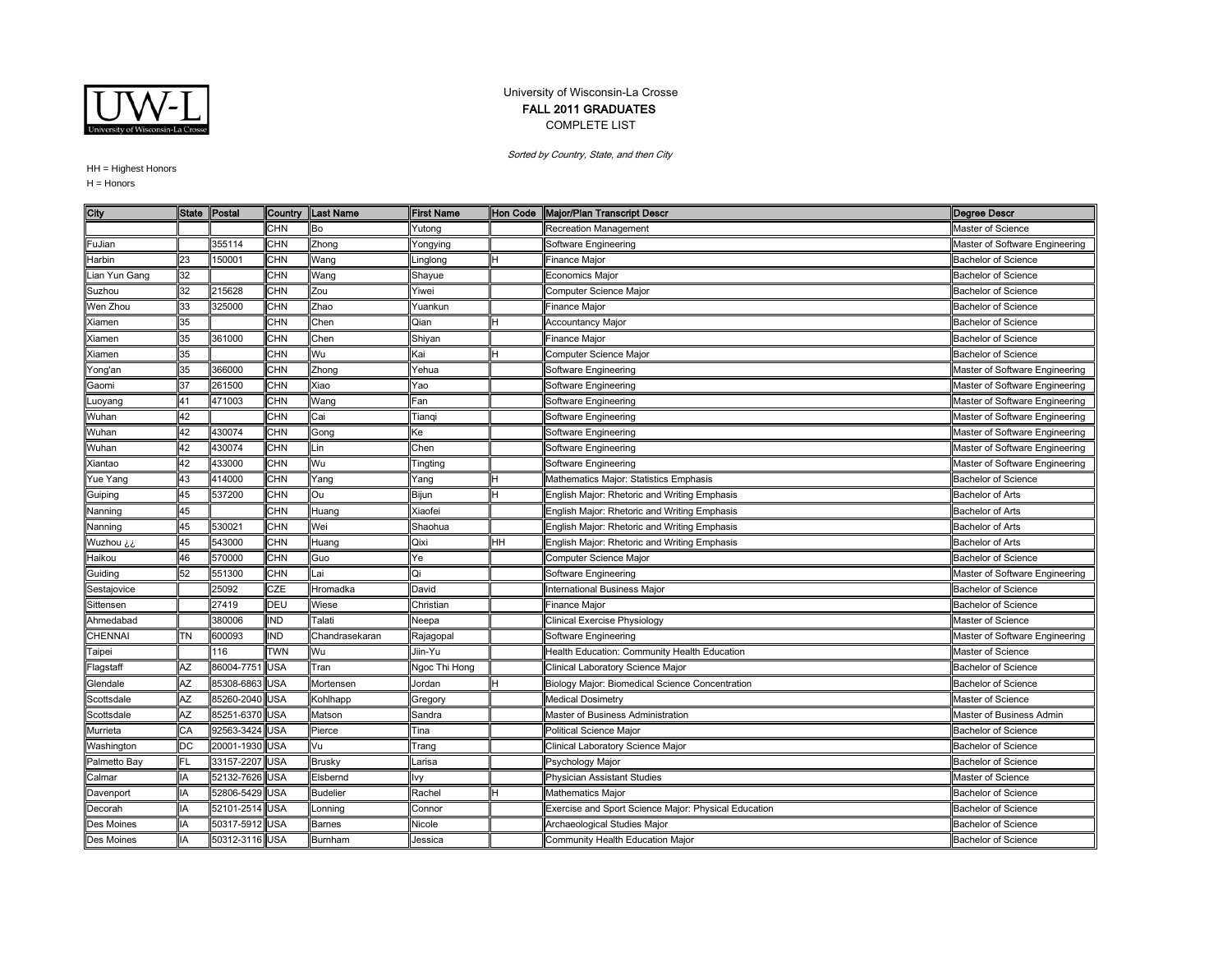| City                    | State Postal |                | Country    | <b>Last Name</b> | <b>First Name</b> |    | Hon Code   Major/Plan Transcript Descr                             | Degree Descr                   |
|-------------------------|--------------|----------------|------------|------------------|-------------------|----|--------------------------------------------------------------------|--------------------------------|
| Lansing                 |              | 52151-7572 USA |            | Vik              | Rachel            | Η  | Therapeutic Recreation Major                                       | <b>Bachelor of Science</b>     |
| Lawler                  |              | 52154-9716     | <b>USA</b> | Costigan         | Kurt              |    | Clinical Laboratory Science Major                                  | <b>Bachelor of Science</b>     |
| Algonquin               |              | 60102-3964     | <b>USA</b> | Constantino      | Robin             |    | Physical Therapy                                                   | Doctor of Physical Therapy     |
| Cary                    |              | 60013-2960     | <b>USA</b> | Boorman          | Гessa             |    | <b>Biology Major</b>                                               | <b>Bachelor of Science</b>     |
| Chicago                 |              | 60618-1784     | <b>USA</b> | Farmer           | April             |    | Student Affairs Administration in Higher Education                 | Master of Science in Education |
| Chicago                 |              | 60646-3819 USA |            | Graves           | Joseph            |    | Social Studies Major (Broad Field Option B)                        | <b>Bachelor of Science</b>     |
| Crystal Lake            |              | 60014-1903     | <b>USA</b> | Gable            | Jessica           |    | Psychology Major                                                   | <b>Bachelor of Science</b>     |
| Crystal Lake            |              | 60014-1900 USA |            | Maruyama         | Jennifer          |    | Psychology Major                                                   | <b>Bachelor of Science</b>     |
| Evanston                |              | 60202-2754 USA |            | Sill             | Naomi             | H  | Psychology Major                                                   | <b>Bachelor of Science</b>     |
| Glen Ellyn              |              | 60137-5838 USA |            | Gonzales         | Courtney          |    | Spanish Major                                                      | <b>Bachelor of Arts</b>        |
| Gurnee                  |              | 60031-5108 USA |            | Innes            | Brittany          | н  | Community Health Education Major                                   | <b>Bachelor of Science</b>     |
| Hebron                  |              | 60034-9511     | <b>USA</b> | Mackenzie        | Austin            | н  | Psychology Major                                                   | <b>Bachelor of Science</b>     |
| Lemont                  |              | 60439-4457     | <b>USA</b> | Leibforth        | Ryan              |    | Political Science Major                                            | <b>Bachelor of Science</b>     |
| Lindenhurst             |              | 60046-7842 USA |            | Raetzman         | Lisa              |    | Recreation Management Major                                        | <b>Bachelor of Science</b>     |
| Lisle                   |              | 60532-3427 USA |            | Savage           | Theodore          |    | Chemistry Major: ACS Certification                                 | <b>Bachelor of Science</b>     |
| Minooka                 |              | 60447-4518     | <b>USA</b> | <b>Bollinger</b> | Jessica           |    | Physical Therapy                                                   | Doctor of Physical Therapy     |
| Northbrook              |              | 60062-3536     | <b>USA</b> | Torf             | Raechel           |    | School Psychology                                                  | <b>Education Specialist</b>    |
| Palatine                |              | 60074-7616     | <b>USA</b> | Desardi          | Marc              |    | Exercise and Sport Science Major: Physical Education               | Bachelor of Science            |
| Rock Island             |              | 61201-2210     | <b>USA</b> | Strope           | Steven            |    | Student Affairs Administration in Higher Education                 | Master of Science in Education |
| Rockford                |              | 61108-4469     | <b>USA</b> | Kilroy           | Kelsey            | HН | Middle Childhood through Early Adolescence Education Major         | <b>Bachelor of Science</b>     |
| Roscoe                  |              | 61073-9694     | <b>USA</b> | Schoenberg       | Hannah            |    | Marketing Major                                                    | <b>Bachelor of Science</b>     |
| West Chicago            |              | 60185-3015     | <b>USA</b> | Taddeucci        | eigh.             |    | Middle Childhood through Early Adolescence Education Major         | <b>Bachelor of Science</b>     |
| Elkhart                 | IN           | 46514-8380     | <b>USA</b> | Hines            | Catherine         |    | Recreation Management                                              | Master of Science              |
| Kewanna                 | IN           | 46939-8751     | <b>USA</b> | James            | Branden           |    | Geography Major                                                    | <b>Bachelor of Science</b>     |
| Mishawaka               | IN           | 46545-8063     | <b>USA</b> | Kelly            | Patrick           |    | Biology: Aquatic Science Concentration                             | Master of Science              |
| Noblesville             | IN           | 46062-9310     | <b>USA</b> | Kupinski         | Andrew            | HH | Clinical Laboratory Science Major                                  | <b>Bachelor of Science</b>     |
| Laurel                  | MD           | 20707-3322     | <b>USA</b> | Nyasa            | Kenneth           |    | <b>Biochemistry Major</b>                                          | <b>Bachelor of Science</b>     |
| Houghton                | МІ           | 49931-2708     | <b>USA</b> | Sherman          | Jane              |    | Community Health Education Major                                   | <b>Bachelor of Science</b>     |
| Midland                 | MI           | 48640-9176     | <b>USA</b> | Hawley           | Amber             |    | Archaeological Studies Major                                       | <b>Bachelor of Science</b>     |
| Andover                 | MN           | 55304-4142 USA |            | Gray             | Stephanie         |    | Clinical Laboratory Science Major                                  | <b>Bachelor of Science</b>     |
| Apple Valley            | MN           | 55124-6897 USA |            | Jones            | Elizabeth         | Η  | Psychology Major                                                   | Bachelor of Science            |
| <b>Apple Valley</b>     | MN           | 55124-8237 USA |            | Phillips         | Christopher       |    | Management Major                                                   | <b>Bachelor of Science</b>     |
| Arden Hills             | MN           | 55112-3632     | <b>USA</b> | Albertson        | Sarah             |    | Community Health Education Major                                   | <b>Bachelor of Science</b>     |
| Arden Hills             | MΝ           | 55112-5755 USA |            | Johnson          | Alex              |    | Middle Childhood through Early Adolescence Education Major         | <b>Bachelor of Science</b>     |
| Austin                  | MN           | 55912-2857     | <b>USA</b> | McDermott        | James             |    | Chemistry Major                                                    | <b>Bachelor of Science</b>     |
| Austin                  | MN           | 55912-6566     | <b>USA</b> | Stundahl         | Crystal           | HН | <b>Biology Major</b>                                               | Bachelor of Science            |
| <b>Belle Plaine</b>     | <b>MN</b>    | 56011-1706     | <b>USA</b> | Erickson         | Anna              | HH | Music Major: Choral Emphasis                                       | <b>Bachelor of Science</b>     |
| <b>Blooming Prairie</b> | MΝ           | 55917-1137 USA |            | Mans             | Patricia          |    | <b>Physical Therapy</b>                                            | Doctor of Physical Therapy     |
| Bloomington             | <b>MN</b>    | 55431-1217 USA |            | Dymoke           | Alexandra         |    | Exercise and Sport Science Major: Physical Education               | <b>Bachelor of Science</b>     |
| Bloomington             | <b>MN</b>    | 55437-1806     | <b>USA</b> | Forseth          | Bethany           |    | Exercise and Sport Science Major: Exercise Science - Fitness Track | <b>Bachelor of Science</b>     |
| Bloomington             | <b>MN</b>    | 55431-1055     | <b>USA</b> | Hansen           | Sarah             |    | Middle Childhood through Early Adolescence Education Major         | <b>Bachelor of Science</b>     |
| Bloomington             | MΝ           | 55437-3233     | <b>USA</b> | Long             | Kirstin           | н  | Early Childhood through Middle Childhood Education Major           | <b>Bachelor of Science</b>     |
| Bloomington             | MN           | 55420-2221     | <b>USA</b> | Syrjanen         | Troy              |    | Sociology Major                                                    | <b>Bachelor of Science</b>     |
| Borup                   | MΝ           | 56519-9652     | <b>USA</b> | <b>Biorhus</b>   | Jordan            |    | Physical Therapy                                                   | Doctor of Physical Therapy     |
| <b>Brooklyn Park</b>    | MΝ           | 55443-4101     | <b>USA</b> | Demorett         | Joshua            | н  | Physics Major: Biomedical Concentration                            | <b>Bachelor of Science</b>     |
| <b>Brooklyn Park</b>    | MΝ           | 55444-1326     | <b>USA</b> | Riberich         | Anastasia         |    | Social Studies Major (Broad Field Option B)                        | <b>Bachelor of Science</b>     |
| <b>Burnsville</b>       | MΝ           | 55306-5060     | <b>USA</b> | Craig            | Chelsea           |    | Physical Therapy                                                   | Doctor of Physical Therapy     |
| Burnsville              | MΝ           | 55306-6367     | <b>USA</b> | Hinze            | Halev             | HH | Community Health Education Major                                   | <b>Bachelor of Science</b>     |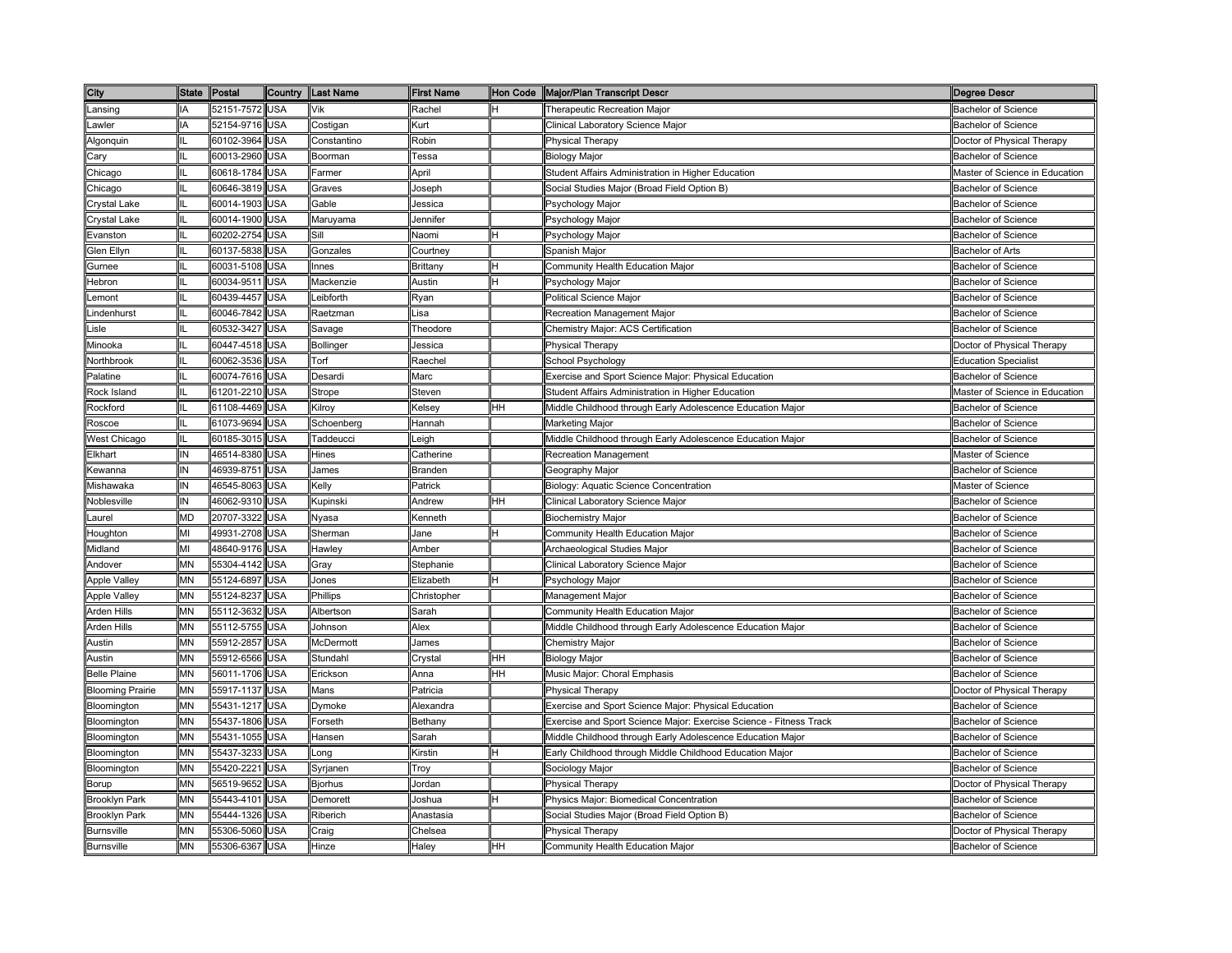| City                 | <b>State</b> | Postal         | Country    | Last Name       | <b>First Name</b> |           | Hon Code   Major/Plan Transcript Descr                                      | <b>Degree Descr</b>            |
|----------------------|--------------|----------------|------------|-----------------|-------------------|-----------|-----------------------------------------------------------------------------|--------------------------------|
| <b>Burnsville</b>    | MΝ           | 55306-6359 USA |            | Nimmo           | Alyssa            |           | Marketing Major                                                             | <b>Bachelor of Science</b>     |
| Byron                | MΝ           | 55920-4221     | <b>USA</b> | Mauseth         | Matthew           |           | Biology Major: Biomedical Science Concentration                             | <b>Bachelor of Science</b>     |
| Caledonia            | MΝ           | 55921-1551     | <b>USA</b> | Cognac          | Jason             |           | Professional Development                                                    | Master of Educ - Prof Dev      |
| Caledonia            | MΝ           | 55921-1063     | <b>USA</b> | Knutson         | LeeAnn            |           | <sup>2</sup> sychology Major                                                | <b>Bachelor of Science</b>     |
| Caledonia            | MΝ           | 55921-4766     | <b>USA</b> | Schleich        | Jamie             |           | Middle Childhood through Early Adolescence Education Major                  | <b>Bachelor of Science</b>     |
| Cambridge            | MN           | 55008-3724     | <b>USA</b> | Reamer          | Jeffrey           |           | Community Health Education Major                                            | <b>Bachelor of Science</b>     |
| Carver               | MN           | 55315-9228     | <b>USA</b> | Gestach         | Kathryn           |           | Biology Major: Biomedical Science Concentration                             | <b>Bachelor of Science</b>     |
| Champlin             | MN           | 55316-2623     | <b>USA</b> | Kauphusman      | Kristen           |           | Psychology Major                                                            | <b>Bachelor of Science</b>     |
| Chanhassen           | MN           | 55317-7591 USA |            | <b>DuBois</b>   | Erin              | HН        | Archaeological Studies Major                                                | <b>Bachelor of Science</b>     |
| Chatfield            | MN           | 55923-1156 USA |            | Hollermann      | Hannah            | HH        | Biology Major: Biomedical Science Concentration                             | <b>Bachelor of Science</b>     |
| Chatfield            | MΝ           | 55923-1344 USA |            | Meyer           | Heidi             | н         | Community Health Education Major                                            | <b>Bachelor of Science</b>     |
| Coon Rapids          | MN           | 55448-7004 USA |            | Votaw           | Kevin             | HH        | English Major                                                               | <b>Bachelor of Science</b>     |
| Courtland            | MN           | 56021-9734     | <b>USA</b> | Windschitl      | Carly             | н         | Community Health Education Major                                            | <b>Bachelor of Science</b>     |
| Crystal              | ΜN           | 55422-2543     | <b>USA</b> | Narveson        | Joel              | HH        | <b>Biology Major</b>                                                        | <b>Bachelor of Science</b>     |
| <b>Detroit Lakes</b> | MN           | 56501-9483     | <b>USA</b> | Williams        | Megan             |           | Psychology Major                                                            | <b>Bachelor of Science</b>     |
| Eagan                | MN           | 55123-1927     | <b>USA</b> | Huisman         | Jana              |           | <b>Finance Major</b>                                                        | <b>Bachelor of Science</b>     |
| Eagan                | MΝ           | 55122-3390     | <b>USA</b> | Kucera          | Victoria          |           | Biology Major: Biomedical Science Concentration                             | <b>Bachelor of Science</b>     |
| Eagan                | MN           | 55123-3054     | <b>USA</b> | Schoenecker     | Jennifer          |           | Student Affairs Administration in Higher Education                          | Master of Science in Education |
| Eagan                | MΝ           | 55123-1459     | <b>USA</b> | Sjobeck         | indsey            |           | Marketing Major                                                             | <b>Bachelor of Science</b>     |
| <b>Eden Prairie</b>  | MN           | 55347-3035     | <b>USA</b> | <b>Broz</b>     | Carrie            |           | <b>Physical Therapy</b>                                                     | Doctor of Physical Therapy     |
| Eden Prairie         | MΝ           | 55346-4147     | <b>USA</b> | Stoll           | Natalie           | н         | <b>Biology Major</b>                                                        | <b>Bachelor of Science</b>     |
| <b>Eden Prairie</b>  | MN           | 55347-5309     | <b>USA</b> | Wargolet        | Katie             | H         | Middle Childhood through Early Adolescence Education Major                  | <b>Bachelor of Science</b>     |
| Edina                | MΝ           | 55424-1942     | <b>USA</b> | Halverson       | Victoria          | H         | Theatre Arts Major: Design / Technical Emphasis                             | <b>Bachelor of Science</b>     |
| Elgin                | MN           | 55932-9324     | <b>USA</b> | Roberts         | Jenifer           | н         | Sociology Major                                                             | <b>Bachelor of Science</b>     |
| Eyota                | ΜN           | 55934-2328     | <b>USA</b> | Kimball         | Jessalyn          | н         | Art Major                                                                   | <b>Bachelor of Science</b>     |
| Faribault            | MΝ           | 55021-7546 USA |            | Nelson          | Kyle              |           | Marketing Major                                                             | <b>Bachelor of Science</b>     |
| Farmington           | MΝ           | 55024-1621 USA |            | Doyle           | Andrew            |           | Geography Major                                                             | <b>Bachelor of Science</b>     |
| Farmington           | MΝ           | 55024-9160 USA |            | Prins           | Danielle          |           | Middle Childhood through Early Adolescence Education Major                  | Bachelor of Science            |
| <b>Grand Rapids</b>  | ΜN           | 55744-2814 USA |            | Hassel          | Wade              | Η         | Spanish Major                                                               | <b>Bachelor of Arts</b>        |
| Ham Lake             | MΝ           | 55304-6419 USA |            | Anderson        | Kayla             |           | Management Major                                                            | <b>Bachelor of Science</b>     |
| Hamel                | MN           | 55340-9627 USA |            | Nelson          | Matthew           |           | Finance Major                                                               | <b>Bachelor of Science</b>     |
| Houston              | <b>MN</b>    | 55943-8146 USA |            | Jensen          | Erik              | H         | Marketing Major                                                             | <b>Bachelor of Science</b>     |
| Inver Grove Heights  | <b>IMN</b>   | 55077-5479 USA |            | Glidden         | Megan             |           | Communication Studies Major: Broadcast and Digital Media Emphasis           | <b>Bachelor of Arts</b>        |
| Janesville           | ΜN           | 56048-1804 USA |            | Malterer        | Katherine         |           | Exercise and Sport Science Major: Fitness                                   | <b>Bachelor of Science</b>     |
| Janesville           | ΜN           | 56048-1719 USA |            | Schuch          | Katrina           | lн        | Exercise and Sport Science Major: Exercise Science - Pre-professional Track | <b>Bachelor of Science</b>     |
| Kilkenny             | MΝ           | 56052-4180 USA |            | Gray            | Amber             | н         |                                                                             | <b>Bachelor of Science</b>     |
| Kilkenny             | MΝ           | 56052-4180     | <b>USA</b> | Gray            | Amber             | н         | Psychology Major                                                            | <b>Bachelor of Science</b>     |
| La Crescent          | MN           | 55947-1073     | <b>USA</b> | Benish          | Allison           | н         | English Major: Literature Emphasis                                          | Bachelor of Arts               |
| La Crescent          | MN           | 55947-9745     | <b>USA</b> | Chihak          | Sasha             | Η         | Chemistry Major: ACS Certification                                          | <b>Bachelor of Science</b>     |
| La Crescent          | MN           | 55947-1316 USA |            | <b>Hitchins</b> | Abby              |           | Biology Major: Biomedical Science Concentration                             | <b>Bachelor of Science</b>     |
| La Crescent          | <b>MN</b>    | 55947-9776 USA |            | Horn            | Benjiman          |           | Geography Major                                                             | <b>Bachelor of Science</b>     |
| La Crescent          | MN           | 55947-1578 USA |            | Houge           | Myah              |           | School Psychology                                                           | Master of Science in Education |
| La Crescent          | MΝ           | 55947-9701     | <b>USA</b> | Lovell          | Dustin            | н         | Middle Childhood through Early Adolescence Education Major                  | <b>Bachelor of Science</b>     |
| La Crescent          | MN           | 55947-1550     | <b>USA</b> | McCune          | Julia             |           | Spanish Major                                                               | <b>Bachelor of Arts</b>        |
| La Crescent          | MΝ           | 55947-9665     | <b>USA</b> | Merrill         | Jake              |           | Exercise and Sport Science Major: Physical Education                        | <b>Bachelor of Science</b>     |
| La Crescent          | MΝ           | 55947-8735     | <b>USA</b> | Mickschl        | Austin            |           | Social Studies Major (Broad Field Option B)                                 | <b>Bachelor of Science</b>     |
| La Crescent          | MΝ           | 55947-1147     | <b>USA</b> | <b>Nehls</b>    | John              | <b>HH</b> | Physics Major: Optics Emphasis                                              | <b>Bachelor of Science</b>     |
| La Crescent          | MN           | 55947-1821 USA |            | Severn          | Andrew            | HH        | Exercise and Sport Science Major: Fitness                                   | Bachelor of Science            |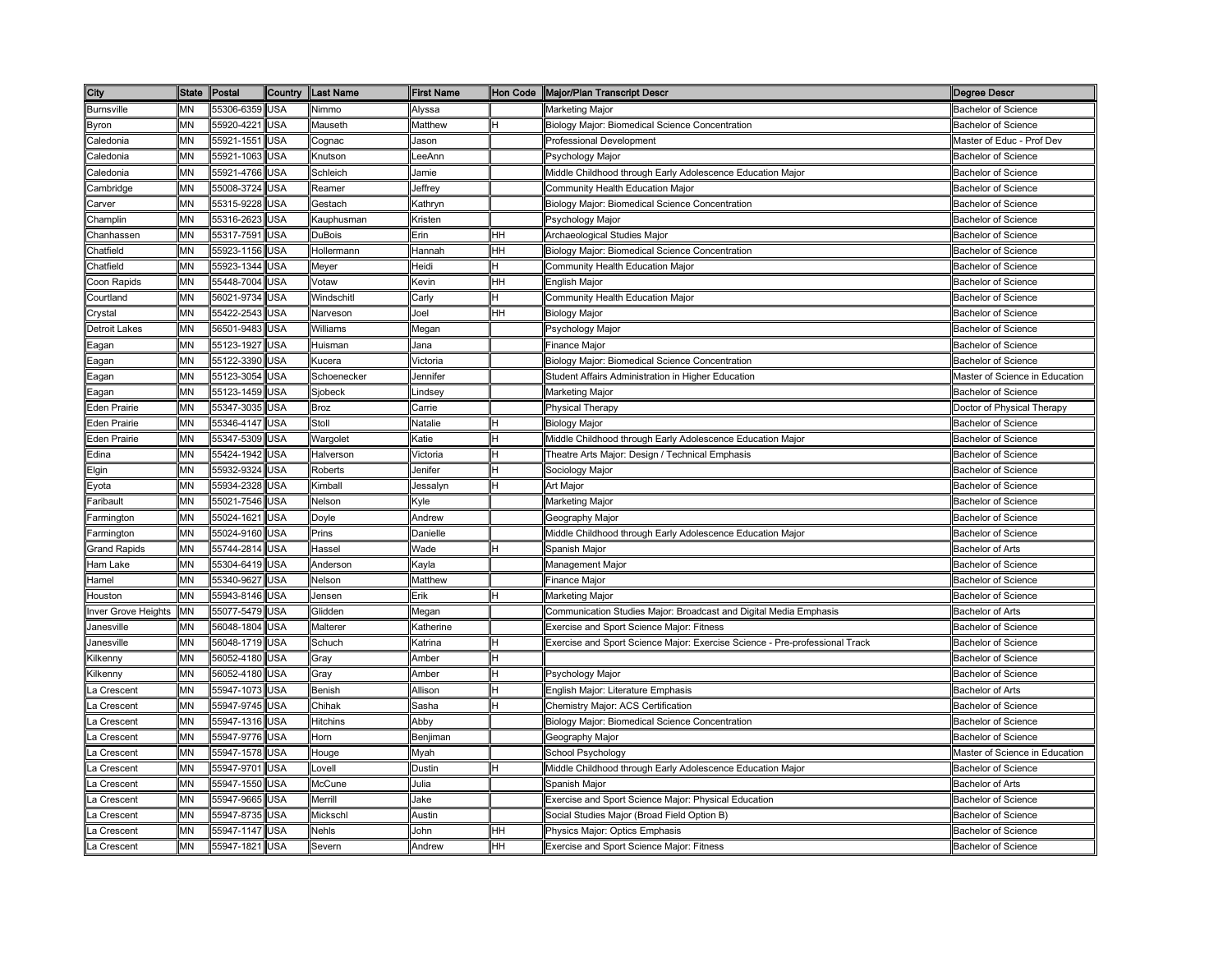| City                 | <b>State</b> | Postal     | Country    | <b>ILast Name</b> | <b>First Name</b>                                                                                                                           | Hon Code  | Major/Plan Transcript Descr                                                         | <b>Degree Descr</b>            |
|----------------------|--------------|------------|------------|-------------------|---------------------------------------------------------------------------------------------------------------------------------------------|-----------|-------------------------------------------------------------------------------------|--------------------------------|
| ake City             | MΝ           | 55041-4306 | USA        | Atkinson          | Ashley                                                                                                                                      | HH        | Spanish Major                                                                       | <b>Bachelor of Science</b>     |
| ake Crystal          | MN           | 56055-0487 | USA        | Goettl            | <b>Grant</b>                                                                                                                                |           | Sociology Major                                                                     | <b>Bachelor of Science</b>     |
| .akeville            | MN           | 55044-8975 | <b>JSA</b> | Bodine            | Stephen                                                                                                                                     |           | <b>Physical Therapy</b>                                                             | Doctor of Physical Therapy     |
| .akeville            | MΝ           | 55044-9333 | USA        | Stoecklein        | Anna                                                                                                                                        |           | Physical Therapy                                                                    | Doctor of Physical Therapy     |
| ewiston.             | MΝ           | 55952-1415 | USA        | Opseth            | Joshua                                                                                                                                      |           | Physics Major                                                                       | <b>Bachelor of Science</b>     |
| .ino Lakes           | MΝ           | 55014-1410 | <b>JSA</b> | Schmidt           | Melanie                                                                                                                                     | HH        | Biology Major: Biomedical Science Concentration                                     | <b>Bachelor of Science</b>     |
| Mabel                | MN           | 55954      | JSA        | <b>Brumm</b>      | Ashley                                                                                                                                      |           | Management Major                                                                    | <b>Bachelor of Science</b>     |
| Mahtomedi            | MN           | 55115-1770 | <b>JSA</b> | Stadum            | <elly< td=""><td></td><td>Communication Studies Major: Broadcast and Digital Media Emphasis</td><td><b>Bachelor of Science</b></td></elly<> |           | Communication Studies Major: Broadcast and Digital Media Emphasis                   | <b>Bachelor of Science</b>     |
| Mankato              | MΝ           | 56001-8538 | USA        | Willaert          | Nathaniel                                                                                                                                   |           | Sociology Major                                                                     | <b>Bachelor of Science</b>     |
| Mantorville          | MN           | 55955-8079 | USA        | _arson            | lill                                                                                                                                        |           | Sociology Major                                                                     | <b>Bachelor of Science</b>     |
| Maple Grove          | <b>MN</b>    | 55311-2117 | USA        | Parker            | Brynn                                                                                                                                       |           | School Psychology                                                                   | Master of Science in Education |
| Mayer                | MN           | 55360-9523 | USA        | Christopherson    | Mallory                                                                                                                                     |           | Exercise and Sport Science Major: Exercise Science - Pre-professional Track         | <b>Bachelor of Science</b>     |
| Medina               | MN           | 55340-9331 | USA        | Johnson           | Brent                                                                                                                                       |           | Economics Major                                                                     | <b>Bachelor of Arts</b>        |
| Mendota Heights      | MΝ           | 55120-1303 | USA        | Voigt             | Angela                                                                                                                                      |           | Art Education Major                                                                 | <b>Bachelor of Science</b>     |
| Mendota Hts          | MN           | 55118-4346 | <b>JSA</b> | <b>Baker</b>      | Maureen                                                                                                                                     |           | Clinical Laboratory Science Major                                                   | <b>Bachelor of Science</b>     |
| Minneapolis          | MN           | 55413-1375 | USA        | Rich              | Brian                                                                                                                                       |           | Physics Major: Optics Emphasis                                                      | <b>Bachelor of Science</b>     |
| Moorhead             | MN           | 56560-3109 | USA        | Peterson          | Karyn                                                                                                                                       |           | <b>Recreation Management</b>                                                        | Master of Science              |
| Oak Grove            | MΝ           | 55011-9202 | USA        | Schlangen         | Mary                                                                                                                                        |           | Communication Studies Major: Organizational and Professional Communication Emphasis | Bachelor of Science            |
| <b>Dakdale</b>       | MΝ           | 55128-2262 | USA        | Kohn              | Elizabeth                                                                                                                                   |           | Psychology Major                                                                    | Bachelor of Science            |
| <b>Dakdale</b>       | MΝ           | 55128-5391 | USA        | Nyberg            | Michelle                                                                                                                                    |           | Exercise and Sport Science Major: Exercise Science - Pre-professional Track         | <b>Bachelor of Science</b>     |
| Oronoco              | MN           | 55960-1446 | USA        | Mell              | Emily                                                                                                                                       |           | <b>Biology Major</b>                                                                | <b>Bachelor of Science</b>     |
| Oronoco              | MΝ           | 55960-1807 | USA        | Schlotthauer      | Ezra                                                                                                                                        |           | Biology Major                                                                       | <b>Bachelor of Science</b>     |
| Owatonna             | MΝ           | 55060-3975 | <b>JSA</b> | Schmitz           | aura                                                                                                                                        |           | Marketing Major                                                                     | <b>Bachelor of Science</b>     |
| Pierz                | <b>MN</b>    | 56364-2519 | <b>JSA</b> | Jensen            | <ristine< td=""><td></td><td>Physician Assistant Studies</td><td>Master of Science</td></ristine<>                                          |           | Physician Assistant Studies                                                         | Master of Science              |
| Pine Island          | MΝ           | 55963-9660 | USA        | Squillace         | <b>Karen</b>                                                                                                                                |           | Physician Assistant Studies                                                         | Master of Science              |
| Plymouth             | MΝ           | 55446-2876 | <b>JSA</b> | Groth             | Brandon                                                                                                                                     | HН        | Mathematics Major: Applied Emphasis                                                 | <b>Bachelor of Science</b>     |
| Plymouth             | MΝ           | 55447-3104 | USA        | Isaacson          | Mark                                                                                                                                        |           | Exercise and Sport Science: Human Performance                                       | Master of Science              |
| Plymouth             | MΝ           | 55446-2740 | USA        | McQuilkin         | Ann                                                                                                                                         |           | Psychology Major                                                                    | <b>Bachelor of Arts</b>        |
| <sup>2</sup> lymouth | MΝ           | 55441-6461 | <b>JSA</b> | Newell            | Emily                                                                                                                                       |           | Therapeutic Recreation Major                                                        | <b>Bachelor of Science</b>     |
| Prior Lake           | <b>MN</b>    | 55372-3357 | USA        | <b>Beckwith</b>   | Kaylee                                                                                                                                      | HH        | Biology Major: Biomedical Science Concentration                                     | <b>Bachelor of Science</b>     |
| Prior Lake           | MN           | 55372-1103 | USA        | <b>Brunner</b>    | Russell                                                                                                                                     |           | Management Major: General Management and Technology Emphasis                        | <b>Bachelor of Science</b>     |
| Prior Lake           | <b>MN</b>    | 55372-3114 | USA        | Chase             | Kelly                                                                                                                                       |           | Marketing Major                                                                     | <b>Bachelor of Science</b>     |
| Ramsey               | MN           | 55303-3488 | <b>JSA</b> | Frederickson      | Sara                                                                                                                                        |           | Physical Therapy                                                                    | Doctor of Physical Therapy     |
| Ramsey               | <b>MN</b>    | 55303-3708 | USA        | Vadnais           | Karen                                                                                                                                       | <b>HH</b> | Management Major                                                                    | <b>Bachelor of Science</b>     |
| Rochester            | MN           | 55904-7286 | USA        | Dier              | Kirsten                                                                                                                                     |           | Physician Assistant Studies                                                         | Master of Science              |
| Rochester            | MΝ           | 55904-6694 | USA        | Duda              | Jacob                                                                                                                                       |           | Marketing Major                                                                     | <b>Bachelor of Science</b>     |
| Rochester            | MΝ           | 55904-5407 | USA        | Glasrud           | Travis                                                                                                                                      |           | nformation Systems Major                                                            | <b>Bachelor of Science</b>     |
| Rochester            | MΝ           | 55904-5603 | USA        | Hartman           | .evi                                                                                                                                        | HH        | Clinical Laboratory Science Major                                                   | <b>Bachelor of Science</b>     |
| Rochester            | <b>MN</b>    | 55901-1686 | USA        | Herman            | Scott                                                                                                                                       |           | Therapeutic Recreation Major                                                        | <b>Bachelor of Science</b>     |
| रेochester           | MN           | 55902-1207 | USA        | Jagusch           | Bekken                                                                                                                                      |           | Computer Science Major                                                              | Bachelor of Science            |
| Rochester            | MN           | 55901-3859 | USA        | Kemmerick         | Sarah                                                                                                                                       | HH        | <b>Biology Major</b>                                                                | <b>Bachelor of Science</b>     |
| Rochester            | MN           | 55901-8764 | USA        | Kluge             | Drew                                                                                                                                        |           | Clinical Laboratory Science Major                                                   | <b>Bachelor of Science</b>     |
| Rochester            | MΝ           | 55901-8017 | USA        | _ewandowski       | Sean                                                                                                                                        |           | Finance Major                                                                       | <b>Bachelor of Science</b>     |
| Rochester            | MΝ           | 55901-8824 | <b>JSA</b> | Melville          | Robin                                                                                                                                       |           | Marketing Major                                                                     | <b>Bachelor of Science</b>     |
| Rochester            | MN           | 55902-2335 | JSA        | Murphy            | Ryan                                                                                                                                        |           | Biology Major: Biomedical Science Concentration                                     | <b>Bachelor of Science</b>     |
| Rochester            | MΝ           | 55904-2923 | <b>JSA</b> | Parks             | Christopher                                                                                                                                 |           | Biology Major: Cellular and Molecular Biology Concentration                         | <b>Bachelor of Science</b>     |
| Rochester            | MΝ           | 55904-8400 | <b>JSA</b> | Priebe            | २yan                                                                                                                                        |           | Biology Major                                                                       | <b>Bachelor of Science</b>     |
| Rochester            | MΝ           | 55901-3824 | <b>JSA</b> | Rueter            | Emilv                                                                                                                                       |           | Physician Assistant Studies                                                         | Master of Science              |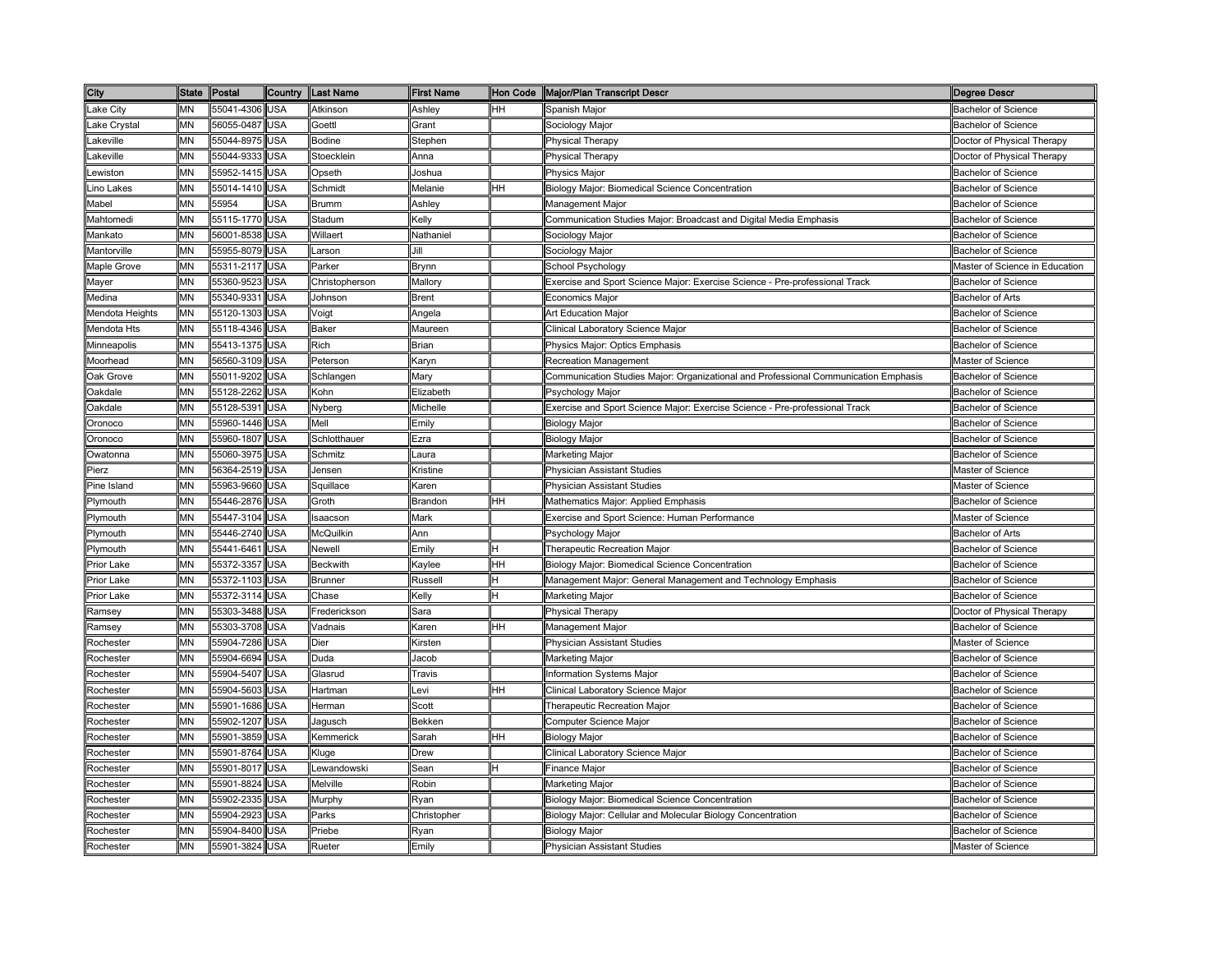| City                    | <b>State</b> | Postal         | Country    | Last Name       | <b>First Name</b> |           | Hon Code   Major/Plan Transcript Descr                             | Degree Descr                   |
|-------------------------|--------------|----------------|------------|-----------------|-------------------|-----------|--------------------------------------------------------------------|--------------------------------|
| Rochester               | MΝ           | 55906-8011 USA |            | Russell         | Steven            |           | <b>Exercise and Sport Science Major: Fitness</b>                   | <b>Bachelor of Science</b>     |
| Rochester               | MΝ           | 55901-0239     | <b>USA</b> | Saari           | Trent             |           | Sociology Major                                                    | <b>Bachelor of Science</b>     |
| Rochester               | MΝ           | 55906-4085     | <b>USA</b> | Salzman         | Julia             |           | School Psychology                                                  | Master of Science in Education |
| Rochester               | MN           | 55906-4572     | <b>USA</b> | Schoonover      | Sara              |           | nternational Business Major                                        | <b>Bachelor of Science</b>     |
| Rosemount               | MΝ           | 55068-1278     | <b>USA</b> | Hoel            | Natalie           |           | Exercise and Sport Science Major: Exercise Science - Fitness Track | <b>Bachelor of Science</b>     |
| Rosemount               | MN           | 55068-4601     | <b>USA</b> | McCorkell       | Bailey            | HH        | <sup>2</sup> sychology Major                                       | <b>Bachelor of Arts</b>        |
| Roseville               | <b>MN</b>    | 55113-6942     | <b>USA</b> | Van Tyn         | Devon             | н         | Communication Studies Major: Interpersonal Communication Emphasis  | <b>Bachelor of Arts</b>        |
| Saint Charles           | MN           | 55972-2002     | <b>USA</b> | Andring         | Kimberly          | н         | Middle Childhood through Early Adolescence Education Major         | <b>Bachelor of Science</b>     |
| Saint James             | МN           | 56081-1437 USA |            | Mueller         | <b>Brett</b>      | H         | <b>Biology Major</b>                                               | <b>Bachelor of Science</b>     |
| Saint Paul              | MΝ           | 55106-2375     | <b>USA</b> | Charnell        | Elizabeth         |           | Sociology Major                                                    | <b>Bachelor of Science</b>     |
| Saint Paul              | МN           | 55104-3522     | <b>USA</b> | Kaiser          | Lauren            |           | <b>Biology Major</b>                                               | <b>Bachelor of Science</b>     |
| Saint Paul              | ΜN           | 55104-6232     | <b>USA</b> | Ovans           | Maureen           |           | Physician Assistant Studies                                        | Master of Science              |
| Saint Paul              | MΝ           | 55106-5710 USA |            | Zimmerman       | Dana              |           | Exercise and Sport Science: Physical Education Teaching            | Master of Science              |
| Savage                  | ΜN           | 55378-3020 USA |            | Allison         | Laurel            | HH        | Accountancy Major                                                  | <b>Bachelor of Science</b>     |
| Shoreview               | ΜN           | 55126-4705 USA |            | Anderson        | Kristen           |           | Marketing Major                                                    | <b>Bachelor of Science</b>     |
| Shoreview               | MN           | 55126-4729     | <b>USA</b> | Swanson         | Sarah             | <b>HH</b> | Sociology Major                                                    | <b>Bachelor of Science</b>     |
| Sleepy Eye              | MΝ           | 56085-4310     | <b>USA</b> | Seifert         | Allison           |           | Exercise and Sport Science: Human Performance                      | Master of Science              |
| South Haven             | ΜN           | 55382-3826     | <b>USA</b> | Rattray         | Jennifer          |           | Marketing Major                                                    | <b>Bachelor of Science</b>     |
| Spring Valley           | MΝ           | 55975-1209     | <b>USA</b> | <b>Berhow</b>   | Brianna           |           | Middle Childhood through Early Adolescence Education Major         | <b>Bachelor of Science</b>     |
| Stillwater              | MN           | 55082-9616     | <b>USA</b> | <b>Boldt</b>    | Rachel            | Η         | Community Health Education Major                                   | <b>Bachelor of Science</b>     |
| Stillwater              | MΝ           | 55082-4238     | <b>USA</b> | Fedor           | Alyssa            | н         | Mathematics Major: Education Emphasis                              | <b>Bachelor of Science</b>     |
| Stillwater              | MN           | 55082-1571     | <b>USA</b> | Moore           | Riley             | Η         | Economics Major                                                    | <b>Bachelor of Science</b>     |
| Two Harbors             | MN           | 55616-1617     | <b>USA</b> | Turk            | Brian             |           | Student Affairs Administration in Higher Education                 | Master of Science in Education |
| Vadnais Heights         | <b>MN</b>    | 55127-7830     | <b>USA</b> | Anderson        | Tyler             | н         | Exercise and Sport Science Major: Sport Management                 | <b>Bachelor of Science</b>     |
| Vadnais Heights         | MN           | 55127-3538     | <b>USA</b> | Fitzsimmons     | Jasmine           |           | <sup>2</sup> sychology Major                                       | <b>Bachelor of Arts</b>        |
| Waconia                 | MΝ           | 55387-4510     | <b>USA</b> | Bourgeois       | Katherine         | HH        | English Major: Rhetoric and Writing Emphasis                       | <b>Bachelor of Arts</b>        |
| Waseca                  | MΝ           | 56093-5618     | <b>USA</b> | Harguth         | Alison            |           | Marketing Major                                                    | <b>Bachelor of Science</b>     |
| Waseca                  | MΝ           | 56093-5159     | <b>USA</b> | Lecocq          | Bethany           |           | <b>Marketing Major</b>                                             | <b>Bachelor of Science</b>     |
| Watertown               | MΝ           | 55388-0995     | <b>USA</b> | Salonek         | Kristine          |           | Middle Childhood through Early Adolescence Education Major         | <b>Bachelor of Science</b>     |
| Winona                  | MΝ           | 55987-3335     | <b>USA</b> | Christensen     | Eric              |           | <b>Physical Therapy</b>                                            | Doctor of Physical Therapy     |
| Winona                  | MN           | 55987-2913 USA |            | Hanson          | Jacob             |           | <b>Accountancy Major</b>                                           | Bachelor of Science            |
| Winona                  | MN           | 55987-7609 USA |            | Hengel          | Alyssa            |           | Middle Childhood through Early Adolescence Education Major         | <b>Bachelor of Science</b>     |
| Winona                  | MN           | 55987-2149 USA |            | Howes           | Nicole            |           | School Psychology                                                  | Master of Science in Education |
| Winona                  | MΝ           | 55987-2466 USA |            | Zannotti        | Bryan             |           | Music Major: Performance Emphasis                                  | <b>Bachelor of Science</b>     |
| Zumbrota                | MN           | 55992-1485 USA |            | Funk            | Joshua            | н         | Exercise and Sport Science Major: Physical Education               | <b>Bachelor of Science</b>     |
| <b>Billings</b>         | МΤ           | 59102-3326     | <b>USA</b> | Gever           | <b>Blaise</b>     | н         | <b>Biology Major</b>                                               | <b>Bachelor of Science</b>     |
| Dickinson               | <b>ND</b>    | 58601-4834     | <b>USA</b> | Dworshak        | ∟vdia             |           | Student Affairs Administration in Higher Education                 | Master of Science in Education |
| Thompson                | <b>ND</b>    | 58278-4224     | <b>USA</b> | Quade           | Amy               |           | Clinical Laboratory Science Major                                  | <b>Bachelor of Science</b>     |
| <b>Berkeley Heights</b> | <b>NJ</b>    | 07922-2644     | <b>USA</b> | Wang            | YiWen             |           | Software Engineering                                               | Master of Software Engineering |
| Piscataway              | <b>NJ</b>    | 08854-6205     | <b>USA</b> | <b>Bautista</b> | Francesca         |           | <sup>2</sup> sychology Major                                       | <b>Bachelor of Science</b>     |
| Binghamton              | <b>NY</b>    | 13902-6000     | <b>USA</b> | Miller          | Taumi             |           | Student Affairs Administration in Higher Education                 | Master of Science in Education |
| Corona                  | NΥ           | 11368-3659     | <b>USA</b> | Jiang           | Mengying          |           | Finance Major                                                      | <b>Bachelor of Science</b>     |
| Portland                | ΟR           | 97221-2649     | <b>USA</b> | Laukkanen       | Katri             |           | Biology: Aquatic Science Concentration                             | Master of Science              |
| <b>Drexel Hill</b>      | PA           | 19026-3217     | <b>USA</b> | Savarese        | Lisa              |           | Therapeutic Recreation                                             | Master of Science              |
| Franklin                | TΝ           | 37064-9249     | <b>USA</b> | Felber          | Tyler             |           | Marketing Major                                                    | <b>Bachelor of Science</b>     |
| Albany                  | WI           | 53502-0368     | <b>USA</b> | Schulz          | Megan             |           | <sup>2</sup> sychology Major                                       | <b>Bachelor of Science</b>     |
| Alma                    | WI           | 54610-8255     | <b>USA</b> | Ruff            | Hannah            |           | Psychology Major                                                   | <b>Bachelor of Science</b>     |
| Amerv                   | WI           | 54001-1523     | <b>USA</b> | Rubenzer        | Matthew           |           | Management Major                                                   | <b>Bachelor of Science</b>     |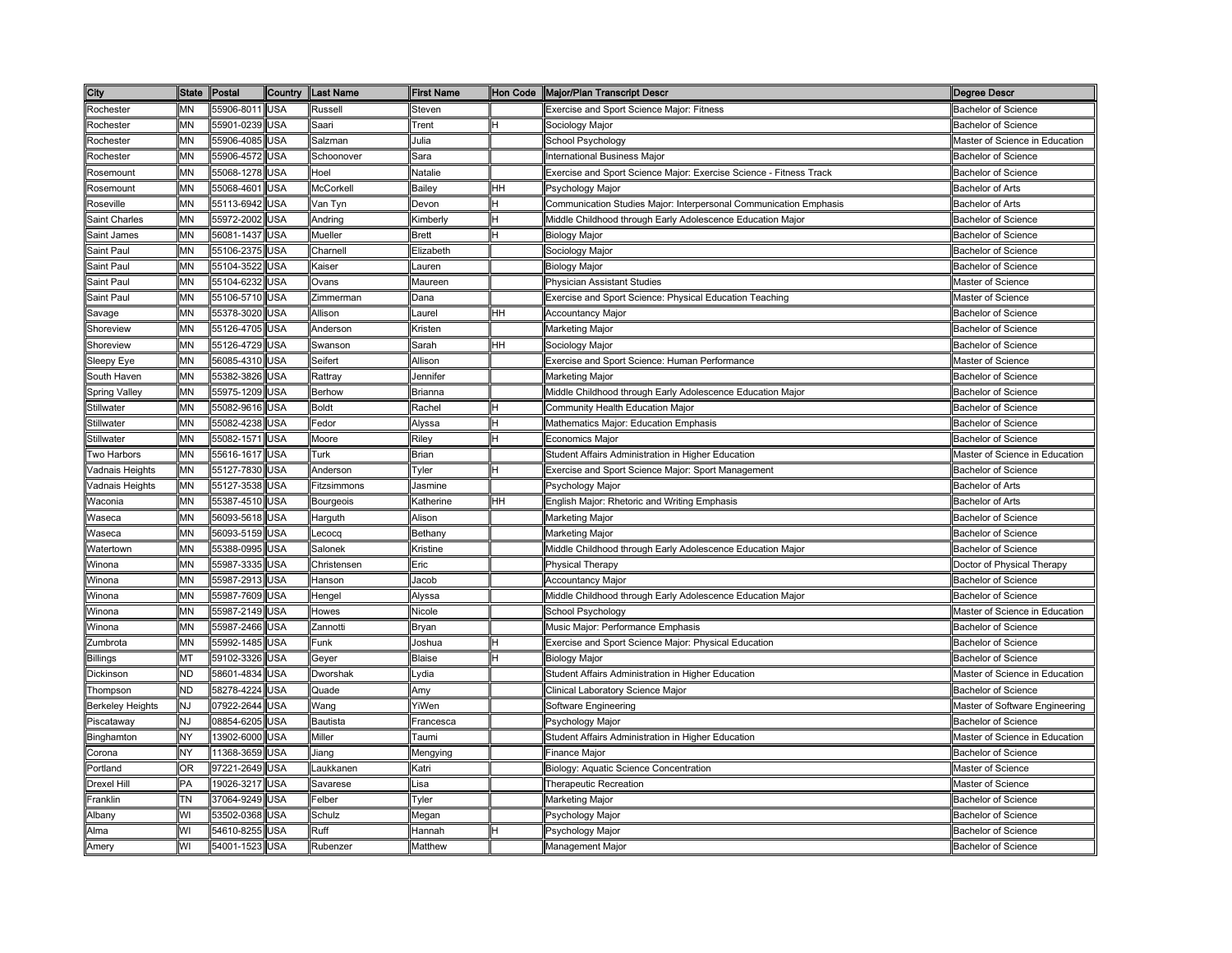| City              | <b>State</b> | Postal         | Country    | <b>ILast Name</b> | <b>First Name</b> | Hon Code | Major/Plan Transcript Descr                                                         | <b>Degree Descr</b>            |
|-------------------|--------------|----------------|------------|-------------------|-------------------|----------|-------------------------------------------------------------------------------------|--------------------------------|
| Amherst           | WI           | 54406-9380     | <b>USA</b> | Hunt              | Codv              | HН       | Physics Major: Computational Emphasis                                               | <b>Bachelor of Science</b>     |
| Antigo            | WI           | 54409-9527     | USA        | <b>Below</b>      | Britney           |          | School Psychology                                                                   | Master of Science in Education |
| Appleton          | WI           | 54914-3463     | <b>USA</b> | Armstrong         | Гerry             |          | <b>Mathematics Major</b>                                                            | <b>Bachelor of Science</b>     |
| Appleton          | WI           | 54911-1433     | USA        | Avery             | Sara              |          | Biology Major: Biomedical Science Concentration                                     | <b>Bachelor of Science</b>     |
| Appleton          | W١           | 54915-9424     | USA        | Brockman          | <b>Brett</b>      |          | Biology Major: Cellular and Molecular Biology Concentration                         | <b>Bachelor of Science</b>     |
| Appleton          | WI           | 54914-6888     | USA        | Farrell           | Gregg             |          | Professional Development                                                            | Master of Educ - Prof Dev      |
| Appleton          | WI           | 54915-7433 USA |            | Jansen            | Corey             |          | <b>Accountancy Major</b>                                                            | <b>Bachelor of Science</b>     |
| Appleton          | WI           | 54911-8546     | USA        | Jansen            | Maria             | HH       | Finance Major                                                                       | <b>Bachelor of Science</b>     |
| Appleton          | W١           | 54911-5069 USA |            | Johnson           | Danielle          |          | Psychology Major                                                                    | <b>Bachelor of Science</b>     |
| Appleton          | WI           | 54913-7636     | <b>USA</b> | Jones             | Sarah             |          | <sup>⊃</sup> sychology Major                                                        | <b>Bachelor of Science</b>     |
| Appleton          | W١           | 54911-3034     | <b>USA</b> | Lavarda           | uke.              |          | Exercise and Sport Science Major: Physical Education                                | <b>Bachelor of Science</b>     |
| Appleton          | WI           | 54913-9319 USA |            | uchterhand        | Wesley            | HH       | General Science (Broadfield) Major                                                  | <b>Bachelor of Science</b>     |
| Appleton          | WI           | 54914-1531     | <b>USA</b> | Neilitz           | Sena              |          | Biology Major: Biomedical Science Concentration                                     | <b>Bachelor of Science</b>     |
| Appleton          | WI           | 54914-2354     | <b>USA</b> | Nelson            | Jennifer          | H        | Middle Childhood through Early Adolescence Education Major                          | <b>Bachelor of Science</b>     |
| Appleton          | WI           | 54914-8536     | <b>USA</b> | Probst            | Ali               |          | Marketing Major                                                                     | <b>Bachelor of Science</b>     |
| Appleton          | WI           | 54915-6622     | <b>USA</b> | Reader            | Thomas            | н        | Communication Studies Major: Organizational and Professional Communication Emphasis | <b>Bachelor of Arts</b>        |
| Appleton          | WI           | 54915-9387     | <b>USA</b> | Romenesko         | Steven            |          | Spanish Major                                                                       | <b>Bachelor of Arts</b>        |
| Appleton          | WI           | 54911-1962     | USA        | Shepherd          | James             |          | Exercise and Sport Science Major: Sport Management                                  | <b>Bachelor of Science</b>     |
| Appleton          | WI           | 54915-4428     | <b>USA</b> | Sommerfeld        | Kevin             |          | English Major: Rhetoric and Writing Emphasis                                        | Bachelor of Arts               |
| Appleton          | WI           | 54915-2827     | USA        | Suttner           | Adam              |          | Biology Major                                                                       | <b>Bachelor of Science</b>     |
| Appleton          | W١           | 54911-5124     | USA        | Tetzlaff          | Kayla             |          | Middle Childhood through Early Adolescence Education Major                          | <b>Bachelor of Science</b>     |
| Arbor Vitae       | WI           | 54568-9550     | USA        | Weske             | Karisa            |          | School Psychology                                                                   | Master of Science in Education |
| Arcadia           | WI           | 54612-9023     | USA        | Ferguson          | Mackenzie         |          | School Psychology                                                                   | Master of Science in Education |
| Arcadia           | WI           | 54612-8775     | USA        | Rumpel            | Jordan            |          | Finance Major                                                                       | <b>Bachelor of Science</b>     |
| Arcadia           | WI           | 54612-8245     | USA        | Sonsalla          | Aaron             |          | Finance Major                                                                       | <b>Bachelor of Science</b>     |
| Athens            | WI           | 54411-8774     | USA        | Sisko             | Elizabeth         |          | <b>Biology Major</b>                                                                | <b>Bachelor of Science</b>     |
| Auburndale        | W١           | 54412-9639 USA |            | Kremer            | Daniel            |          | Recreation Management Major                                                         | <b>Bachelor of Science</b>     |
| Baldwin           | WI           | 54002-6309     | <b>USA</b> | Donahoe           | Sara              |          | Communication Studies Major: Organizational and Professional Communication Emphasis | <b>Bachelor of Arts</b>        |
| Baldwin           | WI           | 54002-5318 USA |            | Newton            | lenna             |          | Nuclear Medicine Technology Major                                                   | <b>Bachelor of Science</b>     |
| Bangor            | WI           | 54614          | USA        | Clark             | Megan             |          | History Major: Regional Emphasis                                                    | <b>Bachelor of Arts</b>        |
| Bangor            | WI           | 54614-0325 USA |            | Hanson            | Breanna           |          | English Major: Rhetoric and Writing Emphasis                                        | <b>Bachelor of Arts</b>        |
| Baraboo           | WI           | 53913-9393 USA |            | <b>Brinker</b>    | Kelsey            | н        | Management Major                                                                    | <b>Bachelor of Science</b>     |
| Baraboo           | WI           | 53913-9508     | USA        | Greenwood         | Kelsey            | Ή        | Psychology Major                                                                    | <b>Bachelor of Science</b>     |
| Baraboo           | WI           | 53913-2600     | <b>USA</b> | Leon              | Jonathan          |          | nternational Business Major                                                         | Bachelor of Science            |
| Baraboo           | WI           | 53913-1250     | <b>USA</b> | Prochnow          | Jason             |          | Marketing Major                                                                     | <b>Bachelor of Science</b>     |
| Baraboo           | WI           | 53913-1021     | USA        | Ramsey            | Rebecca           |          | <b>Accountancy Major</b>                                                            | <b>Bachelor of Science</b>     |
| Baraboo           | W١           | 53913-1269     | USA        | Szymanski         | Julie             |          | Communication Studies Major: Organizational and Professional Communication Emphasis | <b>Bachelor of Science</b>     |
| Bayfield          | WI           | 54814-4683     | <b>USA</b> | Carlson           | Rita              |          | <b>Biology Major</b>                                                                | <b>Bachelor of Science</b>     |
| Beaver Dam        | WI           | 53916-2028     | <b>USA</b> | Biel              | Zachary           |          | Economics Major                                                                     | <b>Bachelor of Science</b>     |
| Beaver Dam        | WI           | 53916-9064     | USA        | Curwick           | Ryan              |          | Finance Major                                                                       | Bachelor of Science            |
| Beaver Dam        | WI           | 53916-9795     | USA        | Jeanes            | Rebecca           |          | English Major: Rhetoric and Writing Emphasis                                        | <b>Bachelor of Arts</b>        |
| Beaver Dam        | WI           | 53916-9430     | <b>USA</b> | _ynn              | Alyson            |          | Communication Studies Major: Organizational and Professional Communication Emphasis | <b>Bachelor of Arts</b>        |
| Beaver Dam        | WI           | 53916-9630     | USA        | Stofflet          | Hannah            |          | Biology Major: Cellular and Molecular Biology Concentration                         | <b>Bachelor of Science</b>     |
| <b>Belleville</b> | WI           | 53508          | USA        | D'Orazio          | lennifer          |          | Physical Therapy                                                                    | Doctor of Physical Therapy     |
| <b>Belleville</b> | WI           | 53508-9211     | USA        | Meyer             | Elicia            |          | Early Childhood through Middle Childhood Education Major                            | <b>Bachelor of Science</b>     |
| Belmont           | WI           | 53510-9632     | <b>USA</b> | Kasten            | Megan             | HH       | Archaeological Studies Major                                                        | <b>Bachelor of Science</b>     |
| <b>Beloit</b>     | W١           | 53511-1940     | USA        | Cerniglia         | Katie             |          | Communication Studies Major: Broadcast and Digital Media Emphasis                   | <b>Bachelor of Science</b>     |
| <b>Beloit</b>     | WI           | 53511-8495 USA |            | Draeving          | Tiffany           |          | Physics Major: Biomedical Concentration                                             | <b>Bachelor of Science</b>     |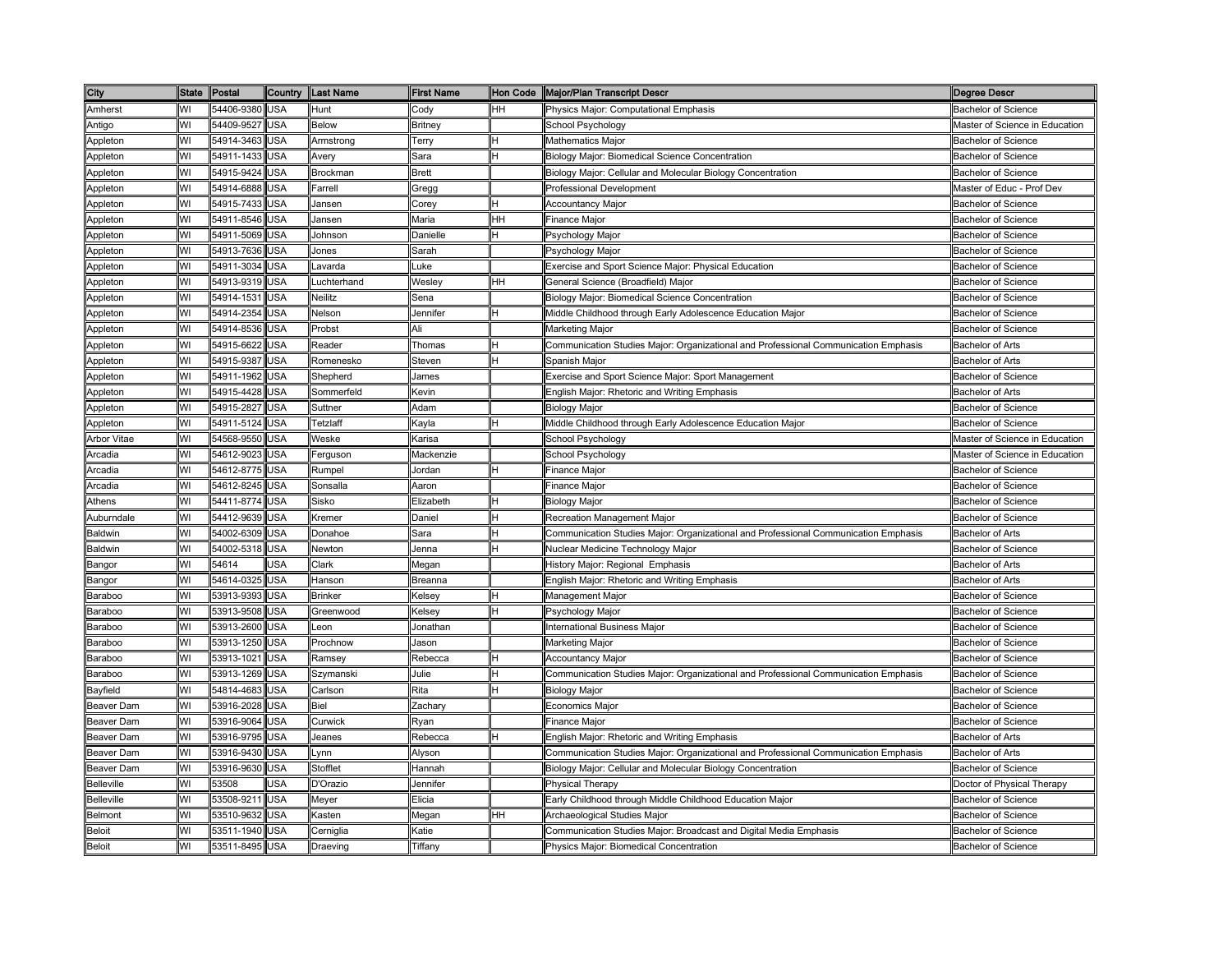| City                     | <b>State</b> | Postal         | Country    | <b>Last Name</b>  | <b>First Name</b> |           | Hon Code   Major/Plan Transcript Descr                                              | <b>Degree Descr</b>            |
|--------------------------|--------------|----------------|------------|-------------------|-------------------|-----------|-------------------------------------------------------------------------------------|--------------------------------|
| <b>Beloit</b>            | WI           | 53511-6021 USA |            | Gamble            | Terrell           |           | Economics Major                                                                     | <b>Bachelor of Science</b>     |
| <b>Beloit</b>            | WI           | 53511-1900     | <b>USA</b> | Le                | Thi               |           | Physical Therapy                                                                    | Doctor of Physical Therapy     |
| Birchwood                | WI           | 54817-2006     | <b>USA</b> | <b>Burch</b>      | Zachary           |           | Management Major                                                                    | <b>Bachelor of Science</b>     |
| <b>Black Earth</b>       | WI           | 53515-9200     | <b>USA</b> | <b>Burmeister</b> | Tyler             |           | Exercise and Sport Science Major: Sport Management                                  | <b>Bachelor of Science</b>     |
| <b>Black River Falls</b> | WI           | 54615-2004     | <b>USA</b> | <b>Millis</b>     | Krysta            |           | Physical Therapy                                                                    | Doctor of Physical Therapy     |
| <b>Black River Falls</b> | WI           | 54615-9295     | <b>USA</b> | Peterson          | Jared             |           | Biology Major                                                                       | <b>Bachelor of Science</b>     |
| <b>Black River Falls</b> | WI           | 54615-6322     | <b>USA</b> | Stenulson         | Carla             |           | Art Major                                                                           | <b>Bachelor of Science</b>     |
| Blair                    | WI           | 54616-9310 USA |            | Johnson           | Chelsea           | н         | Middle Childhood through Early Adolescence Education Major                          | <b>Bachelor of Science</b>     |
| Bloomer                  | WI           | 54724-4358 USA |            | Seibel            | Kelsie            |           | <b>Biology Major</b>                                                                | <b>Bachelor of Science</b>     |
| <b>Blue Mounds</b>       | WI           | 53517-9612 USA |            | Johnson           | Katie             |           | Art Major                                                                           | <b>Bachelor of Science</b>     |
| <b>Boscobel</b>          | WI           | 53805-1710 USA |            | Clark             | <b>Brennen</b>    |           | Finance Major: Risk, Insurance and Financial Planning Concentration                 | <b>Bachelor of Science</b>     |
| Boscobel                 | WI           | 53805-1724     | <b>USA</b> | Frazee            | Joel              |           | Professional Development                                                            | Master of Educ - Prof Dev      |
| <b>Boulder Junction</b>  | WI           | 54512-9773     | <b>USA</b> | Spagnoli          | Angela            |           | Communication Studies Major: Broadcast and Digital Media Emphasis                   | <b>Bachelor of Arts</b>        |
| <b>Brodhead</b>          | WI           | 53520-9537 USA |            | Johnson           | Eric              | <b>HH</b> | Nuclear Medicine Technology Major                                                   | <b>Bachelor of Science</b>     |
| <b>Brodhead</b>          | WI           | 53520-1045 USA |            | Schwartzlow       | Brittany          |           | <b>Biology Major</b>                                                                | <b>Bachelor of Science</b>     |
| <b>Brookfield</b>        | WI           | 53005-3718     | <b>USA</b> | Bartsch           | Jason             | <b>HH</b> | History Major: Regional Emphasis                                                    | <b>Bachelor of Science</b>     |
| <b>Brookfield</b>        | WI           | 53005-3246     | <b>USA</b> | <b>B</b> vrne     | Lauren            |           | School Psychology                                                                   | Master of Science in Education |
| <b>Brookfield</b>        | WI           | 53005-7605     | <b>USA</b> | Dashew            | Abebe             | Η         | Political Science Major                                                             | <b>Bachelor of Science</b>     |
| <b>Brookfield</b>        | WI           | 53045-7468     | <b>USA</b> | Schuette          | David             |           | <b>Accountancy Major</b>                                                            | <b>Bachelor of Science</b>     |
| Brooklyn                 | WI           | 53521-9051     | <b>USA</b> | Prahl             | Jamie             |           | <b>Professional Development</b>                                                     | Master of Educ - Prof Dev      |
| <b>Brown Deer</b>        | WI           | 53223-3453     | <b>USA</b> | <b>Becker</b>     | Nicholas          |           | Marketing Major                                                                     | <b>Bachelor of Science</b>     |
| <b>Brown Deer</b>        | WI           | 53223-2944     | <b>USA</b> | Schimenz          | David             | н         | Biology Major: Biomedical Science Concentration                                     | <b>Bachelor of Science</b>     |
| Burlington               | WI           | 53105-7009     | <b>USA</b> | Wooden            | Anna              | н         | Theatre Arts Major: Design / Technical Emphasis                                     | <b>Bachelor of Arts</b>        |
| Caledonia                | WI           | 53108-9541     | <b>USA</b> | Ehleiter          | Kelly             |           | Psychology Major                                                                    | <b>Bachelor of Science</b>     |
| Caledonia                | WI           | 53108-9758     | <b>USA</b> | Henderson         | Hannah            | н         | Political Science Major                                                             | <b>Bachelor of Science</b>     |
| Cambria                  | WI           | 53923-9616     | <b>USA</b> | Wiersma           | Carissa           | HН        | Communication Studies Major: Organizational and Professional Communication Emphasis | <b>Bachelor of Arts</b>        |
| Cassville                | WI           | 53806-9737     | <b>USA</b> | Schnering         | Stacey            | HH        | Exercise and Sport Science Major: Fitness                                           | <b>Bachelor of Science</b>     |
| Cedar Grove              | WI           | 53013-1623     | <b>USA</b> | Obbink            | Stephanie         | н         | Exercise and Sport Science Major: Physical Education                                | <b>Bachelor of Science</b>     |
| Cedarburg                | WI           | 53012-1317 USA |            | Miller            | Cassandra         |           | Spanish Major                                                                       | <b>Bachelor of Science</b>     |
| Cedarburg                | WI           | 53012-1001 USA |            | Tanel             | Corinn            |           | Biology Major: Biomedical Science Concentration                                     | <b>Bachelor of Science</b>     |
| Chetek                   | WI           | 54728-9754     | <b>USA</b> | Wardon            | Jacob             |           | <b>Physics Major</b>                                                                | Bachelor of Science            |
| Chilton                  | WI           | 53014-9000 USA |            | Ott               | Katherine         | <b>HH</b> | Mathematics Major                                                                   | <b>Bachelor of Science</b>     |
| Chippewa Fls             | WI           | 54729-2128 USA |            | Pritchard         | Hannah            |           | <b>Therapeutic Recreation Major</b>                                                 | <b>Bachelor of Science</b>     |
| Chippewa Fls             | WI           | 54729-7120 USA |            | <b>Shilts</b>     | Samuel            |           | Music Major: Performance Emphasis                                                   | <b>Bachelor of Science</b>     |
| Clintonville             | WI           | 54929-1104 USA |            | Gast              | Kenneth           |           | Biology Major: Cellular and Molecular Biology Concentration                         | <b>Bachelor of Science</b>     |
| Clintonville             | WI           | 54929-9188     | <b>USA</b> | Mitchell          | Sara              | н         | Community Health Education Major                                                    | Bachelor of Science            |
| Colby                    | WI           | 54421-9512     | <b>USA</b> | Lang              | Lee               |           | <sup>2</sup> sychology Major                                                        | <b>Bachelor of Science</b>     |
| Colby                    | WI           | 54421-9336     | <b>USA</b> | Schaefer          | Benjamin          |           | Exercise and Sport Science: Human Performance                                       | Master of Science              |
| Colgate                  | WI           | 53017-9736     | <b>USA</b> | Flanagan          | Molly             |           | Biology Major                                                                       | <b>Bachelor of Science</b>     |
| Colgate                  | WI           | 53017-9115     | <b>USA</b> | Moses             | Christy           | H         | Therapeutic Recreation Major                                                        | <b>Bachelor of Science</b>     |
| Columbus                 | WI           | 53925-2301     | <b>USA</b> | Anton             | Alexander         |           | Finance Major: Risk, Insurance and Financial Planning Concentration                 | <b>Bachelor of Science</b>     |
| Columbus                 | WI           | 53925-1538     | <b>USA</b> | Hood              | John              |           | <b>Geography Major</b>                                                              | <b>Bachelor of Science</b>     |
| Columbus                 | WI           | 53925-9309     | <b>USA</b> | Smith             | Rachel            | H         | Recreation Management Major                                                         | <b>Bachelor of Science</b>     |
| <b>Combined Locks</b>    | WI           | 54113-1142     | <b>USA</b> | Heckner           | Jennifer          |           | Marketing Major                                                                     | <b>Bachelor of Science</b>     |
| Coon Valley              | WI           | 54623-0117     | <b>USA</b> | Helseth           | Emily             |           | <sup>2</sup> sychology Major                                                        | Bachelor of Arts               |
| Cornell                  | WI           | 54732-8279     | <b>USA</b> | Smith             | Timothy           | HН        | English Major                                                                       | <b>Bachelor of Science</b>     |
| Cottage Grove            | WI           | 53527-9437     | <b>USA</b> | Mendez-Smith      | Mikaela           |           | <sup>2</sup> sychology Major                                                        | <b>Bachelor of Science</b>     |
| Cuba City                | WI           | 53807-1007     | <b>USA</b> | Donar             | Thomas            | н         | Spanish Major                                                                       | <b>Bachelor of Science</b>     |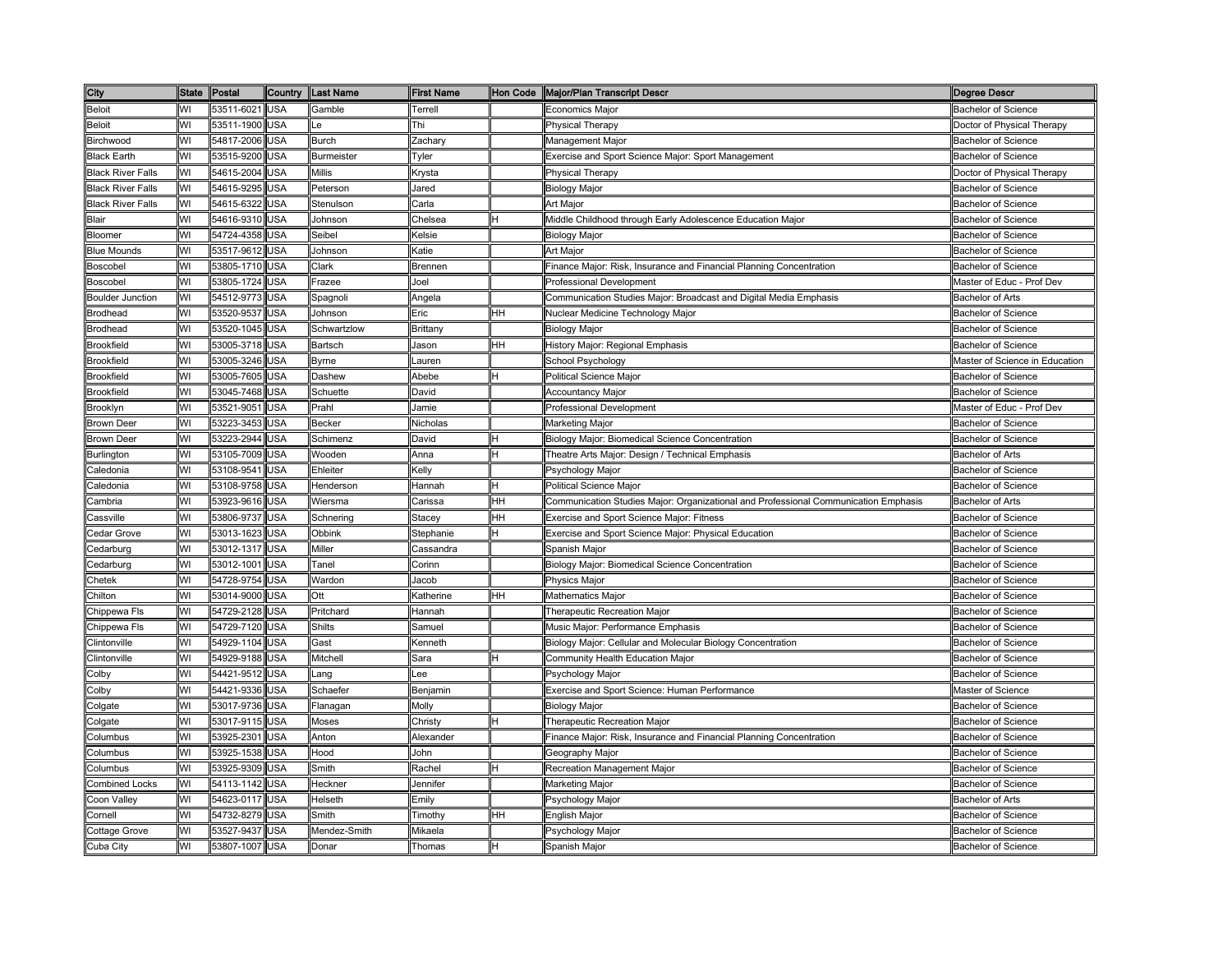| City           | State Postal |                | Country    | <b>Last Name</b>  | <b>First Name</b> |           | Hon Code   Major/Plan Transcript Descr                            | Degree Descr                   |
|----------------|--------------|----------------|------------|-------------------|-------------------|-----------|-------------------------------------------------------------------|--------------------------------|
| Cudahy         | WI           | 53110-2015 USA |            | Canzoneri         | Ariel             |           | Biology Major: Biomedical Science Concentration                   | <b>Bachelor of Science</b>     |
| Cudahy         | WI           | 53110-2934     | <b>USA</b> | Janicek           | Sarah             |           | Exercise and Sport Science Major: Physical Education              | <b>Bachelor of Science</b>     |
| Cumberland     | WI           | 54829-9712     | <b>USA</b> | Gramberg          | Tabetha           |           | Professional Development                                          | Master of Educ - Prof Dev      |
| Custer         | WI           | 54423-9610     | <b>USA</b> | Retzki            | Kyle              | HH        | Clinical Laboratory Science Major                                 | <b>Bachelor of Science</b>     |
| Custer         | WI           | 54423-9610     | <b>USA</b> | Wysocki           | Heidi             | <b>HH</b> | Middle Childhood through Early Adolescence Education Major        | <b>Bachelor of Science</b>     |
| Dane           | WI           | 53529-9741     | <b>USA</b> | Ninmann           | Olivia            |           | Psychology Major                                                  | <b>Bachelor of Science</b>     |
| Darien         | WI           | 53114-1566 USA |            | Emmrich           | Amanda            | Η         | Clinical Laboratory Science Major                                 | <b>Bachelor of Science</b>     |
| Darien         | WI           | 53114-1568 USA |            | Norris            | Aaron             |           | Mathematics Major: Education Emphasis                             | <b>Bachelor of Science</b>     |
| Darlington     | WI           | 53530-1226 USA |            | Boll              | Jacob             | HН        | Social Studies Major (Broad Field Option B)                       | <b>Bachelor of Science</b>     |
| Darlington     | WI           | 53530-1226 USA |            | Boll              | Janelle           | HH        | Therapeutic Recreation Major                                      | <b>Bachelor of Science</b>     |
| Darlington     | WI           | 53530-1145 USA |            | Hardyman          | Kailey            |           | Early Childhood through Middle Childhood Education Major          | <b>Bachelor of Science</b>     |
| Darlington     | WI           | 53530-9566 USA |            | Schwartz          | Vanessa           | HH        | Psychology Major                                                  | <b>Bachelor of Arts</b>        |
| De Forest      | WI           | 53532-1530 USA |            | Carlon            | Abby              |           | Exercise and Sport Science Major: Physical Education              | <b>Bachelor of Science</b>     |
| De Forest      | WI           | 53532-1630 USA |            | Johnson           | Samantha          |           | Clinical Laboratory Science Major                                 | <b>Bachelor of Science</b>     |
| De Forest      | WI           | 53532-1002 USA |            | Lundeen           | Elisabeth         |           | Professional Development                                          | Master of Educ - Prof Dev      |
| De Forest      | WI           | 53532-1123     | <b>USA</b> | Popp              | Kaitlin           | lн        | <b>Athletic Training Major</b>                                    | <b>Bachelor of Science</b>     |
| De Pere        | WI           | 54115-9459     | <b>USA</b> | Albers            | Allison           | н         | <b>Biology Major</b>                                              | <b>Bachelor of Science</b>     |
| De Pere        | WI           | 54115-1722     | <b>USA</b> | Gavic             | Sam               |           | Communication Studies Major: Interpersonal Communication Emphasis | Bachelor of Arts               |
| De Pere        | WI           | 54115-9668     | <b>USA</b> | Hanson            | Erik              | HH        | English Major: Literature Emphasis                                | Bachelor of Arts               |
| De Pere        | WI           | 54115-1317     | <b>USA</b> | Schaller          | Ryan              |           | <b>Biochemistry Major</b>                                         | <b>Bachelor of Science</b>     |
| De Pere        | WI           | 54115-1042     | <b>USA</b> | Vanden Langenberg | Melany            | Η         | Psychology Major                                                  | <b>Bachelor of Science</b>     |
| De Pere        | WI           | 54115-8379     | <b>USA</b> | Vercauteren       | Emily             |           | Marketing Major                                                   | <b>Bachelor of Science</b>     |
| De Pere        | WI           | 54115-7820     | <b>USA</b> | Zink              | Andrew            | н         | Exercise and Sport Science Major: Sport Management                | <b>Bachelor of Science</b>     |
| De Soto        | WI           | 54624-8604     | <b>USA</b> | Von Glahn         | Ross              |           | Physics Major: Biomedical Concentration                           | <b>Bachelor of Science</b>     |
| Deer Park      | WI           | 54007-4107 USA |            | Anderson          | Janet             |           | Professional Development                                          | Master of Educ - Prof Dev      |
| Deerfield      | WI           | 53531-9676 USA |            | Webb              | Lauren            |           | Biology Major: Biomedical Science Concentration                   | <b>Bachelor of Science</b>     |
| Delafield      | WI           | 53018-1641 USA |            | Frey              | Jocelyn           |           | Physical Therapy                                                  | Doctor of Physical Therapy     |
| Delavan        | WI           | 53115-3863     | <b>USA</b> | Samuelson         | Jeremiah          |           | Communication Studies Major: Interpersonal Communication Emphasis | <b>Bachelor of Science</b>     |
| Delavan        | WI           | 53115-1459 USA |            | Zellmer           | Benjamin          |           | Clinical Laboratory Science Major                                 | <b>Bachelor of Science</b>     |
| Denmark        | WI           | 54208-8866 USA |            | Hanna             | Laura             |           | Middle Childhood through Early Adolescence Education Major        | <b>Bachelor of Science</b>     |
| Dodgeville     | WI           | 53533-8745 USA |            | <b>Bothfeld</b>   | Nate              |           | <b>Physical Therapy</b>                                           | Doctor of Physical Therapy     |
| Dodgeville     | WI           | 53533-1530 USA |            | Meuer             | Nathan            |           | Economics Major                                                   | <b>Bachelor of Science</b>     |
| Dousman        | WI           | 53118-9350 USA |            | Dickson-Igl       | Jillian           | lн        | Political Science Major                                           | <b>Bachelor of Arts</b>        |
| Dousman        | WI           | 53118-9655 USA |            | Schroeder         | Kyle              | н         | Public Administration Major                                       | <b>Bachelor of Science</b>     |
| <b>Dresser</b> | WI           | 54009-9065     | <b>USA</b> | Marish            | Abigail           |           | <b>Professional Development</b>                                   | Master of Educ - Prof Dev      |
| Eagle          | WI           | 53119-1503     | <b>USA</b> | Sorensen          | Robert            |           | Exercise and Sport Science: Physical Education Teaching           | Master of Science              |
| East Troy      | WI           | 53120-2159     | <b>USA</b> | Mompier           | Nicholas          |           | Theatre Arts Major: Design / Technical Emphasis                   | <b>Bachelor of Science</b>     |
| Eau Claire     | WI           | 54701          | <b>USA</b> | Banaszak          | Ryan              |           | Student Affairs Administration in Higher Education                | Master of Science in Education |
| Eau Claire     | WI           | 54701-2301 USA |            | Christiano        | Marisa            | Η         | English Major: Rhetoric and Writing Emphasis                      | <b>Bachelor of Arts</b>        |
| Eau Claire     | WI           | 54703-3889 USA |            | Erickson          | Michael           |           | <b>Physical Therapy</b>                                           | Doctor of Physical Therapy     |
| Eau Claire     | WI           | 54701-8373     | <b>USA</b> | Fetzer            | Matthew           |           | Management Major                                                  | <b>Bachelor of Science</b>     |
| Eau Claire     | WI           | 54703-0284     | <b>USA</b> | Flynn             | Krista            |           | Geography Major: Environmental Science Concentration              | <b>Bachelor of Science</b>     |
| Eau Claire     | WI           | 54701-7486     | <b>USA</b> | Harden            | Jill              |           | English Major: Literature Emphasis                                | <b>Bachelor of Arts</b>        |
| Eau Claire     | WI           | 54703-0173     | <b>USA</b> | Hoover            | Nathaniel         | н         | <b>Exercise and Sport Science Major: Fitness</b>                  | <b>Bachelor of Science</b>     |
| Eau Claire     | WI           | 54703-5090     | <b>USA</b> | Hull              | Karen             |           | Professional Development                                          | Master of Educ - Prof Dev      |
| Eau Claire     | WI           | 54703-4118 USA |            | Jacobson          | Rebecca           | н         | <b>Accountancy Major</b>                                          | <b>Bachelor of Science</b>     |
| Eau Claire     | WI           | 54701-7188     | <b>USA</b> | Knight            | Jonathan          |           | <b>Biochemistry Major</b>                                         | <b>Bachelor of Science</b>     |
| Eau Claire     | WI           | 54703-3167 USA |            | Kurz              | Andrea            |           | Clinical Laboratory Science Major                                 | Bachelor of Science            |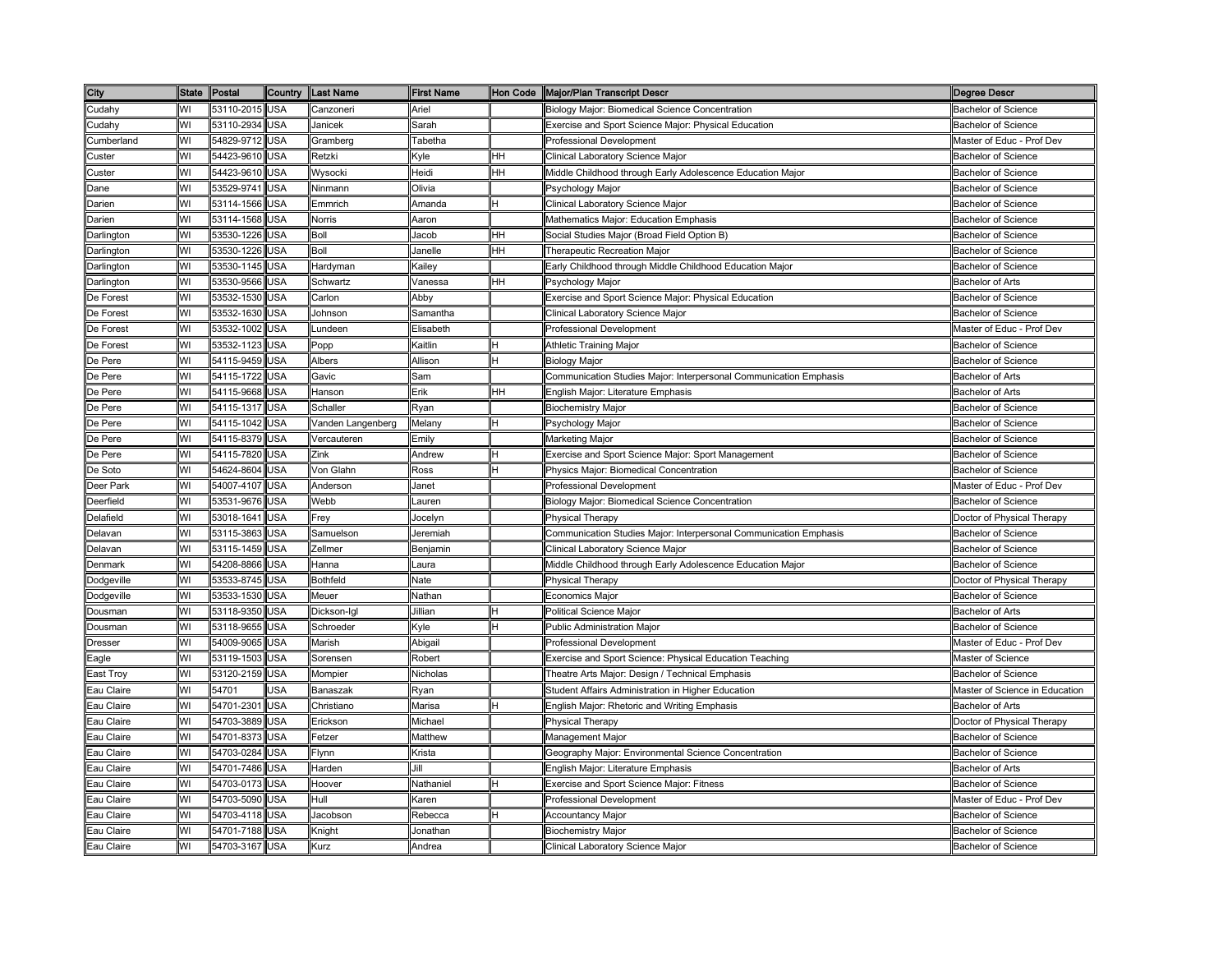| City                    | <b>State</b> | Postal     | Country    | Last Name      | <b>First Name</b> |           | Hon Code   Major/Plan Transcript Descr                                              | <b>Degree Descr</b>            |
|-------------------------|--------------|------------|------------|----------------|-------------------|-----------|-------------------------------------------------------------------------------------|--------------------------------|
| Eau Claire              | WI           | 54703-1697 | USA        | Running        | Mitchell          |           | Archaeological Studies Major                                                        | <b>Bachelor of Science</b>     |
| Eau Claire              | WI           | 54703-1294 | <b>JSA</b> | Stanley        | Samuel            |           | Clinical Laboratory Science Major                                                   | <b>Bachelor of Science</b>     |
| Eau Claire              | WI           | 54701-8834 | <b>JSA</b> | Watts          | an                | HH        | Archaeological Studies Major                                                        | <b>Bachelor of Science</b>     |
| Eden                    | WI           | 53019-1480 | USA        | Atkins         | <b>Tonisha</b>    |           | Spanish Major                                                                       | <b>Bachelor of Arts</b>        |
| ∃den                    | WI           | 53019      | JSA        | Galligan       | Bret              |           | Therapeutic Recreation Maior                                                        | <b>Bachelor of Science</b>     |
| Edgar                   | WI           | 54426-9750 | <b>JSA</b> | Mueller        | Matthew           |           | Management Major                                                                    | <b>Bachelor of Science</b>     |
| Edgar                   | WI           | 54426-9311 | USA        | Wenzel         | Elizabeth         | <b>HH</b> | <b>Biology Major</b>                                                                | <b>Bachelor of Science</b>     |
| Edgerton                | WI           | 53534-8412 | <b>JSA</b> | Hart           | Christopher       |           | Physical Therapy                                                                    | Doctor of Physical Therapy     |
| Edgerton                | WI           | 53534-1605 | USA        | lde            | Seth              |           | Exercise and Sport Science Major: Physical Education                                | <b>Bachelor of Science</b>     |
| Edgerton                | WI           | 53534-8636 | JSA        | Long           | Nicole            |           | Biology Major: Biomedical Science Concentration                                     | <b>Bachelor of Science</b>     |
| Edgerton                | WI           | 53534-9128 | USA        | Wilson         | Michael           |           | Information Systems Major                                                           | <b>Bachelor of Science</b>     |
| Eleva                   | WI           | 54738-8401 | USA        | Santolin       | Ashley            |           | Communication Studies Major: Organizational and Professional Communication Emphasis | <b>Bachelor of Science</b>     |
| Elkhorn                 | WI           | 53121-4030 | USA        | Payne          | Simon             | HH        | Archaeological Studies Major                                                        | <b>Bachelor of Arts</b>        |
| Elkhorn                 | WI           | 53121-3021 | USA        | White          | Andrew            |           | Communication Studies Major: Broadcast and Digital Media Emphasis                   | <b>Bachelor of Arts</b>        |
| Elkhorn                 | WI           | 53121-4065 | <b>JSA</b> | Youna          | Bryan             |           | <b>Accountancy Major</b>                                                            | <b>Bachelor of Science</b>     |
| Elmwood                 | WI           | 54740-8832 | USA        | Sailer         | Andrew            |           | Marketing Major                                                                     | <b>Bachelor of Science</b>     |
| Elroy                   | WI           | 53929-1231 | USA        | Schumann       | Joshua            |           | Psychology Major                                                                    | <b>Bachelor of Science</b>     |
| Evansville              | WI           | 53536-9383 | USA        | <b>Brunett</b> | Angela            |           | Psychology Major                                                                    | Bachelor of Arts               |
| Evansville              | WI           | 53536-9701 | USA        | Erdahl         | Jessica           |           | Professional Development                                                            | Master of Educ - Prof Dev      |
| Fall River              | WI           | 53932-9500 | USA        | Gehrke         | Kimberly          |           | <b>Physical Therapy</b>                                                             | Doctor of Physical Therapy     |
| Fennimore               | WI           | 53809-1640 | USA        | Holthaus       | Jonathan          |           | <b>Accountancy Major</b>                                                            | <b>Bachelor of Science</b>     |
| Fifield                 | WI           | 54524-9137 | USA        | Holm           | Megan             |           | Psychology Major                                                                    | <b>Bachelor of Science</b>     |
| Fitchburg               | WI           | 53719-1688 | <b>JSA</b> | Harper         | Michael           | HH        | Athletic Training Major                                                             | <b>Bachelor of Science</b>     |
| Fitchburg               | WI           | 53711-7708 | <b>JSA</b> | Johnson        | Mitchell          | HH        | Archaeological Studies Major                                                        | <b>Bachelor of Arts</b>        |
| Fitchburg               | WI           | 53575-1729 | USA        | Karls          | Matthew           |           | Management Major                                                                    | <b>Bachelor of Science</b>     |
| Fitchburg               | WI           | 53711-5667 | <b>JSA</b> | Subach         | lessica           |           | Management Major                                                                    | <b>Bachelor of Science</b>     |
| Florence                | WI           | 54121-0486 | <b>JSA</b> | Herman         | Jacilyn           | HН        | Biology Major: Biomedical Science Concentration                                     | <b>Bachelor of Science</b>     |
| Fond du Lac             | WI           | 54937-9688 | USA        | Ellingen       | Stephanie         |           | Exercise and Sport Science Major: Fitness                                           | <b>Bachelor of Science</b>     |
| ond du Lac              | WI           | 54937      | <b>JSA</b> | Fink           | Amanda            |           | Communication Studies Major: Organizational and Professional Communication Emphasis | <b>Bachelor of Science</b>     |
| Fond du Lac             | WI           | 54935-6513 | USA        | Fredrich       | Nissa             |           | Clinical Laboratory Science Major                                                   | <b>Bachelor of Science</b>     |
| ond du Lac <sup>-</sup> | WI           | 54935-1826 | <b>JSA</b> | Hessefort      | Kate              |           | Political Science Major                                                             | <b>Bachelor of Arts</b>        |
| Fond du Lac             | WI           | 54935-8033 | USA        | Isaacs         | Thomas            |           | Sociology Major                                                                     | <b>Bachelor of Science</b>     |
| Fond du Lac             | WI           | 54935-6561 | USA        | McConnell      | Daniel            |           | Exercise and Sport Science Major: Physical Education                                | <b>Bachelor of Science</b>     |
| Fort Atkinson           | WI           | 53538-1455 | USA        | Houk           | Stephen           | HH        | <b>Biology Major: Biomedical Science Concentration</b>                              | <b>Bachelor of Science</b>     |
| Franksville             | WI           | 53126-9450 | USA        | Jacobson       | Sarah             | HH        | Psychology Major                                                                    | <b>Bachelor of Science</b>     |
| Freedom                 | WI           | 54130-7536 | USA        | Gerow          | Ali               |           | Clinical Laboratory Science Major                                                   | <b>Bachelor of Science</b>     |
| Freedom                 | WI           | 54913-7898 | USA        | Van Handel     | Stacie            |           | Exercise and Sport Science Major: Sport Management                                  | <b>Bachelor of Science</b>     |
| Freedom                 | WI           | 54130-7252 | USA        | Zwiers         | Trisha            |           | Therapeutic Recreation Major                                                        | <b>Bachelor of Science</b>     |
| Galesville              | WI           | 54630-7158 | USA        | Collom         | Mark              |           | Master of Business Administration                                                   | Master of Business Admin       |
| Galesville              | WI           | 54630-8560 | USA        | Hampton        | Maureen           |           | School Psychology                                                                   | <b>Education Specialist</b>    |
| Galesville              | WI           | 54630-8703 | USA        | Knepper        | Charissa          |           | <b>Special Education</b>                                                            | Master of Science in Education |
| Galesville              | WI           | 54630-9000 | USA        | Piotrzkowski   | Ashley            |           | Psychology Major                                                                    | <b>Bachelor of Science</b>     |
| Gays Mills              | WI           | 54631-7253 | USA        | Johnson        | Darcy             |           | Economics Major                                                                     | <b>Bachelor of Science</b>     |
| <b>Gays Mills</b>       | WI           | 54631-8157 | USA        | .ong           | Brittany          |           | Biology Major: Biomedical Science Concentration                                     | <b>Bachelor of Science</b>     |
| Genoa                   | WI           | 54632-8871 | JSA        | Geraldson      | Nadine            |           | <b>Exercise and Sport Science Major: Fitness</b>                                    | <b>Bachelor of Science</b>     |
| 3ermantown              | WI           | 53022-4950 | <b>JSA</b> | Niemuth        | Derek             |           | Computer Science Major                                                              | <b>Bachelor of Science</b>     |
| Germantown              | WI           | 53022-6410 | <b>JSA</b> | Nikezic        | Katarina          |           | Spanish Major                                                                       | <b>Bachelor of Arts</b>        |
| Germantown              | WI           | 53022-5385 | <b>JSA</b> | Piotter        | Ashlev            |           | <b>Accountancy Major</b>                                                            | <b>Bachelor of Science</b>     |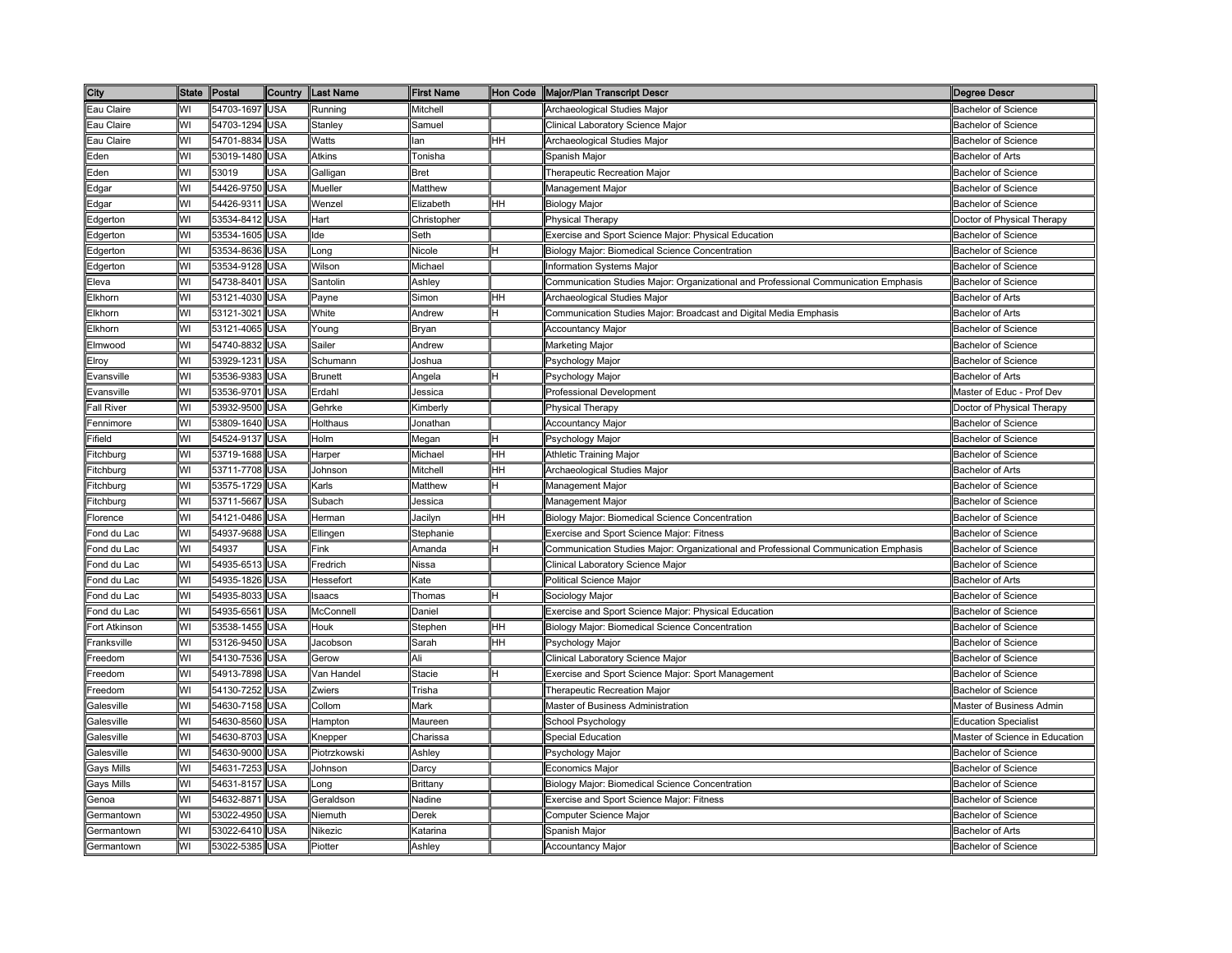| City                 | <b>State</b> | Postal         | Country    | <b>Last Name</b> | <b>First Name</b> | Hon Code | Major/Plan Transcript Descr                                                         | Degree Descr                   |
|----------------------|--------------|----------------|------------|------------------|-------------------|----------|-------------------------------------------------------------------------------------|--------------------------------|
| Glen Haven           | WI           | 53810-9794 USA |            | <b>Breuer</b>    | Trinity           | H        | Psychology Major                                                                    | <b>Bachelor of Science</b>     |
| Glenbeulah           | WI           | 53023-1300     | <b>USA</b> | Wagner           | Andrea            |          | Student Affairs Administration in Higher Education                                  | Master of Science in Education |
| Glendale             | WI           | 53209-2934     | <b>USA</b> | Gajewski         | Sasha             |          | Exercise and Sport Science Major: Sport Management                                  | Bachelor of Science            |
| Glenwood City        | WI           | 54013-4225     | <b>USA</b> | Wink             | Rochelle          | н        | Biology Major: Biomedical Science Concentration                                     | <b>Bachelor of Science</b>     |
| Grafton              | WI           | 53024-1941     | <b>USA</b> | Emery            | William           |          | Computer Science Major                                                              | <b>Bachelor of Science</b>     |
| Grafton              | WI           | 53024-9661     | <b>USA</b> | Knoespel         | Evan              |          | Sociology Major                                                                     | <b>Bachelor of Science</b>     |
| Grafton              | WI           | 53024-9009     | <b>USA</b> | Olson            | Elizabeth         |          | Biology Major: Biomedical Science Concentration                                     | <b>Bachelor of Science</b>     |
| Grafton              | WI           | 53024-1727     | <b>USA</b> | Paetz            | Megan             | Η        | nternational Business Major                                                         | <b>Bachelor of Science</b>     |
| Grafton              | WI           | 53024-2276 USA |            | Shonat           | Brian             |          | Communication Studies Major: Organizational and Professional Communication Emphasis | <b>Bachelor of Science</b>     |
| Grantsburg           | WI           | 54840-7365     | <b>USA</b> | Ryan             | Alyssa            | HH       | Marketing Major                                                                     | Bachelor of Science            |
| Green Bay            | WI           | 54311-6585 USA |            | Adams            | Lindsey           |          | School Psychology                                                                   | Master of Science in Education |
| Green Bay            | WI           | 54313-9004     | <b>USA</b> | Baumann          | Matthew           |          | Finance Major                                                                       | Bachelor of Science            |
| Green Bay            | WI           | 54313-5922 USA |            | Boyea            | <b>Brian</b>      |          | Communication Studies Major: Interpersonal Communication Emphasis                   | Bachelor of Science            |
| Green Bay            | WI           | 54313-5037 USA |            | Harke            | Amanda            |          | Physical Therapy                                                                    | Doctor of Physical Therapy     |
| Green Bay            | WI           | 54303-3871 USA |            | Lallensack       | isa               |          | <b>Physical Therapy</b>                                                             | Doctor of Physical Therapy     |
| Green Bay            | WI           | 54303-4033 USA |            | Luedeman         | Kayla             |          | Microbiology Major: Biomedical Concentration                                        | <b>Bachelor of Science</b>     |
| Green Bay            | WI           | 54313-4120 USA |            | Roethle          | Joshua            |          | Marketing Major                                                                     | <b>Bachelor of Science</b>     |
| Green Bay            | WI           | 54301-1025     | <b>USA</b> | Stepaniak        | Jennifer          |          | Biology Major: Biomedical Science Concentration                                     | <b>Bachelor of Science</b>     |
| Green Bay            | WI           | 54313-7281     | <b>USA</b> | Van Calster      | Kacie             |          | Mathematics Major: Applied Emphasis                                                 | <b>Bachelor of Science</b>     |
| Green Bay            | WI           | 54311-5423     | <b>USA</b> | Watzka           | McKenzie          |          | Biology Major: Biomedical Science Concentration                                     | <b>Bachelor of Science</b>     |
| Green Bay            | W١           | 54302-4701     | <b>USA</b> | Wienkers         | <b>Brianne</b>    | HН       | Biology Major: Biomedical Science Concentration                                     | Bachelor of Science            |
| Green Lake           | WI           | 54941-9585     | <b>USA</b> | Ratter           | Emilie            |          | School Psychology                                                                   | <b>Education Specialist</b>    |
| Greendale            | WI           | 53129-2005     | <b>USA</b> | Fischer          | Christopher       |          | Recreation Management Major                                                         | <b>Bachelor of Science</b>     |
| Greendale            | WI           | 53129-2818     | <b>USA</b> | Lovas            | Courtney          |          | Communication Studies Major: Organizational and Professional Communication Emphasis | <b>Bachelor of Arts</b>        |
| Greenfield           | WI           | 53220-3917     | <b>USA</b> | White            | Eric              | lн       | Economics Major                                                                     | Bachelor of Science            |
| Greenleaf            | WI           | 54126-9204     | <b>USA</b> | Swanson          | Jonathan          |          | <b>Biology Major</b>                                                                | <b>Bachelor of Science</b>     |
| Greenville           | WI           | 54942-8548     | <b>USA</b> | Hartjes          | Natalie           |          | Middle Childhood through Early Adolescence Education Major                          | <b>Bachelor of Science</b>     |
| Greenville           | WI           | 54942-9097     | <b>USA</b> | Steede           | Jonathan          |          | Marketing Major                                                                     | <b>Bachelor of Science</b>     |
| Hager City           | WI           | 54014-8079     | <b>USA</b> | Thom             | Matthew           |          | <sup>2</sup> hysical Therapy                                                        | Doctor of Physical Therapy     |
| <b>Hales Corners</b> | W١           | 53130-1501     | <b>USA</b> | Haeger           | Robert            |          | <b>Biology Major</b>                                                                | <b>Bachelor of Science</b>     |
| Hammond              | WI           | 54015-5221     | <b>USA</b> | Kizlik           | Kelsey            | н        | <b>Biology Major</b>                                                                | <b>Bachelor of Science</b>     |
| Hartford             | WI           | 53027-9273     | <b>USA</b> | Rusch            | Alexis            | н        | General Science (Broadfield) Major                                                  | <b>Bachelor of Science</b>     |
| Hartland             | WI           | 53029-8561 USA |            | Ferris           | Jacob             |          | Biology Major: Biomedical Science Concentration                                     | <b>Bachelor of Science</b>     |
| Hartland             | WI           | 53029-2295 USA |            | Grimm            | Ericka            |          | Psychology Major                                                                    | <b>Bachelor of Science</b>     |
| Hartland             | WI           | 53029-8657     | <b>USA</b> | Leahy            | Jack              |          | Marketing Major                                                                     | <b>Bachelor of Science</b>     |
| Hartland             | WI           | 53029-8208 USA |            | Morgan           | Katelyn           | HН       | Clinical Laboratory Science Major                                                   | <b>Bachelor of Science</b>     |
| Hayward              | WI           | 54843-7677     | <b>USA</b> | Kelsey           | Alyson            | н        | Athletic Training Major                                                             | <b>Bachelor of Science</b>     |
| Hayward              | WI           | 54843-7171 USA |            | Whyte            | Cadi              |          | Early Childhood through Middle Childhood Education Major                            | <b>Bachelor of Science</b>     |
| Highland             | WI           | 53543-9500 USA |            | Bomkamp          | Bronson           | H        | Biology Major: Biomedical Science Concentration                                     | <b>Bachelor of Science</b>     |
| Hilbert              | WI           | 54129-9373     | <b>USA</b> | Hudziak          | Jenna             |          | Psychology Major                                                                    | <b>Bachelor of Science</b>     |
| Hilbert              | WI           | 54129-9229     | <b>USA</b> | Lau              | Garrett           |          | Management Major                                                                    | <b>Bachelor of Science</b>     |
| Hilbert              | W١           | 54129-9413     | <b>USA</b> | Nienhaus         | Logan             | н        | Finance Major: Risk, Insurance and Financial Planning Concentration                 | <b>Bachelor of Science</b>     |
| Hillpoint            | WI           | 53937-9775     | <b>USA</b> | Thompson         | Drew              |          | Sociology Major                                                                     | <b>Bachelor of Science</b>     |
| Hillsboro            | WI           | 54634-3479     | <b>USA</b> | Kaderavek        | Chelsea           |          | Biology Major: Environmental Science Concentration                                  | <b>Bachelor of Science</b>     |
| Hillsboro            | WI           | 54634-4245     | <b>USA</b> | Larson           | Jay               |          | Management Major                                                                    | <b>Bachelor of Science</b>     |
| Hixton               | WI           | 54635-8205     | <b>USA</b> | Stark            | Elizabeth         | HН       | General Science (Broadfield) Major                                                  | <b>Bachelor of Science</b>     |
| Hobart               | WI           | 54155-9065     | <b>USA</b> | Schuldes         | Ashley            | HН       | <b>Therapeutic Recreation Major</b>                                                 | <b>Bachelor of Science</b>     |
| Holmen               | WI           | 54636-9562     | <b>USA</b> | Gearv            | Corey             |          | Art Major                                                                           | <b>Bachelor of Science</b>     |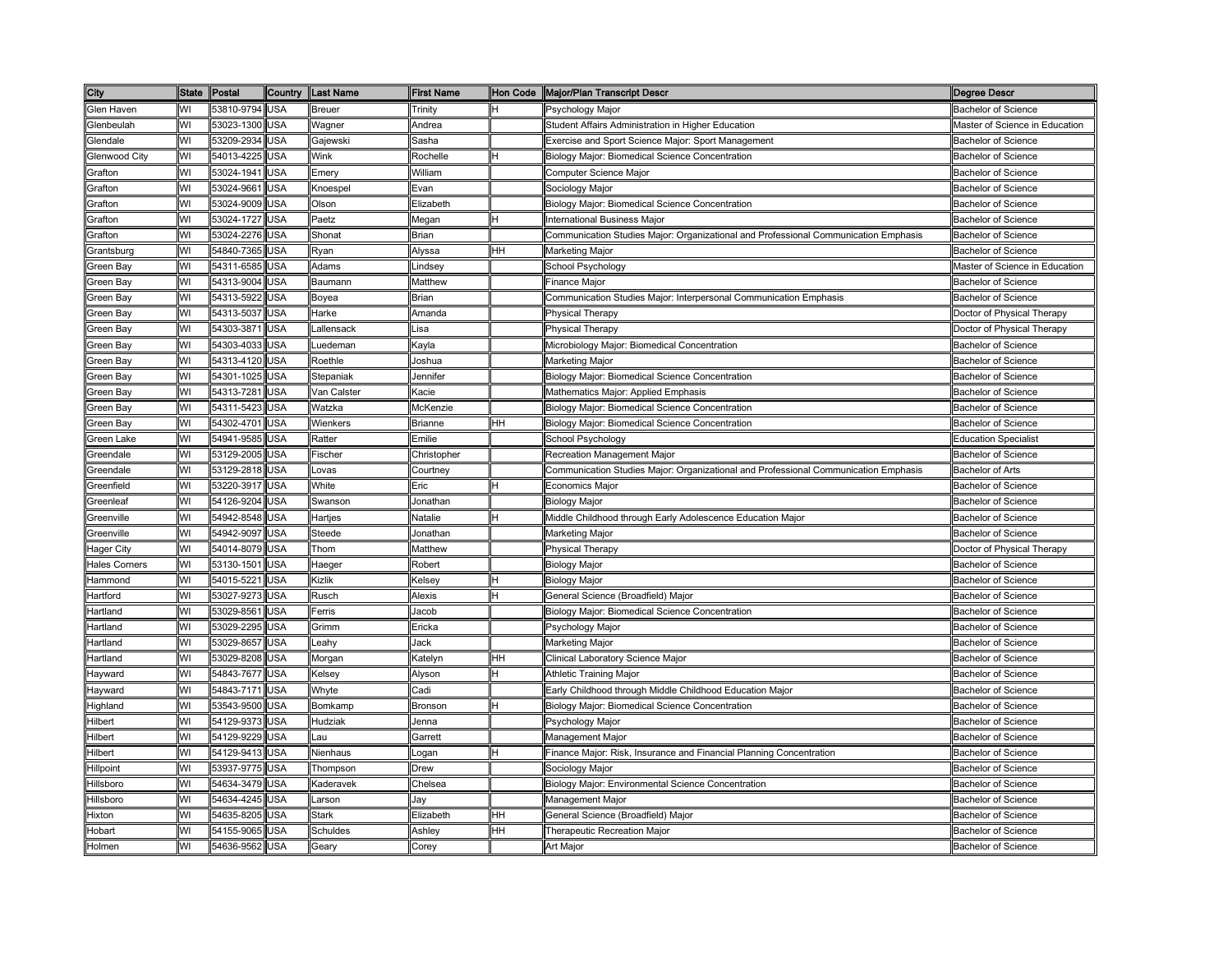| City                                                                                                                                                                                                                 | <b>State</b> | Postal     | Country    | <b>Last Name</b> | <b>First Name</b>                                                                      |    | Hon Code   Major/Plan Transcript Descr                                              | <b>Degree Descr</b>            |
|----------------------------------------------------------------------------------------------------------------------------------------------------------------------------------------------------------------------|--------------|------------|------------|------------------|----------------------------------------------------------------------------------------|----|-------------------------------------------------------------------------------------|--------------------------------|
| Holmen                                                                                                                                                                                                               | WI           | 54636-9616 | USA        | Jessessky        | Matt                                                                                   |    | Recreation Management Major                                                         | <b>Bachelor of Science</b>     |
| Holmen                                                                                                                                                                                                               | WI           | 54636-9370 | USA        | ee               | Elizabeth                                                                              |    | Psychology Major                                                                    | <b>Bachelor of Arts</b>        |
| Holmen                                                                                                                                                                                                               | WI           | 54636-9748 | <b>JSA</b> | Madsen           | Benjamin                                                                               |    | Biology Major: Biomedical Science Concentration                                     | <b>Bachelor of Science</b>     |
| Holmen                                                                                                                                                                                                               | WI           | 54636-8826 | USA        | Mumaw-Flury      | Sarah                                                                                  |    | Professional Development                                                            | Master of Educ - Prof Dev      |
| Holmen                                                                                                                                                                                                               | WI           | 54636-9520 | USA        | Neelev           | Rhonda                                                                                 |    | English Major                                                                       | <b>Bachelor of Science</b>     |
| Holmen                                                                                                                                                                                                               | WI           | 54636-9369 | <b>JSA</b> | Vang             | Ger                                                                                    |    | Information Systems Major                                                           | <b>Bachelor of Science</b>     |
| Holmen                                                                                                                                                                                                               | WI           | 54636-8119 | USA        | Xiong            | Mao                                                                                    |    | Psychology Major                                                                    | <b>Bachelor of Science</b>     |
| <b>Hortonville</b>                                                                                                                                                                                                   | WI           | 54944-8534 | <b>JSA</b> | eeman            | Courtney                                                                               |    | Therapeutic Recreation Major                                                        | <b>Bachelor of Science</b>     |
| Hudson                                                                                                                                                                                                               | WI           | 54016-9148 | USA        | <b>Berth</b>     | Paula                                                                                  |    | <b>Professional Development</b>                                                     | Master of Educ - Prof Dev      |
| Hudson                                                                                                                                                                                                               | WI           | 54016-2034 | <b>JSA</b> | Branson          | Sarah                                                                                  | HH | Psychology Major                                                                    | <b>Bachelor of Science</b>     |
| Hudson                                                                                                                                                                                                               | WI           | 54016-8068 | USA        | Ellis            | Jeffrey                                                                                |    | Marketing Major                                                                     | <b>Bachelor of Science</b>     |
| Hudson                                                                                                                                                                                                               | WI           | 54016-8137 | USA        | Kaisersatt       | loseph                                                                                 |    | Biology Major: Biomedical Science Concentration                                     | <b>Bachelor of Science</b>     |
| Hudson                                                                                                                                                                                                               | WI           | 54016-7437 | USA        | Kelly            | <b>Kathryn</b>                                                                         |    | Psychology Major                                                                    | <b>Bachelor of Science</b>     |
| Hudson                                                                                                                                                                                                               | WI           | 54016-6855 | <b>JSA</b> | Kocik            | Cynthia                                                                                | HH | Archaeological Studies Major                                                        | <b>Bachelor of Science</b>     |
| Hustler                                                                                                                                                                                                              | W            | 54637-0128 | USA        | Heesch           | Susan                                                                                  |    | <b>Professional Development</b>                                                     | Master of Educ - Prof Dev      |
| ndependence                                                                                                                                                                                                          | WI           | 54747-8124 | USA        | Salwey           | Adam                                                                                   | HH | Exercise and Sport Science Major: Fitness                                           | <b>Bachelor of Science</b>     |
| ron Ridge                                                                                                                                                                                                            | WI           | 53035-9708 | USA        | Warmka           | Travis                                                                                 | HH | Nuclear Medicine Technology Major                                                   | Bachelor of Science            |
| Janesville                                                                                                                                                                                                           | WI           | 53546-9655 | USA        | Ernst            | Alexa                                                                                  |    | <b>Exercise and Sport Science Major: Fitness</b>                                    | Bachelor of Science            |
| Janesville                                                                                                                                                                                                           | WI           | 53548-4702 | USA        | Krause           | Richard                                                                                |    | History Major: Regional Emphasis                                                    | Bachelor of Arts               |
| Jefferson                                                                                                                                                                                                            | WI           | 53549-1159 | <b>JSA</b> | Boberg           | Matthew                                                                                |    | <b>Professional Development</b>                                                     | Master of Educ - Prof Dev      |
| Jefferson                                                                                                                                                                                                            | WI           | 53549-1055 | USA        | Schneider        | Ellyse                                                                                 |    | Management Major                                                                    | <b>Bachelor of Science</b>     |
| Kaukauna                                                                                                                                                                                                             | WI           | 54130      | <b>JSA</b> | Dietzen          | Amanda                                                                                 |    | Exercise and Sport Science Major: Physical Education                                | <b>Bachelor of Science</b>     |
| Kaukauna                                                                                                                                                                                                             | WI           | 54130-1440 | USA        | Meulemans        | Becky                                                                                  | HH | <b>Therapeutic Recreation Major</b>                                                 | <b>Bachelor of Science</b>     |
| Kaukauna                                                                                                                                                                                                             | WI           | 54130-8764 | USA        | Swanson          | Abby                                                                                   |    | Exercise and Sport Science Major: Exercise Science - Fitness Track                  | <b>Bachelor of Science</b>     |
| Kenosha                                                                                                                                                                                                              | WI           | 53143-5239 | USA        | Erickson         | John                                                                                   |    | Marketing Major                                                                     | <b>Bachelor of Science</b>     |
| Kenosha                                                                                                                                                                                                              | WI           | 53143-5310 | USA        | Gromacki         | Kaitlin                                                                                |    | <b>Biology Major</b>                                                                | <b>Bachelor of Science</b>     |
| Kenosha                                                                                                                                                                                                              | WI           | 53142-5410 | USA        | Ponce            | Kelli                                                                                  |    | Political Science Major                                                             | Bachelor of Arts               |
| Kenosha                                                                                                                                                                                                              | WI           | 53140-5937 | <b>JSA</b> | Schnorr          | Alicia                                                                                 |    | Management Major                                                                    | <b>Bachelor of Science</b>     |
| Keshena                                                                                                                                                                                                              | WI           | 54135-0853 | USA        | Tomow            | Alan                                                                                   |    | Recreation Management                                                               | Master of Science              |
| Kewaskum                                                                                                                                                                                                             | WI           | 53040-9216 | USA        | Miller           | Steven                                                                                 |    | Middle Childhood through Early Adolescence Education Major                          | Bachelor of Science            |
| Kiel                                                                                                                                                                                                                 | WI           | 53042-2809 | JSA        | Sell             | <aγla< td=""><td></td><td>Sociology Major</td><td><b>Bachelor of Arts</b></td></aγla<> |    | Sociology Major                                                                     | <b>Bachelor of Arts</b>        |
| <ronenwetter< td=""><td>WI</td><td>54455-8104</td><td>USA</td><td>Sepnafski</td><td>Marcus</td><td>HH</td><td>Biology Major: Biomedical Science Concentration</td><td><b>Bachelor of Science</b></td></ronenwetter<> | WI           | 54455-8104 | USA        | Sepnafski        | Marcus                                                                                 | HH | Biology Major: Biomedical Science Concentration                                     | <b>Bachelor of Science</b>     |
| La Crosse                                                                                                                                                                                                            | WI           | 54601-5072 | USA        | Allmaras-Zen     | Гаі-Shan                                                                               |    | Recreation Management Major                                                         | <b>Bachelor of Science</b>     |
| a Crosse                                                                                                                                                                                                             | WI           | 54601-5124 | USA        | Almesalm         | Saad                                                                                   |    | Information Systems Major                                                           | <b>Bachelor of Science</b>     |
| _a Crosse                                                                                                                                                                                                            | WI           | 54601-3655 | USA        | Anderson         | Richard                                                                                |    | Student Affairs Administration in Higher Education                                  | Master of Science in Education |
| a Crosse                                                                                                                                                                                                             | WI           | 54601-4682 | USA        | Arbanas          | Joshua                                                                                 |    | Finance Major                                                                       | <b>Bachelor of Science</b>     |
| _a Crosse                                                                                                                                                                                                            | WI           | 54601-6665 | USA        | Berger           | Jared                                                                                  |    | Biology Major                                                                       | <b>Bachelor of Science</b>     |
| a Crosse                                                                                                                                                                                                             | WI           | 54601-3490 | USA        | Betchner         | Karl                                                                                   |    | Management Major                                                                    | <b>Bachelor of Science</b>     |
| a Crosse.                                                                                                                                                                                                            | WI           | 54601-4730 | USA        | Biederman        | Breeann                                                                                |    | Communication Studies Major: Organizational and Professional Communication Emphasis | <b>Bachelor of Science</b>     |
| a Crosse                                                                                                                                                                                                             | WI           | 54601-6528 | <b>JSA</b> | <b>Brandt</b>    | David                                                                                  |    | Psychology Major                                                                    | Bachelor of Science            |
| a Crosse                                                                                                                                                                                                             | WI           | 54602-0882 | JSA        | <b>Brooks</b>    | Adia                                                                                   | HH | Political Science Major                                                             | <b>Bachelor of Arts</b>        |
| a Crosse                                                                                                                                                                                                             | WI           | 54601-2294 | USA        | Bryant           | Christopher                                                                            |    | Physics Major                                                                       | <b>Bachelor of Science</b>     |
| a Crosse.                                                                                                                                                                                                            | WI           | 54603-1996 | <b>JSA</b> | Bushman          | Heather                                                                                |    | <b>Biology Major</b>                                                                | <b>Bachelor of Science</b>     |
| a Crosse                                                                                                                                                                                                             | WI           | 54603-2511 | <b>JSA</b> | Carrimon         | Angela                                                                                 |    | Sociology Major                                                                     | <b>Bachelor of Science</b>     |
| a Crosse                                                                                                                                                                                                             | WI           | 54601-7887 | <b>JSA</b> | Carter           | Thomas                                                                                 |    | Computer Science Major: Computer Engineering Technology Emphasis                    | <b>Bachelor of Science</b>     |
| a Crosse                                                                                                                                                                                                             | WI           | 54601-6105 | <b>JSA</b> | Cheng            | Mao                                                                                    |    | Physical Therapy                                                                    | Doctor of Physical Therapy     |
| La Crosse                                                                                                                                                                                                            | WI           | 54601-4781 | USA        | Chrobak          | Elizabeth                                                                              |    | Physical Therapy                                                                    | Doctor of Physical Therapy     |
| La Crosse                                                                                                                                                                                                            | WI           | 54601-5860 | USA        | Crawford         | <b>Kasey</b>                                                                           |    | Exercise and Sport Science: Human Performance                                       | Master of Science              |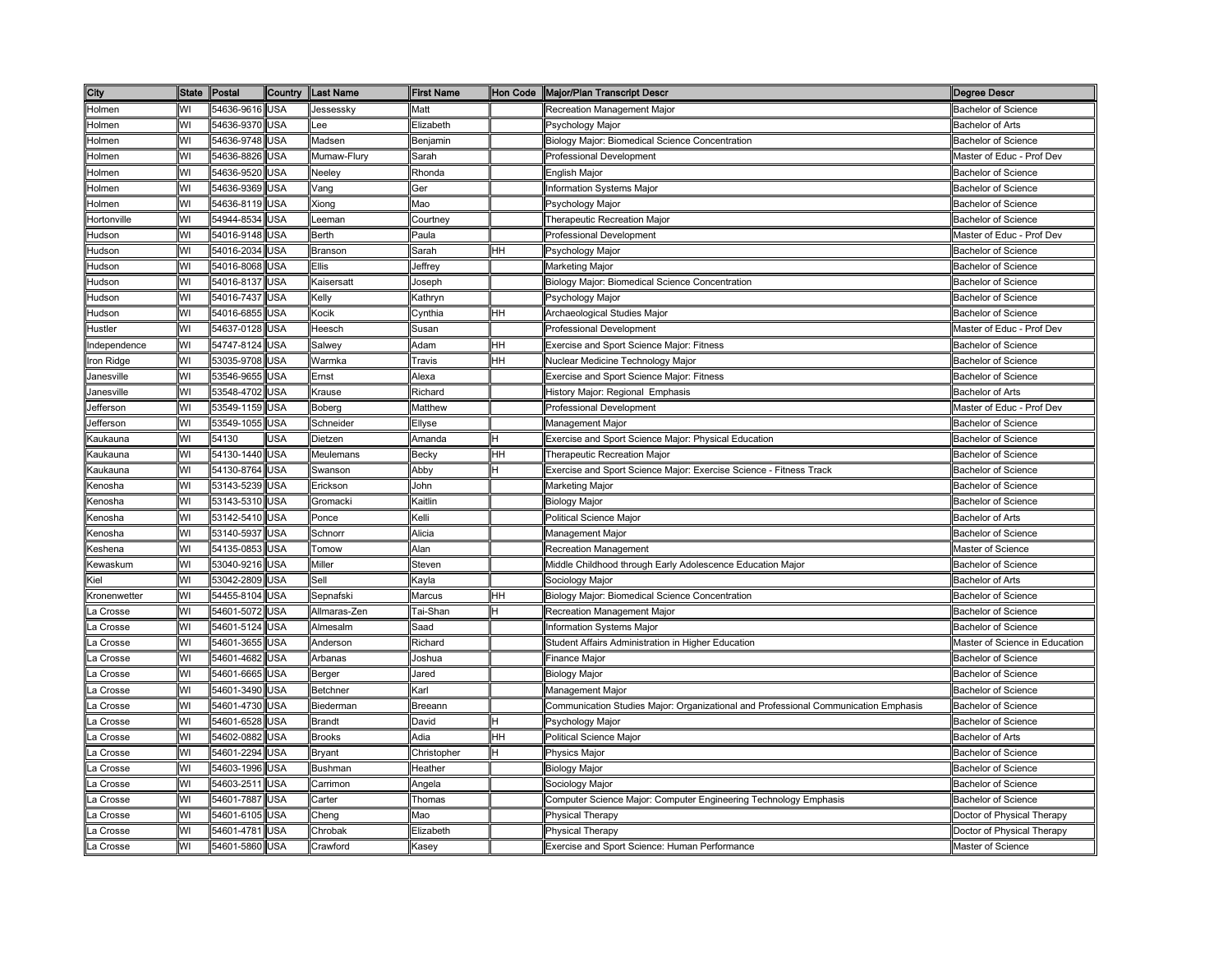| City      | State Postal |                | Country    | <b>Last Name</b> | <b>First Name</b> |    | Hon Code   Major/Plan Transcript Descr                                              | <b>Degree Descr</b>            |
|-----------|--------------|----------------|------------|------------------|-------------------|----|-------------------------------------------------------------------------------------|--------------------------------|
| La Crosse | WI           | 54601-4538 USA |            | Decker           | Rourke            |    | German Studies Major                                                                | <b>Bachelor of Arts</b>        |
| La Crosse | WI           | 54601-6904     | <b>USA</b> | Delapp           | Tiara             |    | <b>Geography Minor</b>                                                              | <b>Bachelor of Science</b>     |
| La Crosse | WI           | 54601-6904     | <b>USA</b> | Delapp           | Tiara             |    | <b>History Major</b>                                                                | <b>Bachelor of Science</b>     |
| La Crosse | WI           | 54601-4113 USA |            | Emerv            | Delane            |    | Management Major                                                                    | <b>Bachelor of Science</b>     |
| La Crosse | W١           | 54601-7256     | <b>USA</b> | Foley            | Greta             |    | <b>Biology Major</b>                                                                | <b>Bachelor of Science</b>     |
| La Crosse | WI           | 54601-3779     | <b>USA</b> | Frank            | Anthony           |    | School Psychology                                                                   | Master of Science in Education |
| La Crosse | WI           | 54601-8364     | <b>USA</b> | Friedman         | Stephanie         |    | Early Childhood through Middle Childhood Education Major                            | <b>Bachelor of Science</b>     |
| La Crosse | WI           | 54601-5828     | <b>USA</b> | Gates            | Michael           |    | Mathematics Major: Education Emphasis                                               | <b>Bachelor of Science</b>     |
| La Crosse | WI           | 54601-3484 USA |            | Gearhart         | Melanie           | HН | Exercise and Sport Science Major: Physical Education                                | <b>Bachelor of Science</b>     |
| ∟a Crosse | WI           | 54601-3030 USA |            | Gerke            | Rachel            |    | Public Administration Major                                                         | <b>Bachelor of Science</b>     |
| La Crosse | WI           | 54601-4256 USA |            | Gerrard          | Gretchen          | н  | Political Science Major                                                             | <b>Bachelor of Science</b>     |
| La Crosse | WI           | 54601-5169 USA |            | Gibb             | Jennifer          | Η  | Exercise and Sport Science Major: Fitness                                           | <b>Bachelor of Science</b>     |
| La Crosse | WI           | 54601-4676 USA |            | Gibbs            | Lauren            |    | Health Education: Community Health Education                                        | Master of Science              |
| La Crosse | WI           | 54601-3858     | <b>USA</b> | Hart             | Bruce             |    | Political Science Major                                                             | <b>Bachelor of Science</b>     |
| La Crosse | WI           | 54601-5169 USA |            | Hildahl          | Jennifer          |    | Physician Assistant Studies                                                         | Master of Science              |
| La Crosse | WI           | 54601-8508     | <b>USA</b> | Hoeldtke         | Russell           |    | Psychology Major                                                                    | <b>Bachelor of Science</b>     |
| La Crosse | WI           | 54601-8382     | USA        | Jandal           | Hatem             |    | Master of Business Administration                                                   | Master of Business Admin       |
| ∟a Crosse | WI           | 54601-2316     | <b>USA</b> | Jandt            | Christopher       |    | <b>Finance Major</b>                                                                | <b>Bachelor of Science</b>     |
| La Crosse | WI           | 54601-3602     | <b>USA</b> | Klees            | Theresa           |    | Biology Major: Biomedical Science Concentration                                     | <b>Bachelor of Science</b>     |
| La Crosse | WI           | 54603-8539     | <b>USA</b> | Klinge           | Joseph            | н  | History Major                                                                       | <b>Bachelor of Science</b>     |
| La Crosse | WI           | 54603-2130     | <b>USA</b> | Lamm             | Anna              |    | Communication Studies Major: Organizational and Professional Communication Emphasis | <b>Bachelor of Science</b>     |
| La Crosse | WI           | 54601-4334     | <b>USA</b> | Lee              | Abigail           |    | Exercise and Sport Science Major: Physical Education                                | <b>Bachelor of Science</b>     |
| La Crosse | WI           | 54601-3174     | <b>USA</b> | Lewandowski      | Joshua            |    | <b>Biochemistry Major</b>                                                           | <b>Bachelor of Science</b>     |
| La Crosse | WI           | 54601-8913     | <b>USA</b> | Liu              | Yang              |    | Chemistry Major: Environmental Science Concentration                                | <b>Bachelor of Science</b>     |
| La Crosse | WI           | 54601-3822     | <b>USA</b> | Lovings          | Tacara            |    | Exercise and Sport Science Major: Physical Education                                | <b>Bachelor of Science</b>     |
| La Crosse | W١           | 54601-6905     | <b>USA</b> | Magness          | Andrea            |    | Psychology Major                                                                    | <b>Bachelor of Science</b>     |
| La Crosse | WI           | 54601-4278 USA |            | Mills            | Jared             |    | Biology Major: Biomedical Science Concentration                                     | Bachelor of Science            |
| La Crosse | WI           | 54601-5627 USA |            | Molzahn          | Tanya             |    | History Major: Regional Emphasis                                                    | <b>Bachelor of Arts</b>        |
| La Crosse | WI           | 54601-8270 USA |            | Montie           | Eric              |    | <b>Biology Major</b>                                                                | <b>Bachelor of Science</b>     |
| La Crosse | WI           | 54601-8306 USA |            | Niesen           | Dayna             |    | <b>Physician Assistant Studies</b>                                                  | Master of Science              |
| ∟a Crosse | WI           | 54601-6572 USA |            | Pagenkopf        | Scott             |    | Finance Major: Risk, Insurance and Financial Planning Concentration                 | <b>Bachelor of Science</b>     |
| La Crosse | WI           | 54601-7863 USA |            | Parr             | Alyssa            | н  | <b>Marketing Major</b>                                                              | <b>Bachelor of Science</b>     |
| La Crosse | WI           | 54601-6807     | <b>USA</b> | Patros           | Nicole            |    | Psychology Major                                                                    | <b>Bachelor of Science</b>     |
| La Crosse | WI           | 54601-3466     | <b>USA</b> | Pierce           | Candice           |    | Art Major                                                                           | <b>Bachelor of Arts</b>        |
| La Crosse | WI           | 54601-4682     | <b>USA</b> | Popp             | <b>Brian</b>      | HH | Spanish Major: Business Concentration                                               | Bachelor of Arts               |
| La Crosse | W١           | 54603-1277     | <b>USA</b> | Rask             | Michael           |    | Biology Major: Environmental Science Concentration                                  | <b>Bachelor of Science</b>     |
| La Crosse | WI           | 54601-4112     | <b>USA</b> | Regan            | Mary              |    | Music Major: Piano Pedagogy Emphasis                                                | <b>Bachelor of Science</b>     |
| La Crosse | W١           | 54601-7811 USA |            | Reinert          | Aaron             |    | Master of Business Administration                                                   | Master of Business Admin       |
| La Crosse | WI           | 54601-7341     | <b>USA</b> | Ross             | Toni              |    | Middle Childhood through Early Adolescence Education Major                          | <b>Bachelor of Science</b>     |
| La Crosse | WI           | 54601-3742     | <b>USA</b> | Rygh             | Allison           |    | Student Affairs Administration in Higher Education                                  | Master of Science in Education |
| La Crosse | WI           | 54601-2007     | <b>USA</b> | Sauer            | Kara              |    | Clinical Laboratory Science Major                                                   | <b>Bachelor of Science</b>     |
| La Crosse | WI           | 54601-2296     | USA        | Schneider        | Mikel             |    | Management Major                                                                    | <b>Bachelor of Science</b>     |
| La Crosse | WI           | 54601-2000     | <b>USA</b> | Schultz          | William           |    | Political Science Major                                                             | <b>Bachelor of Science</b>     |
| ∟a Crosse | WI           | 54601-7728     | <b>USA</b> | Schweigert       | Jessica           |    | <sup>9</sup> sychology Major                                                        | <b>Bachelor of Science</b>     |
| La Crosse | WI           | 54601-3807     | <b>USA</b> | Sciammas         | Jacob             |    | Professional Development                                                            | Master of Educ - Prof Dev      |
| La Crosse | WI           | 54601-4496     | <b>USA</b> | Seiltz           | Travis            | н  | Finance Major                                                                       | <b>Bachelor of Science</b>     |
| La Crosse | WI           | 54601-3608     | <b>USA</b> | Shaker           | Tyler             |    | Exercise and Sport Science Major: Sport Management                                  | <b>Bachelor of Science</b>     |
| La Crosse | WI           | 54601-3970 USA |            | Shirel           | Tyler             | HH | Biology Major: Biomedical Science Concentration                                     | <b>Bachelor of Science</b>     |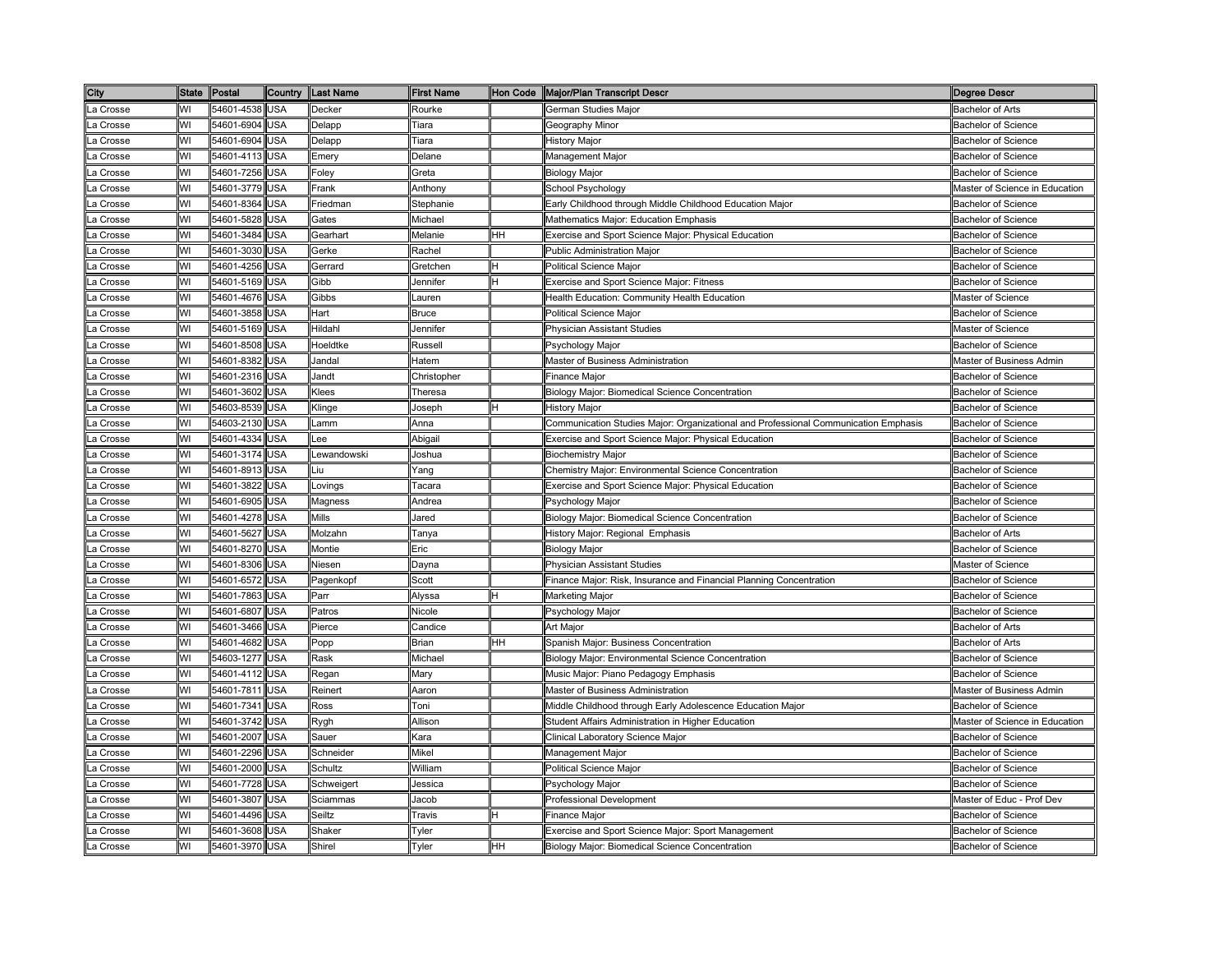| City         | <b>State</b> | Postal         | Country    | <b>Last Name</b> | <b>First Name</b> |    | Hon Code   Major/Plan Transcript Descr                             | Degree Descr                |
|--------------|--------------|----------------|------------|------------------|-------------------|----|--------------------------------------------------------------------|-----------------------------|
| La Crosse    | WI           | 54601-3652     | <b>USA</b> | Slinkman         | Amv               | н  | Communication Studies Major: Interpersonal Communication Emphasis  | <b>Bachelor of Science</b>  |
| La Crosse    | WI           | 54601-2585     | <b>USA</b> | Springer         | Nicholas          |    | Mathematics Major: Education Emphasis                              | <b>Bachelor of Science</b>  |
| La Crosse    | WI           | 54601-5565     | <b>USA</b> | St. Sauver       | Rosanne           | HH | <b>Nomen's Studies Major</b>                                       | <b>Bachelor of Science</b>  |
| La Crosse    | WI           | 54603-2416     | <b>USA</b> | Thao             | Vang Houa         |    | inance Major                                                       | <b>Bachelor of Science</b>  |
| La Crosse    | WI           | 54601-5632     | <b>USA</b> | Thill            | Jennifer          |    | Professional Development                                           | Master of Educ - Prof Dev   |
| La Crosse    | WI           | 54601-3448     | <b>USA</b> | Tong             | <b>Briana</b>     | н  | Psychology Major                                                   | <b>Bachelor of Science</b>  |
| La Crosse    | WI           | 54603-2651     | <b>USA</b> | Vang             | <b>Becky</b>      |    | Management Major                                                   | <b>Bachelor of Science</b>  |
| a Crosse     | WI           | 54601-7306     | <b>USA</b> | Vang             | Pa Houa           |    | Early Childhood through Middle Childhood Education Major           | <b>Bachelor of Science</b>  |
| La Crosse    | WI           | 54601-4802 USA |            | Vang             | Thong             |    | Art Major                                                          | <b>Bachelor of Arts</b>     |
| La Crosse    | WI           | 54603-2217 USA |            | Vue              | Shoua             |    | Therapeutic Recreation Major                                       | <b>Bachelor of Science</b>  |
| La Crosse    | WI           | 54601-2469 USA |            | Walker           | Benjamin          |    | Biology                                                            | Master of Science           |
| La Crosse    | WI           | 54601-3480 USA |            | Wandling         | <b>Britney</b>    | HH | <b>Biology Major</b>                                               | <b>Bachelor of Science</b>  |
| La Crosse    | WI           | 54601-3846 USA |            | Watson           | Hayley            |    | <b>Mathematics Major</b>                                           | <b>Bachelor of Science</b>  |
| La Crosse    | WI           | 54601-3620     | <b>USA</b> | Xu               | Xun               |    | Finance Major                                                      | <b>Bachelor of Science</b>  |
| La Crosse    | WI           | 54603-2284     | <b>USA</b> | Yang             | Heaven            |    | Art Major                                                          | <b>Bachelor of Science</b>  |
| La Crosse    | WI           | 54601-3707     | <b>USA</b> | Yerhot           | Paul              | HH | Biology Major: Biomedical Science Concentration                    | <b>Bachelor of Science</b>  |
| ∟a Crosse    | WI           | 54601-8269     | <b>USA</b> | Zachary          | Kristopher        | н  | <b>Accountancy Major</b>                                           | <b>Bachelor of Science</b>  |
| ∟a Farge     | WI           | 54639-8646     | <b>USA</b> | Benson           | Alison            |    | Art Major                                                          | <b>Bachelor of Science</b>  |
| Lake Geneva  | WI           | 53147-3545     | <b>USA</b> | Matherne         | Kelsey            |    | Early Childhood through Middle Childhood Education Major           | <b>Bachelor of Science</b>  |
| Lake Mills   | WI           | 53551-9414     | <b>USA</b> | Heimstreet       | Linda             |    | <b>Professional Development</b>                                    | Master of Educ - Prof Dev   |
| Lake Mills   | WI           | 53551-1611     | <b>USA</b> | Rath             | Julie             |    | Biology Major: Cellular and Molecular Biology Concentration        | <b>Bachelor of Science</b>  |
| Lake Mills   | WI           | 53551-1049     | <b>USA</b> | Smith            | Dena              |    | <b>Exercise and Sport Science: Sport Administration</b>            | Master of Science           |
| Lake Mills   | WI           | 53551-9630     | <b>USA</b> | Zander           | Vince             |    | Mathematics Major                                                  | <b>Bachelor of Science</b>  |
| Lancaster    | WI           | 53813-9545     | <b>USA</b> | Petrowitz        | saac              |    | Physical Therapy                                                   | Doctor of Physical Therapy  |
| Lancaster    | WI           | 53813-9456     | <b>USA</b> | Vaassen          | Brady             |    | Geography Major: Environmental Science Concentration               | <b>Bachelor of Science</b>  |
| Lancaster    | WI           | 53813-9771 USA |            | Winkler          | Morgan            | HH | <b>Biology Major</b>                                               | <b>Bachelor of Science</b>  |
| Lancaster    | WI           | 53813-1703 USA |            | Zenz             | Calvin            | н  | Exercise and Sport Science Major: Physical Education               | <b>Bachelor of Science</b>  |
| Lannon       | WI           | 53046-9727     | <b>USA</b> | Ismaili          | Selman            |    | Biology Major: Biomedical Science Concentration                    | Bachelor of Science         |
| Little Chute | WI           | 54140-1133 USA |            | De Bruin         | Carly             | Η  | Therapeutic Recreation Major                                       | <b>Bachelor of Science</b>  |
| Lodi         | WI           | 53555-1367 USA |            | Quick            | Katelin           | HH | Early Childhood through Middle Childhood Education Major           | Bachelor of Science         |
| Lodi         | WI           | 53555-1330 USA |            | Reinen           | Shawn             |    | Chemistry Major                                                    | <b>Bachelor of Science</b>  |
| Lodi         | WI           | 53555-9307 USA |            | Rendler          | Daniel            |    | Geography Major                                                    | <b>Bachelor of Science</b>  |
| Luck         | WI           | 54853-5118 USA |            | Sorenson         | Jesse             |    | Management Major                                                   | <b>Bachelor of Science</b>  |
| Madison      | WI           | 53705-3153 USA |            | Anderson         | Michelle          |    | School Psychology                                                  | <b>Education Specialist</b> |
| Madison      | WI           | 53714-1716 USA |            | Bangs            | Alexander         |    | Computer Science Major                                             | <b>Bachelor of Science</b>  |
| Madison      | WI           | 53714-2150 USA |            | <b>Brunker</b>   | Brianna           | н  | Middle Childhood through Early Adolescence Education Major         | Bachelor of Science         |
| Madison      | WI           | 53703-4143     | <b>USA</b> | <b>Burdick</b>   | Jaleesa           |    | English Major: Rhetoric and Writing Emphasis                       | <b>Bachelor of Arts</b>     |
| Madison      | WI           | 53704-1125     | <b>USA</b> | Farrell          | Caitlin           | HH | Social Studies Major (Broad Field Option B)                        | <b>Bachelor of Science</b>  |
| Madison      | WI           | 53715-1467     | <b>USA</b> | Gavle            | Katherine         |    | <b>Professional Development</b>                                    | Master of Educ - Prof Dev   |
| Madison      | WI           | 53704-2205     | <b>USA</b> | George           | Kelsey            |    | International Business Major                                       | <b>Bachelor of Science</b>  |
| Madison      | WI           | 53704-1185     | <b>USA</b> | Graf             | Whitney           |    | Biology Major: Biomedical Science Concentration                    | <b>Bachelor of Science</b>  |
| Madison      | WI           | 53714-2526     | <b>USA</b> | Lundey           | Jessie            |    | <b>Biology Major</b>                                               | <b>Bachelor of Science</b>  |
| Madison      | WI           | 53711-4828     | <b>USA</b> | Lynch            | Jesse             | н  | Exercise and Sport Science Major: Exercise Science - Fitness Track | <b>Bachelor of Science</b>  |
| Madison      | WI           | 53714-2767     | <b>USA</b> | Mitchell         | Kailynn           |    | Community Health Education Major                                   | <b>Bachelor of Science</b>  |
| Madison      | WI           | 53717-2103     | <b>USA</b> | Schiller         | .eah              |    | Clinical Laboratory Science Major                                  | <b>Bachelor of Science</b>  |
| Madison      | WI           | 53716-3614     | <b>USA</b> | Schmidt          | Colin             |    | Middle Childhood through Early Adolescence Education Major         | <b>Bachelor of Science</b>  |
| Madison      | WI           | 53704-8577     | <b>USA</b> | Soukup           | Justin            |    | Exercise and Sport Science: Human Performance                      | Master of Science           |
| Madison      | WI           | 53726-4102 USA |            | Steder           | Allison           |    | Biology Major: Biomedical Science Concentration                    | <b>Bachelor of Science</b>  |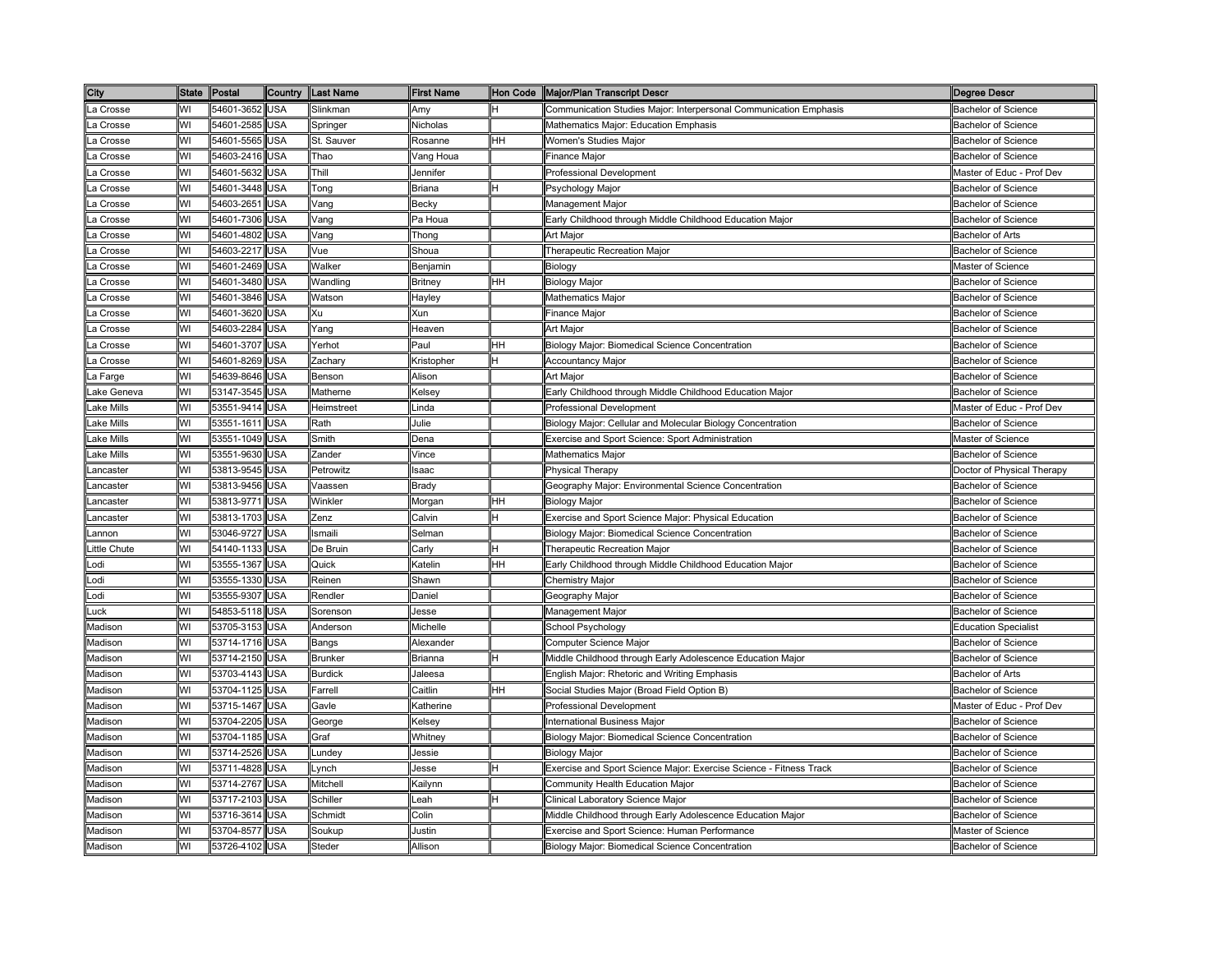| City            |    | State Postal   | Country    | Last Name    | <b>First Name</b> |    | Hon Code   Major/Plan Transcript Descr                                              | <b>Degree Descr</b>        |
|-----------------|----|----------------|------------|--------------|-------------------|----|-------------------------------------------------------------------------------------|----------------------------|
| Madison         | WI | 53717-2717 USA |            | Stubbe       | Jonathan          |    | <b>Finance Major</b>                                                                | <b>Bachelor of Science</b> |
| Madison         | WI | 53711-3625     | <b>USA</b> | Wagner       | Molly             |    | Middle Childhood through Early Adolescence Education Major                          | <b>Bachelor of Science</b> |
| Madison         | WI | 53705-1083     | <b>USA</b> | Zehel        | Kurt              |    | Biology Major: Biomedical Science Concentration                                     | <b>Bachelor of Science</b> |
| Malone          | WI | 53049-1716 USA |            | Konen        | Kayla             | H  | Exercise and Sport Science Major: Exercise Science - Pre-professional Track         | <b>Bachelor of Science</b> |
| Marathon        | WI | 54448-9001     | <b>USA</b> | Ko           | Angela            |    | Psychology Major                                                                    | <b>Bachelor of Science</b> |
| Maribel         | WI | 54227-9506     | <b>USA</b> | Angoli       | Emma              | HH | Music Major: Instrumental Emphasis                                                  | <b>Bachelor of Science</b> |
| Marinette       | WI | 54143-9676     | <b>USA</b> | Nighbor      | Matthew           | HH | <b>Accountancy Major</b>                                                            | <b>Bachelor of Science</b> |
| Marion          | WI | 54950-0493     | <b>USA</b> | Carley       | Cassie            | HH | Middle Childhood through Early Adolescence Education Major                          | <b>Bachelor of Science</b> |
| Marion          | WI | 54950          | <b>USA</b> | Gray         | Christina         |    | <b>Biology Major</b>                                                                | <b>Bachelor of Science</b> |
| Marshall        | WI | 53559-8940 USA |            | Daveler      | .aVonne           |    | History Major                                                                       | <b>Bachelor of Arts</b>    |
| Marshall        | WI | 53559-9494 USA |            | Young        | Erin              |    | Professional Development                                                            | Master of Educ - Prof Dev  |
| Marshfield      | WI | 54449-9068     | <b>USA</b> | Boehning     | Josh              |    | Finance Major                                                                       | <b>Bachelor of Science</b> |
| Marshfield      | WI | 54449-0752 USA |            | Maxinoski    | Alexander         |    | <b>Biology Major</b>                                                                | <b>Bachelor of Science</b> |
| Marshfield      | WI | 54449-9226     | <b>USA</b> | Potts        | Shannon           | Η  | <b>Therapeutic Recreation Major</b>                                                 | <b>Bachelor of Science</b> |
| Mauston         | WI | 53948-9726 USA |            | Benson       | Kirk              |    | Art Education Major                                                                 | <b>Bachelor of Science</b> |
| Mauston         | WI | 53948-1213     | <b>USA</b> | Hable        | Karen             |    | <b>Professional Development</b>                                                     | Master of Educ - Prof Dev  |
| Mauston         | WI | 53948-1317     | <b>USA</b> | Theis        | Sara              |    | Marketing Major                                                                     | <b>Bachelor of Science</b> |
| Mayville        | WI | 53050-1644     | <b>USA</b> | Ziegler      | Ryan              |    | Social Studies Major (Broad Field Option B)                                         | <b>Bachelor of Science</b> |
| Mazomanie       | WI | 53560-9706     | <b>USA</b> | Adler        | Jessica           |    | <b>Biochemistry Major</b>                                                           | <b>Bachelor of Science</b> |
| Mazomanie       | WI | 53560-9742     | USA        | Ballweg      | Jaimie            | н  | Exercise and Sport Science Major: Exercise Science - Pre-professional Track         | Bachelor of Science        |
| Mazomanie       | WI | 53560-9607     | <b>USA</b> | Crosby       | Kyle              |    | Exercise and Sport Science Major: Sport Management                                  | <b>Bachelor of Science</b> |
| Mazomanie       | WI | 53560-9817     | <b>USA</b> | Schadler     | Chelsey           |    | Physical Therapy                                                                    | Doctor of Physical Therapy |
| Mc Farland      | WI | 53558-9333     | <b>USA</b> | <b>Burke</b> | Kristen           |    | <sup>2</sup> sychology Major                                                        | <b>Bachelor of Science</b> |
| Mc Farland      | WI | 53558-9677     | <b>USA</b> | Witt         | Kelsey            |    | Biology Major                                                                       | <b>Bachelor of Science</b> |
| Medford         | WI | 54451-8130 USA |            | Bolz         | Kelsie            | н  | Communication Studies Major: Organizational and Professional Communication Emphasis | <b>Bachelor of Arts</b>    |
| Medford         | WI | 54451-1257 USA |            | Debruyne     | Kathryn           | HH | Therapeutic Recreation Major                                                        | <b>Bachelor of Science</b> |
| Medford         | WI | 54451          | USA        | Messman      | Tyler             | н  | Middle Childhood through Early Adolescence Education Major                          | Bachelor of Science        |
| Medford         | WI | 54451-1101 USA |            | Nuernberger  | Kelsey            |    | Biology Major: Biomedical Science Concentration                                     | <b>Bachelor of Science</b> |
| Melrose         | WI | 54642-0164 USA |            | Craig        | <b>Brittany</b>   |    | <b>Accountancy Major</b>                                                            | <b>Bachelor of Science</b> |
| Melrose         | W١ | 54642-0214 USA |            | Powers       | Levi              |    | Early Childhood through Middle Childhood Education Major                            | <b>Bachelor of Science</b> |
| Menasha         | WI | 54952-2579 USA |            | Johnson      | ∟uke              |    | Social Studies Major (Broad Field Option B)                                         | <b>Bachelor of Science</b> |
| Menomonee Falls | WI | 53051-6210 USA |            | Allen        | Trevor            |    | Spanish Major                                                                       | <b>Bachelor of Arts</b>    |
| Menomonee Falls | WI | 53051-0934     | <b>USA</b> | Cimpl        | Matthew           |    | <b>Accountancy Major</b>                                                            | <b>Bachelor of Science</b> |
| Menomonee Falls | WI | 53051-5868     | <b>USA</b> | David        | Jacqueline        |    | Middle Childhood through Early Adolescence Education Major                          | <b>Bachelor of Science</b> |
| Menomonee Falls | WI | 53051-0736     | <b>USA</b> | Fraundorf    | Erin              | н  | <b>Biochemistry Major</b>                                                           | <b>Bachelor of Science</b> |
| Menomonee Falls | W١ | 53051-2026     | <b>USA</b> | Genthe       | Katlin            |    | Physical Therapy                                                                    | Doctor of Physical Therapy |
| Menomonee Falls | WI | 53051-4013     | <b>USA</b> | Gross        | Annamarie         | Η  | Middle Childhood through Early Adolescence Education Major                          | <b>Bachelor of Science</b> |
| Menomonee Falls | WI | 53051-6772     | <b>USA</b> | Kolo         | Benjamin          |    | Management Major: Human Resources Emphasis                                          | <b>Bachelor of Science</b> |
| Menomonee Falls | WI | 53051-4281     | <b>USA</b> | Ludowissi    | Jeffrey           |    | Psychology Major                                                                    | <b>Bachelor of Science</b> |
| Menomonee Falls | WI | 53051-5645     | <b>USA</b> | Mindt        | Carissa           | lΗ | <b>German Studies Major</b>                                                         | Bachelor of Arts           |
| Menomonee Falls | WI | 53051-3284     | <b>USA</b> | Minster      | Nora              | lн | Early Childhood through Middle Childhood Education Major                            | <b>Bachelor of Science</b> |
| Menomonee Falls | WI | 53051-6066     | <b>USA</b> | Saunders     | Abby              |    | Communication Studies Major: Organizational and Professional Communication Emphasis | Bachelor of Arts           |
| Menomonie       | WI | 54751-1660     | <b>USA</b> | Close        | William           |    | Microbiology Major: Business Concentration                                          | <b>Bachelor of Science</b> |
| Menomonie       | WI | 54751-5457     | <b>USA</b> | Duerst       | Alicia            |    | <sup>2</sup> hysical Therapy                                                        | Doctor of Physical Therapy |
| Menomonie       | WI | 54751-2396     | <b>USA</b> | Hildebrand   | Ellen             |    | Political Science Major                                                             | <b>Bachelor of Science</b> |
| Menomonie       | WI | 54751-3016     | <b>USA</b> | Rich         | Heather           |    | Physician Assistant Studies                                                         | Master of Science          |
| Menomonie       | W١ | 54751-5724     | <b>USA</b> | Schmidman    | Amanda            |    | <b>Professional Development</b>                                                     | Master of Educ - Prof Dev  |
| Menomonie       | WI | 54751-4103 USA |            | Wentzel      | Caitlin           |    | Communication Studies Major: Organizational and Professional Communication Emphasis | Bachelor of Science        |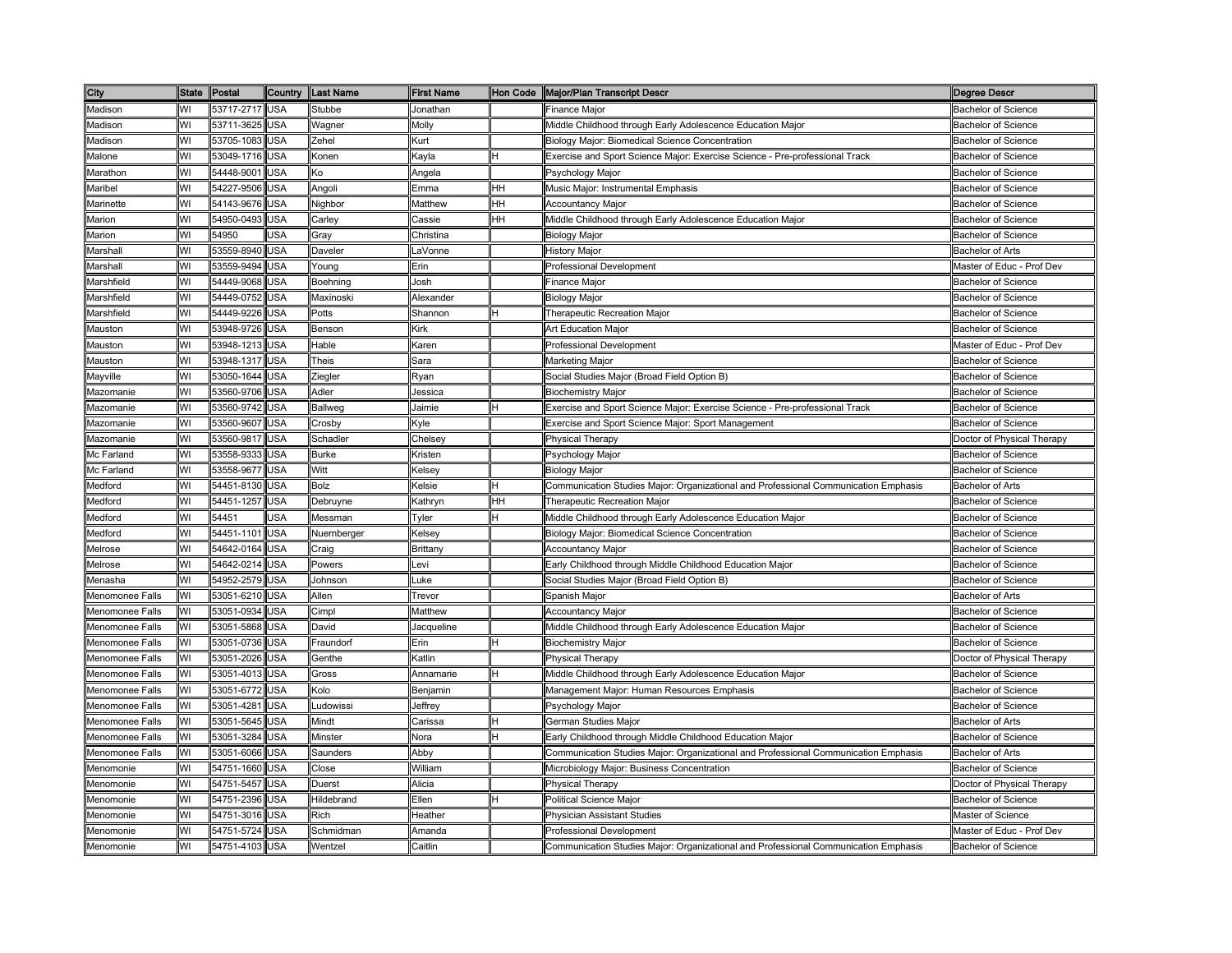| City                 | <b>State</b> | Postal         | Country    | Last Name      | <b>First Name</b> |    | Hon Code   Major/Plan Transcript Descr                                      | Degree Descr                |
|----------------------|--------------|----------------|------------|----------------|-------------------|----|-----------------------------------------------------------------------------|-----------------------------|
| Meguon               | WI           | 53092-2156 USA |            | Grimm          | Adam              |    | <b>Physician Assistant Studies</b>                                          | Master of Science           |
| Mequon               | WI           | 53092-5215     | <b>USA</b> | Johns          | Elizabeth         |    | Marketing Major                                                             | <b>Bachelor of Science</b>  |
| Mequon               | WI           | 53092-4867     | <b>USA</b> | Kumbhani       | Rimpal            |    | Psychology Major                                                            | <b>Bachelor of Science</b>  |
| Mequon               | WI           | 53097-3718 USA |            | Miller         | Michael           |    | nternational Business Major                                                 | <b>Bachelor of Science</b>  |
| Meguon               | WI           | 53097-3869     | <b>USA</b> | Schiller       | Katherine         |    | Mathematics Major: Education Emphasis                                       | <b>Bachelor of Science</b>  |
| Mercer               | WI           | 54547-9156     | <b>USA</b> | Minnis         | Ashley            |    | Biology Major: Biomedical Science Concentration                             | <b>Bachelor of Science</b>  |
| Merrill              | WI           | 54452-1215     | <b>USA</b> | Cordova        | Adam              | HН | Exercise and Sport Science Major: Exercise Science - Pre-professional Track | <b>Bachelor of Science</b>  |
| Middleton            | WI           | 53562-4205     | <b>USA</b> | Breunig        | Michael           |    | Physician Assistant Studies                                                 | Master of Science           |
| Middleton            | WI           | 53562-1314 USA |            | Goodine        | Taylor            | H  | English Major: Rhetoric and Writing Emphasis                                | <b>Bachelor of Arts</b>     |
| Middleton            | WI           | 53562-3903     | <b>USA</b> | Hill           | Melanie           |    | School Psychology                                                           | <b>Education Specialist</b> |
| Middleton            | WI           | 53562-3619 USA |            | Nicholson      | Karrie            | н  | Athletic Training Major                                                     | <b>Bachelor of Science</b>  |
| Middleton            | WI           | 53562-3724     | <b>USA</b> | Werner         | Jennifer          | н  | Athletic Training Major                                                     | <b>Bachelor of Science</b>  |
| Milton               | WI           | 53563-9438 USA |            | <b>McManus</b> | <b>Brianne</b>    | н  | Middle Childhood through Early Adolescence Education Major                  | <b>Bachelor of Science</b>  |
| Milwaukee            | WI           | 53207-3402 USA |            | Bell           | Patrick           |    | Biology Major: Biomedical Science Concentration                             | <b>Bachelor of Science</b>  |
| Milwaukee            | WI           | 53218-4511 USA |            | <b>Burnett</b> | Harlan            |    | Geography Major: Environmental Science Concentration                        | <b>Bachelor of Science</b>  |
| Milwaukee            | WI           | 53207-3142     | <b>USA</b> | Deharo         | Cassandra         | IΗ | Community Health Education Major                                            | <b>Bachelor of Science</b>  |
| Milwaukee            | WI           | 53207-4927     | <b>USA</b> | Forecki        | Seth              |    | Art Education Major                                                         | <b>Bachelor of Science</b>  |
| Milwaukee            | WI           | 53207-4406     | <b>USA</b> | Kane           | Andrew            |    | Economics Major                                                             | <b>Bachelor of Science</b>  |
| Milwaukee            | WI           | 53222-3921     | <b>USA</b> | Kramp          | Megan             |    | Physical Therapy                                                            | Doctor of Physical Therapy  |
| Milwaukee            | WI           | 53219-2382     | <b>USA</b> | Long           | Alex              | Η  | Biology Major: Biomedical Science Concentration                             | <b>Bachelor of Science</b>  |
| Milwaukee            | WI           | 53207-3150     | <b>USA</b> | Mane           | Anthony           |    | Exercise and Sport Science Major: Physical Education                        | <b>Bachelor of Science</b>  |
| Milwaukee            | WI           | 53216-3615     | <b>USA</b> | Spivey         | Shaundel          |    | Political Science Major                                                     | <b>Bachelor of Science</b>  |
| Milwaukee            | WI           | 53209-3620     | <b>USA</b> | Underwood      | Zenas             |    | nformation Systems Major                                                    | <b>Bachelor of Science</b>  |
| Milwaukee            | WI           | 53217-5532     | <b>USA</b> | Wahl           | Carley            |    | <b>German Studies Major</b>                                                 | <b>Bachelor of Arts</b>     |
| Mindoro              | WI           | 54644-9121 USA |            | McRae          | Madeline          |    | <sup>2</sup> sychology Major                                                | <b>Bachelor of Science</b>  |
| <b>Mineral Point</b> | WI           | 53565-1162     | <b>USA</b> | Galle          | Mari              |    | Biology Major                                                               | <b>Bachelor of Science</b>  |
| <b>Mineral Point</b> | WI           | 53565          | USA        | Yager          | Danielle          |    | Finance Major                                                               | <b>Bachelor of Science</b>  |
| Minocqua             | WI           | 54548-9569     | <b>USA</b> | Vandelaarschot | Jaron             |    | Clinical Laboratory Science Major                                           | <b>Bachelor of Science</b>  |
| Minocqua             | W١           | 54548-9569     | <b>USA</b> | Vandelaarschot | Jaron             |    | <b>Biology Major</b>                                                        | <b>Bachelor of Science</b>  |
| Minocqua             | WI           | 54548-0198     | <b>USA</b> | Wenman         | Katherine         |    | Exercise and Sport Science Major: Fitness                                   | <b>Bachelor of Science</b>  |
| Monroe               | WI           | 53566-3644     | <b>USA</b> | Rana           | Priti             |    | Biology Major: Biomedical Science Concentration                             | Bachelor of Science         |
| Montfort             | WI           | 53569-9428 USA |            | Alcott         | Amy               | н  | <b>English Major</b>                                                        | <b>Bachelor of Science</b>  |
| Mosinee              | WI           | 54455-9723     | <b>USA</b> | Davis          | Whitney           |    | Microbiology Major: Biomedical Concentration                                | <b>Bachelor of Science</b>  |
| Mosinee              | WI           | 54455-9349 USA |            | Kluck          | Trisha            | н  | Psychology Major                                                            | <b>Bachelor of Science</b>  |
| Mosinee              | WI           | 54455          | <b>USA</b> | Pergande       | David             |    | <sup>=</sup> inance Major                                                   | <b>Bachelor of Science</b>  |
| Mount Horeb          | WI           | 53572-3322 USA |            | Brey           | Danielle          | HH | Sociology Major                                                             | Bachelor of Science         |
| Mount Horeb          | WI           | 53572-1618     | <b>USA</b> | Wargowski      | Madelyn           |    | Marketing Major                                                             | <b>Bachelor of Science</b>  |
| Mount Pleasant       | WI           | 53406-2229     | <b>USA</b> | Cloutier       | Danielle          |    | Microbiology Major: Environmental Science Concentration                     | <b>Bachelor of Science</b>  |
| Mount Pleasant       | WI           | 53406-7227     | <b>USA</b> | Curtin         | Sarah             |    | Therapeutic Recreation Major                                                | <b>Bachelor of Science</b>  |
| Mukwonago            | WI           | 53149-8562     | <b>USA</b> | <b>Bates</b>   | Melanie           | H  | Community Health Education Major                                            | <b>Bachelor of Science</b>  |
| Muskego              | WI           | 53150-9667     | <b>USA</b> | Amon           | Liesl             |    | Biology Major: Biomedical Science Concentration                             | <b>Bachelor of Science</b>  |
| Muskego              | WI           | 53150-9255     | <b>USA</b> | Bohl           | Monica            |    | Marketing Major                                                             | <b>Bachelor of Science</b>  |
| Muskego              | WI           | 53150-4021     | <b>USA</b> | Garinger       | Amy               |    | Psychology Major                                                            | <b>Bachelor of Science</b>  |
| Muskego              | WI           | 53150-3623     | <b>USA</b> | Hallett        | Marie             |    | <sup>2</sup> sychology Major                                                | <b>Bachelor of Science</b>  |
| Muskego              | WI           | 53150-8287     | <b>USA</b> | <b>Hubbs</b>   | Hanna             | HH | Community Health Education Major                                            | <b>Bachelor of Science</b>  |
| Muskego              | WI           | 53150-7733     | <b>USA</b> | Inman          | Amanda            |    | Clinical Laboratory Science Major                                           | <b>Bachelor of Science</b>  |
| Muskego              | WI           | 53150-3857     | <b>USA</b> | Klaus          | Andrea            |    | Management Major                                                            | <b>Bachelor of Science</b>  |
| Muskego              | WI           | 53150-9098     | <b>USA</b> | Neuens         | Erik              |    | Clinical Laboratory Science Major                                           | <b>Bachelor of Science</b>  |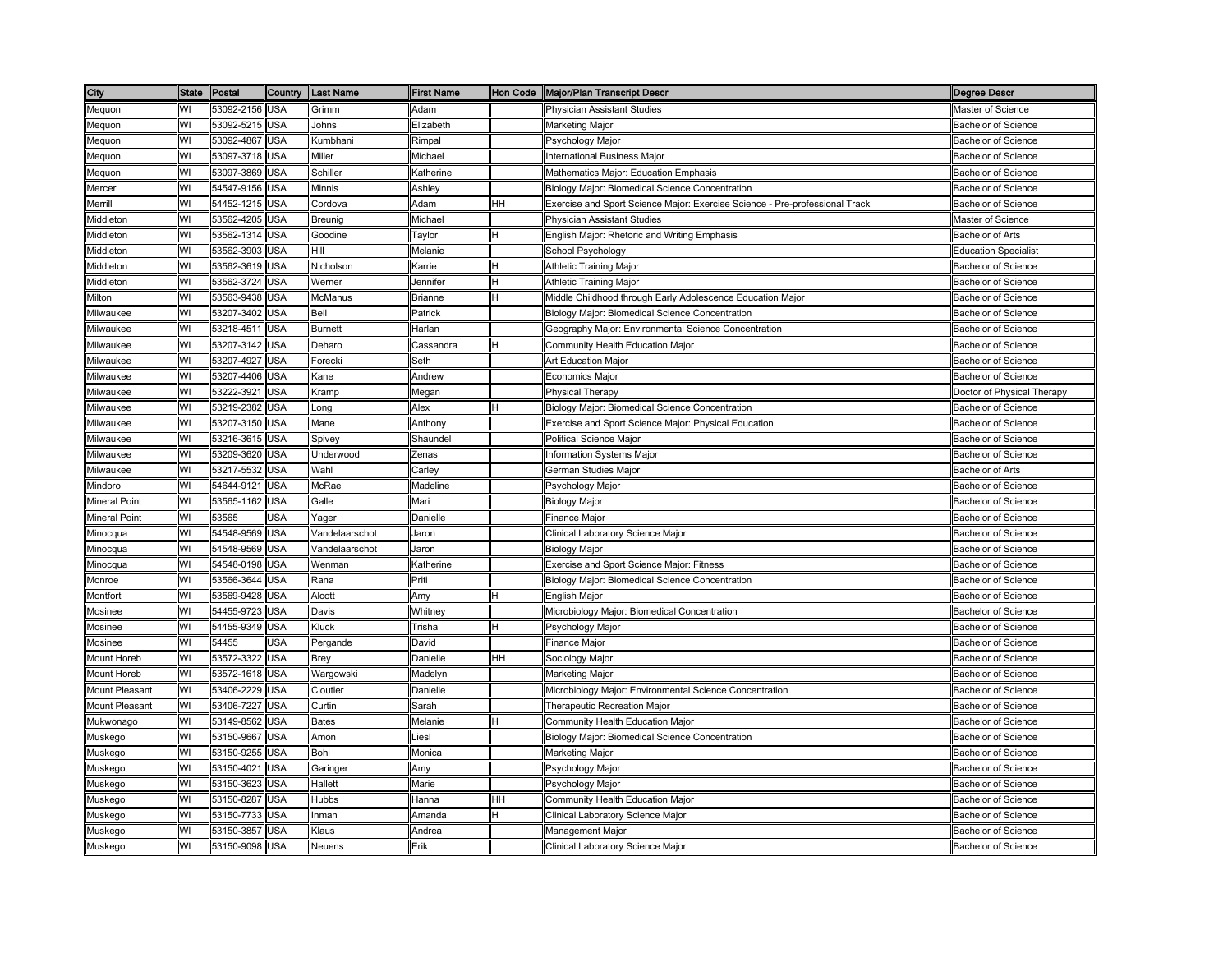| City              | <b>State</b> | Postal         | Country    | Last Name     | <b>First Name</b> |    | Hon Code   Major/Plan Transcript Descr                                              | Degree Descr               |
|-------------------|--------------|----------------|------------|---------------|-------------------|----|-------------------------------------------------------------------------------------|----------------------------|
| Muskego           | WI           | 53150-4203     | <b>USA</b> | Poss          | <b>Bryant</b>     | HН | <b>Accountancy Major</b>                                                            | <b>Bachelor of Science</b> |
| Nashotah          | WI           | 53058-9520     | <b>USA</b> | Berg          | Kaitlin           |    | Early Childhood through Middle Childhood Education Major                            | <b>Bachelor of Science</b> |
| Nashotah          | WI           | 53058-9755     | <b>USA</b> | Brengosz      | Nicholas          |    | Mathematics Major: Education Emphasis                                               | <b>Bachelor of Science</b> |
| Nashotah          | WI           | 53058-9512     | <b>USA</b> | Losinske      | Anna              | HH | Biology Major: Biomedical Science Concentration                                     | <b>Bachelor of Science</b> |
| Neenah            | WI           | 54956-5023     | <b>USA</b> | Boerschinger  | Benjamin          | н  | Finance Maior: Risk, Insurance and Financial Planning Concentration                 | <b>Bachelor of Science</b> |
| Neenah            | WI           | 54956-2112     | <b>USA</b> | Ernst         | Andrew            | HH | Athletic Training Major                                                             | <b>Bachelor of Science</b> |
| Neenah            | WI           | 54956-4996     | <b>USA</b> | Fallon        | Megan             |    | Marketing Major                                                                     | <b>Bachelor of Science</b> |
| Neenah            | WI           | 54956-6807     | <b>USA</b> | Heemstra      | Chad              | н  | Archaeological Studies Major                                                        | <b>Bachelor of Science</b> |
| Neenah            | WI           | 54956-1173 USA |            | Hess          | Katherine         | H  | Early Childhood through Middle Childhood Education Major                            | <b>Bachelor of Science</b> |
| Neenah            | WI           | 54956-8934     | <b>USA</b> | Nolden        | Samuel            |    | Management Major                                                                    | <b>Bachelor of Science</b> |
| Neenah            | WI           | 54956-3725     | <b>USA</b> | Schultz       | Jessica           |    | <b>Physical Therapy</b>                                                             | Doctor of Physical Therapy |
| Neenah            | WI           | 54956-4477     | <b>USA</b> | Wilder        | Ryan              | HH | <b>Mathematics Major</b>                                                            | <b>Bachelor of Science</b> |
| Neillsville       | WI           | 54456-7101 USA |            | Karl          | Leann             |    | Early Childhood through Middle Childhood Education Major                            | <b>Bachelor of Science</b> |
| New Berlin        | WI           | 53146-4702 USA |            | Austad        | Elizabeth         |    | Psychology Major                                                                    | <b>Bachelor of Science</b> |
| New Berlin        | WI           | 53146-3006 USA |            | Chard         | Christopher       |    | <b>Accountancy Major</b>                                                            | <b>Bachelor of Science</b> |
| New Berlin        | WI           | 53151-6128     | <b>USA</b> | Farina        | Kristin           | H  | Marketing Major                                                                     | <b>Bachelor of Science</b> |
| New Berlin        | WI           | 53146-5208     | <b>USA</b> | Guess         | Samantha          |    | <sup>2</sup> sychology Major                                                        | Bachelor of Science        |
| New Berlin        | WI           | 53146-2835     | <b>USA</b> | Holtz         | Joseph            |    | International Business Major                                                        | <b>Bachelor of Science</b> |
| New Berlin        | WI           | 53151-2918     | <b>USA</b> | Horvat        | Courtney          | Η  | <b>Biochemistry Major</b>                                                           | <b>Bachelor of Science</b> |
| <b>New Berlin</b> | WI           | 53151-8658     | <b>USA</b> | Kuchler       | Marla             | Η  | Sociology Major                                                                     | <b>Bachelor of Science</b> |
| New Berlin        | WI           | 53151-2917     | <b>USA</b> | Kuta          | Jacquelyn         |    | <b>Biology Major</b>                                                                | <b>Bachelor of Science</b> |
| New Berlin        | WI           | 53151-3962     | <b>USA</b> | Major         | Madeleine         |    | Theatre Arts Major: General Studies Emphasis                                        | <b>Bachelor of Arts</b>    |
| New Berlin        | WI           | 53151-5453     | <b>USA</b> | Schmitz       | Katherine         |    | Marketing Major                                                                     | <b>Bachelor of Science</b> |
| New Berlin        | WI           | 53146-4806     | <b>USA</b> | Tarmann       | Samantha          | lн | Biology Major: Biomedical Science Concentration                                     | <b>Bachelor of Science</b> |
| New Berlin        | WI           | 53151-8753     | <b>USA</b> | Zavadil       | Melissa           |    | inance Major                                                                        | <b>Bachelor of Science</b> |
| <b>New Berlin</b> | WI           | 53151-8753     | <b>USA</b> | Zavadil       | Morgan            | HH | Political Science Major                                                             | <b>Bachelor of Science</b> |
| New Glarus        | WI           | 53574-9784     | <b>USA</b> | Pederson      | Tara              | HH | Early Childhood through Middle Childhood Education Major                            | <b>Bachelor of Science</b> |
| New Holstein      | WI           | 53061-1681     | <b>USA</b> | Lomibao       | Kaylanie          |    | <b>Marketing Major</b>                                                              | <b>Bachelor of Science</b> |
| New Holstein      | WI           | 53061-9529     | <b>USA</b> | Schwobe       | Dustin            | н  | Biology Major: Biomedical Science Concentration                                     | <b>Bachelor of Science</b> |
| New Richmond      | WI           | 54017-2408     | <b>USA</b> | Carlson       | Kayla             | HН | International Business Major                                                        | <b>Bachelor of Science</b> |
| New Richmond      | WI           | 54017-6136 USA |            | Martinson     | Alyssa            | Η  | Psychology Major                                                                    | Bachelor of Science        |
| Oak Creek         | WI           | 53154-6444 USA |            | Splinter      | Sigrid            | H  | Psychology Major                                                                    | <b>Bachelor of Science</b> |
| Oconomowoc        | WI           | 53066-1142 USA |            | Raduka        | Kayla             | HH | Early Childhood through Middle Childhood Education Major                            | <b>Bachelor of Science</b> |
| Oconomowoc        | WI           | 53066-9701 USA |            | Schroeder     | Jennifer          |    | Communication Studies Major: Organizational and Professional Communication Emphasis | <b>Bachelor of Arts</b>    |
| Oconomowoc        | WI           | 53066-5835     | <b>USA</b> | Woodward      | Megan             | HH | Women's Studies Major                                                               | <b>Bachelor of Arts</b>    |
| Omro              | WI           | 54963-9471     | <b>USA</b> | Sanchez       | <b>Brooke</b>     |    | German Studies Major                                                                | <b>Bachelor of Arts</b>    |
| Omro              | WI           | 54963-8902     | <b>USA</b> | Shea          | ogan              |    | English Major: Literature Emphasis                                                  | <b>Bachelor of Arts</b>    |
| Onalaska          | WI           | 54650-8938     | <b>USA</b> | Aspenson      | Greg              | н  | Community Health Education Major                                                    | <b>Bachelor of Science</b> |
| Onalaska          | WI           | 54650-9704     | <b>USA</b> | <b>Baker</b>  | Kasey             | lн | Psychology Major                                                                    | <b>Bachelor of Science</b> |
| Onalaska          | WI           | 54650-9232     | <b>USA</b> | <b>Boelke</b> | Heather           | HH | Middle Childhood through Early Adolescence Education Major                          | <b>Bachelor of Science</b> |
| Onalaska          | WI           | 54650-3015     | <b>USA</b> | Brown         | Joshua            |    | Management Major                                                                    | <b>Bachelor of Science</b> |
| Onalaska          | WI           | 54650-2285     | <b>USA</b> | <b>Burrus</b> | Shawn             |    | Economics Major                                                                     | <b>Bachelor of Science</b> |
| Onalaska          | WI           | 54650-2077     | <b>USA</b> | Campbell      | Anthony           |    | Geography Major                                                                     | <b>Bachelor of Science</b> |
| Onalaska          | WI           | 54650-3411     | <b>USA</b> | Carrie        | Melissa           |    | Professional Development                                                            | Master of Educ - Prof Dev  |
| Onalaska          | WI           | 54650          | USA        | Engelien      | Amanda            | HН | English Major: Rhetoric and Writing Emphasis                                        | Bachelor of Arts           |
| Onalaska          | WI           | 54650-8425     | <b>USA</b> | Faber         | Jennifer          |    | <sup>2</sup> sychology Major                                                        | <b>Bachelor of Science</b> |
| Onalaska          | WI           | 54650-9410     | <b>USA</b> | Fischer       | Tylor             |    | Art Major                                                                           | <b>Bachelor of Science</b> |
| Onalaska          | WI           | 54650-6749     | <b>USA</b> | Frank         | Danielle          |    | Biology Major                                                                       | <b>Bachelor of Science</b> |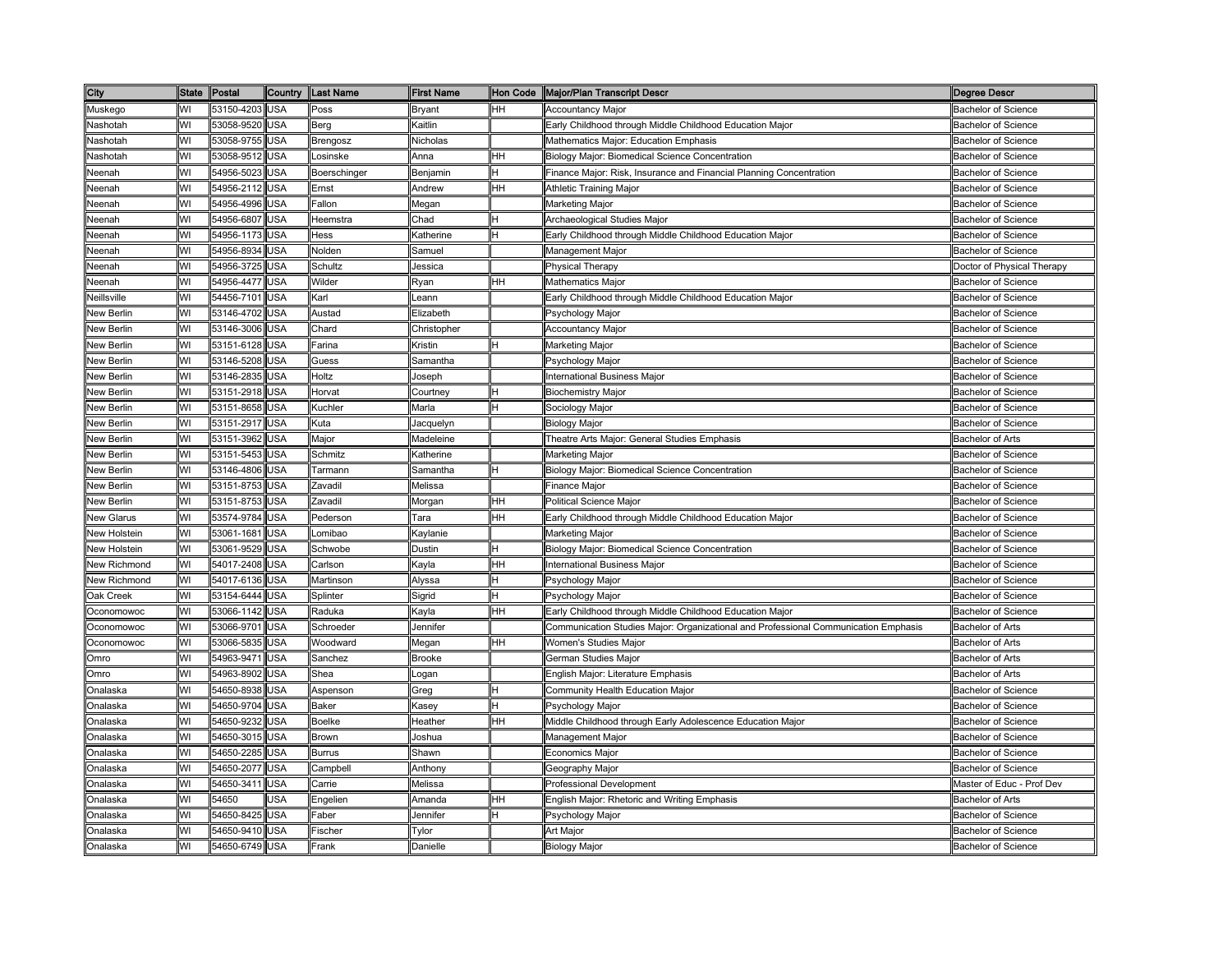| City            | <b>State</b> | Postal     | Country    | Last Name                                                                                                            | <b>First Name</b>                                                                                            | Hon Code | Major/Plan Transcript Descr                                                         | <b>Degree Descr</b>            |
|-----------------|--------------|------------|------------|----------------------------------------------------------------------------------------------------------------------|--------------------------------------------------------------------------------------------------------------|----------|-------------------------------------------------------------------------------------|--------------------------------|
| Onalaska        | WI           | 54650-2374 | USA        | Gaustad                                                                                                              | Brittany                                                                                                     |          | Psychology Major                                                                    | <b>Bachelor of Science</b>     |
| <b>Onalaska</b> | WI           | 54650-7012 | <b>JSA</b> | Goethel                                                                                                              | <b>Ingela</b>                                                                                                |          | School Psychology                                                                   | <b>Education Specialist</b>    |
| <b>Onalaska</b> | WI           | 54650-9178 | <b>JSA</b> | Good                                                                                                                 | ∖ara                                                                                                         |          | Student Affairs Administration in Higher Education                                  | Master of Science in Education |
| <b>Onalaska</b> | WI           | 54650-8813 | USA        | Gorman                                                                                                               | <b>Kathryn</b>                                                                                               |          | Communication Studies Major: Organizational and Professional Communication Emphasis | <b>Bachelor of Science</b>     |
| Onalaska        | W١           | 54650-9224 | JSA        | Haggerty                                                                                                             | Adam                                                                                                         |          | <b>Biology Major: Biomedical Science Concentration</b>                              | <b>Bachelor of Science</b>     |
| )nalaska        | WI           | 54650-2739 | <b>JSA</b> | Hanson                                                                                                               | Herb                                                                                                         |          | Psychology Major                                                                    | <b>Bachelor of Science</b>     |
| <b>Onalaska</b> | WI           | 54650-8223 | JSA        | Hoeft                                                                                                                | John                                                                                                         |          | Master of Business Administration                                                   | Master of Business Admin       |
| Onalaska        | WI           | 54650-3411 | JSA        | Holthaus                                                                                                             | <aylin< td=""><td></td><td>Community Health Education Major</td><td><b>Bachelor of Science</b></td></aylin<> |          | Community Health Education Major                                                    | <b>Bachelor of Science</b>     |
| <b>Onalaska</b> | WI           | 54650-2194 | USA        | Hyland                                                                                                               | Hailey                                                                                                       |          | Early Childhood through Middle Childhood Education Major                            | <b>Bachelor of Science</b>     |
| Onalaska        | WI           | 54650-8423 | JSA        | John                                                                                                                 | Christina                                                                                                    | HH       | Art Education Major                                                                 | <b>Bachelor of Science</b>     |
| Onalaska        | WI           | 54650-3263 | USA        | <ing< td=""><td>Eric</td><td></td><td>English Major: Literature Emphasis</td><td><b>Bachelor of Arts</b></td></ing<> | Eric                                                                                                         |          | English Major: Literature Emphasis                                                  | <b>Bachelor of Arts</b>        |
| Onalaska        | WI           | 54650-2072 | JSA        | _efebvre                                                                                                             | Jason                                                                                                        |          | Software Engineering                                                                | Master of Software Engineering |
| Onalaska        | WI           | 54650-9625 | USA        | _ennartz                                                                                                             | Jonathon                                                                                                     |          | Computer Science Major: Computer Engineering Technology Emphasis                    | <b>Bachelor of Science</b>     |
| Onalaska        | WI           | 54650-6000 | USA        | _enz                                                                                                                 | Craig                                                                                                        |          | Software Engineering                                                                | Master of Software Engineering |
| Onalaska        | WI           | 54650-2394 | USA        | oughan_                                                                                                              | .ynn                                                                                                         |          | Middle Childhood through Early Adolescence Education Major                          | <b>Bachelor of Science</b>     |
| Onalaska        | WI           | 54650-9238 | USA        | _uecke                                                                                                               | Brittany                                                                                                     |          | Art Education Major                                                                 | <b>Bachelor of Science</b>     |
| <b>Onalaska</b> | WI           | 54650-2475 | USA        | Mann                                                                                                                 | Christopher                                                                                                  |          | Computer Science Major                                                              | Bachelor of Science            |
| Onalaska        | WI           | 54650-2419 | USA        | Matt                                                                                                                 | Christopher                                                                                                  |          | Exercise and Sport Science Major: Fitness                                           | <b>Bachelor of Science</b>     |
| Onalaska        | WI           | 54650-9262 | <b>JSA</b> | Mick                                                                                                                 | Mary                                                                                                         |          | Professional Development                                                            | Master of Educ - Prof Dev      |
| Onalaska        | WI           | 54650-9127 | USA        | <b>Miskinis</b>                                                                                                      | Jamie                                                                                                        |          | <b>Public Administration Major</b>                                                  | <b>Bachelor of Science</b>     |
| Onalaska        | WI           | 54650-8712 | <b>JSA</b> | Nelson                                                                                                               | Hilary                                                                                                       |          | Physician Assistant Studies                                                         | Master of Science              |
| Onalaska        | WI           | 54650-2087 | JSA        | Noronha                                                                                                              | Michelle                                                                                                     |          | Master of Business Administration                                                   | Master of Business Admin       |
| )nalaska        | WI           | 54650-8948 | <b>JSA</b> | Randall                                                                                                              | Michaela                                                                                                     |          | Psychology Major                                                                    | <b>Bachelor of Science</b>     |
| )nalaska        | WI           | 54650-3105 | <b>JSA</b> | Redlin                                                                                                               | revor                                                                                                        |          | Therapeutic Recreation                                                              | Master of Science              |
| <b>Dnalaska</b> | WI           | 54650-2269 | <b>JSA</b> | Spicer                                                                                                               | Janel                                                                                                        |          | Communication Studies Major: Organizational and Professional Communication Emphasis | <b>Bachelor of Science</b>     |
| Onalaska        | WI           | 54650-8819 | <b>JSA</b> | Stamm                                                                                                                | Rachel                                                                                                       |          | <b>Physician Assistant Studies</b>                                                  | Master of Science              |
| <b>Onalaska</b> | WI           | 54650-8751 | <b>JSA</b> | Tevis                                                                                                                | Zachary                                                                                                      |          | Master of Business Administration                                                   | Master of Business Admin       |
| <b>Onalaska</b> | WI           | 54650-3021 | JSA        | Vang                                                                                                                 | James                                                                                                        |          | Management Major                                                                    | <b>Bachelor of Science</b>     |
| <b>Dnalaska</b> | WI           | 54650-2256 | <b>JSA</b> | Yang                                                                                                                 | Sony                                                                                                         |          | Information Systems Major                                                           | <b>Bachelor of Science</b>     |
| <b>Onalaska</b> | WI           | 54650-2811 | USA        | Yang Vue                                                                                                             | Mai                                                                                                          |          | Management Major: Human Resources Emphasis                                          | <b>Bachelor of Science</b>     |
| <b>Onalaska</b> | WI           | 54650-8427 | <b>JSA</b> | Zhao                                                                                                                 | Wei                                                                                                          |          | Software Engineering                                                                | Master of Software Engineering |
| Onalaska        | WI           | 54650-3333 | <b>JSA</b> | Zimmer                                                                                                               | Paul                                                                                                         |          | <b>Political Science Major</b>                                                      | <b>Bachelor of Science</b>     |
| Onalaska        | WI           | 54650-2189 | <b>JSA</b> | Zwiefel                                                                                                              | Nicole                                                                                                       |          | Professional Development                                                            | Master of Educ - Prof Dev      |
| Oneida          | WI           | 54155-9290 | USA        | Zahn                                                                                                                 | Courtney                                                                                                     |          | Communication Studies Major: Broadcast and Digital Media Emphasis                   | <b>Bachelor of Science</b>     |
| Oregon          | WI           | 53575-3271 | USA        | Сорр                                                                                                                 | Patrick                                                                                                      |          | Physics Major: Optics Emphasis                                                      | <b>Bachelor of Science</b>     |
| Oregon          | WI           | 53575-1665 | USA        | Heath                                                                                                                | Amanda                                                                                                       |          | <b>Professional Development</b>                                                     | Master of Educ - Prof Dev      |
| Osceola         | WI           | 54020-8140 | USA        | <b>Burkhamer</b>                                                                                                     | <yle< td=""><td></td><td>Physician Assistant Studies</td><td>Master of Science</td></yle<>                   |          | Physician Assistant Studies                                                         | Master of Science              |
| Osceola         | W١           | 54020-4339 | USA        | _anger                                                                                                               | Brady                                                                                                        |          | Music Major: General Emphasis                                                       | <b>Bachelor of Science</b>     |
| Osceola         | WI           | 54020-8141 | USA        | Thielke                                                                                                              | Tony                                                                                                         |          | Professional Development                                                            | Master of Educ - Prof Dev      |
| Oshkosh         | WI           | 54901-4573 | JSA        | Adzic                                                                                                                | Nikolina                                                                                                     | н        | Communication Studies Major: Organizational and Professional Communication Emphasis | <b>Bachelor of Science</b>     |
| Oshkosh         | WI           | 54904-9369 | JSA        | Anderson                                                                                                             | Erin                                                                                                         | н        | Spanish Major                                                                       | <b>Bachelor of Science</b>     |
| Oshkosh         | WI           | 54902-7306 | <b>JSA</b> | Collins                                                                                                              | Elizabeth                                                                                                    | HН       | <b>Therapeutic Recreation Major</b>                                                 | <b>Bachelor of Science</b>     |
| <b>Oshkosh</b>  | WI           | 54901-4507 | USA        | Husman                                                                                                               | Samantha                                                                                                     |          | Communication Studies Major: Organizational and Professional Communication Emphasis | <b>Bachelor of Science</b>     |
| <b>)shkosh</b>  | WI           | 54904-8465 | <b>JSA</b> | .aCount                                                                                                              | Paul                                                                                                         |          | Sociology Major                                                                     | <b>Bachelor of Science</b>     |
| Oshkosh         | WI           | 54902-7814 | JSA        | Polzar                                                                                                               | Stephanie                                                                                                    |          | School Psychology                                                                   | <b>Education Specialist</b>    |
| <b>Oshkosh</b>  | WI           | 54904-9263 | <b>JSA</b> | Spanbauer                                                                                                            | harles:                                                                                                      |          | Mathematics Major: Statistics Emphasis                                              | Bachelor of Science            |
| Oshkosh         | WI           | 54901-2555 | <b>JSA</b> | Zellmer                                                                                                              | Emily                                                                                                        |          | Biology Major: Biomedical Science Concentration                                     | <b>Bachelor of Science</b>     |
| Osseo           | WI           | 54758-7734 | <b>JSA</b> | Boeckmann                                                                                                            | <b>Bruce</b>                                                                                                 |          | Management Major                                                                    | <b>Bachelor of Science</b>     |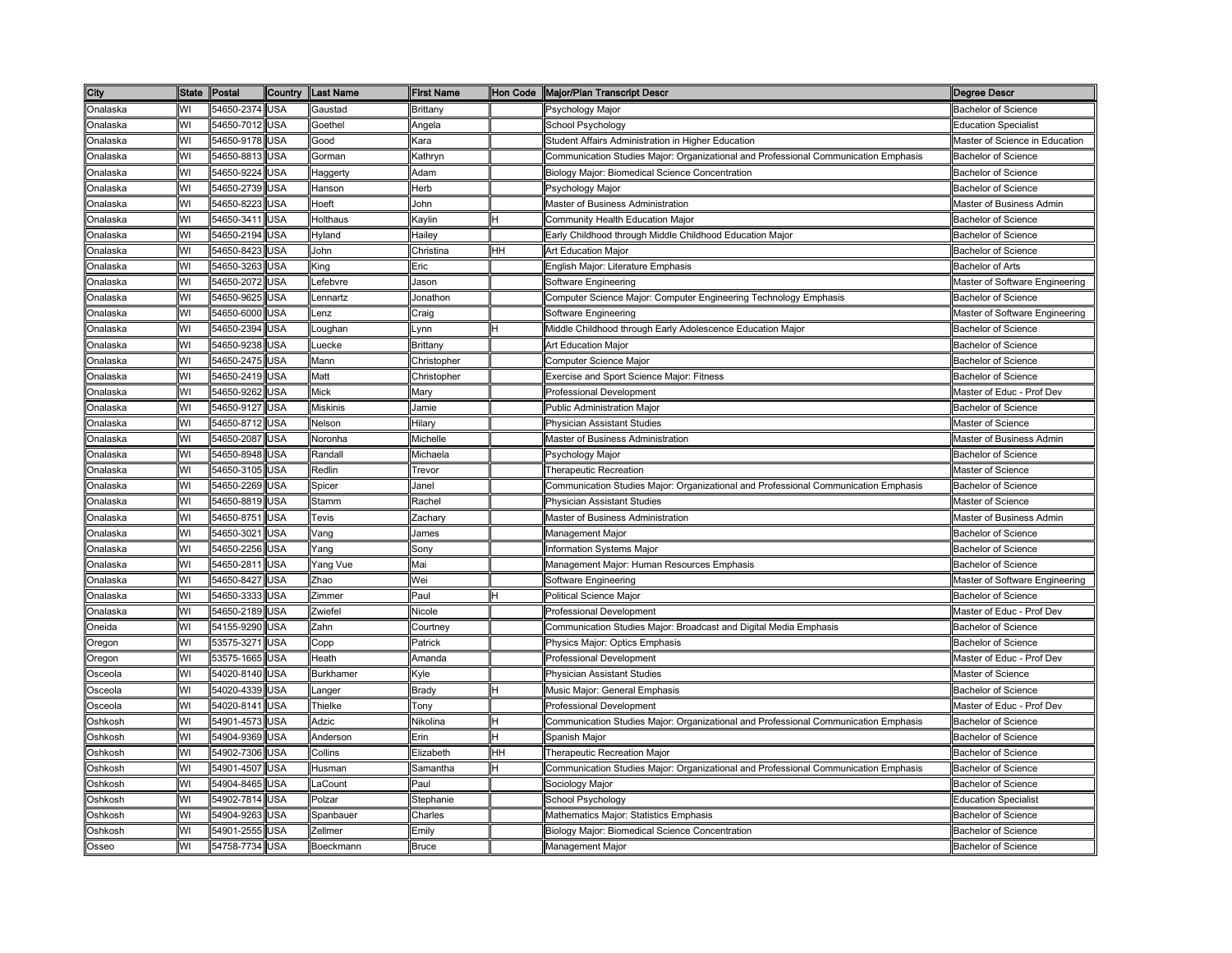| City                   | <b>State</b> | Postal     | Country    | <b>Last Name</b>   | <b>First Name</b> | <b>Hon Code</b> | <b>Major/Plan Transcript Descr</b>                                                  | Degree Descr                   |
|------------------------|--------------|------------|------------|--------------------|-------------------|-----------------|-------------------------------------------------------------------------------------|--------------------------------|
| Owen                   | WI           | 54460-9716 | <b>USA</b> | _awcewicz          | Matthew           |                 | <b>Biology Major</b>                                                                | <b>Bachelor of Science</b>     |
| Oxford                 | WI           | 53952-9303 | <b>JSA</b> | Crass              | (evin             |                 | Management Major                                                                    | <b>Bachelor of Science</b>     |
| Pardeeville            | WI           | 53954-8867 | USA        | Arista             | ≺atherine         |                 | Archaeological Studies Major                                                        | <b>Bachelor of Science</b>     |
| Pell Lake              | WI           | 53157-0373 | <b>JSA</b> | Murrav             | Melissa           |                 | Student Affairs Administration in Higher Education                                  | Master of Science in Education |
| Pepin                  | WI           | 54759-9615 | <b>JSA</b> | McGovern           | Philip            |                 | Economics Major                                                                     | <b>Bachelor of Science</b>     |
| Pewaukee               | WI           | 53072-4574 | <b>JSA</b> | Barr               | Nexander          | HH              | inance Major                                                                        | <b>Bachelor of Science</b>     |
| Pewaukee               | WI           | 53072-2715 | USA        | Bero               | laclyn            |                 | <b>Biology Major: Biomedical Science Concentration</b>                              | <b>Bachelor of Science</b>     |
| Pewaukee               | WI           | 53072-3172 | JSA        | McCormack          | <b>Kellyn</b>     |                 | Finance Major: Risk, Insurance and Financial Planning Concentration                 | <b>Bachelor of Science</b>     |
| Pickett                | WI           | 54964-9574 | JSA        | Hanson             | Chase             |                 | Physics Major: Biomedical Concentration                                             | <b>Bachelor of Science</b>     |
| Pickett                | WI           | 54964-9552 | <b>JSA</b> | Koplitz            | Quint             |                 | Accountancy Major                                                                   | Bachelor of Science            |
| Pittsville             | WI           | 54466-9390 | USA        | Hautala            | Mackenzie         | HH              | Communication Studies Major: Organizational and Professional Communication Emphasis | <b>Bachelor of Science</b>     |
| Pittsville             | WI           | 54466-9509 | <b>JSA</b> | John               | Rachael           |                 | <b>Biology Major</b>                                                                | <b>Bachelor of Science</b>     |
| Pittsville             | WI           | 54466      | JSA        | Kumm               | Jaklyn            |                 | Physician Assistant Studies                                                         | Master of Science              |
| <sup>o</sup> lainfield | WI           | 54966-9666 | USA        | Carroll            | Emily             |                 | Physical Therapy                                                                    | Doctor of Physical Therapy     |
| Pleasant Prairie       | WI           | 53158-4107 | USA        | Niesen             | Brianna           |                 | Marketing Major                                                                     | <b>Bachelor of Science</b>     |
| Plover                 | WI           | 54467-3118 | USA        | Nugent             | Patrick           |                 | Marketing Major                                                                     | <b>Bachelor of Science</b>     |
| Plover                 | WI           | 54467-3063 | USA        | Semling            | Jenna             |                 | School Psychology                                                                   | <b>Education Specialist</b>    |
| Plymouth               | WI           | 53073-4063 | USA        | _inzmeyer          | Jenifer           |                 | Marketing Major                                                                     | <b>Bachelor of Science</b>     |
| Plymouth               | WI           | 53073-2226 | USA        | Reineke            | Daniel            |                 | Marketing Major                                                                     | <b>Bachelor of Science</b>     |
| Plymouth               | WI           | 53073-3103 | USA        | Rooker             | Seth              |                 | Finance Major                                                                       | <b>Bachelor of Science</b>     |
| Plymouth               | WI           | 53073-1431 | USA        | Ryan               | Mary              | н               | Psychology Major                                                                    | <b>Bachelor of Science</b>     |
| Plymouth               | WI           | 53073-2200 | USA        | Thomas             | Joshua            |                 | Geography Major: Environmental Science Concentration                                | <b>Bachelor of Science</b>     |
| Plymouth               | WI           | 53073-4544 | <b>JSA</b> | Zelm               | (ayla             |                 | Therapeutic Recreation Major                                                        | <b>Bachelor of Science</b>     |
| Poplar                 | WI           | 54864-0136 | <b>JSA</b> | Nelson             | Bethany           | HH              | Mathematics Major: Education Emphasis                                               | <b>Bachelor of Science</b>     |
| Port Washington        | WI           | 53074-9657 | <b>JSA</b> | Bannon             | auren.            |                 | Music Major: General Emphasis                                                       | <b>Bachelor of Science</b>     |
| Portage                | WI           | 53901-9632 | <b>JSA</b> | Norby              | <b>Kirsten</b>    |                 | Psychology Major                                                                    | <b>Bachelor of Science</b>     |
| Portage                | WI           | 53901-9402 | <b>JSA</b> | Raines             | Christopher       |                 | Professional Development                                                            | Master of Educ - Prof Dev      |
| Portage                | WI           | 53901-8943 | <b>JSA</b> | Roberts            | Mary              |                 | <b>Professional Development</b>                                                     | Master of Educ - Prof Dev      |
| Portage                | WI           | 53901-8908 | <b>JSA</b> | Wyman              | .inda             |                 | Professional Development                                                            | Master of Educ - Prof Dev      |
| Prairie du Chien       | WI           | 53821      | <b>JSA</b> | <b>Beisker</b>     | Shauna            |                 | Microbiology Major                                                                  | <b>Bachelor of Science</b>     |
| Prairie du Chien       | WI           | 53821-8846 | USA        | Sinram             | Nicholas          |                 | Political Science Major                                                             | Bachelor of Science            |
| Prairie du Chien       | WI           | 53821-2533 | USA        | Toberman           | Kathryn           |                 | Clinical Laboratory Science Major                                                   | Bachelor of Science            |
| Prairie du Sac         | WI           | 53578-1405 | JSA        | Bauer              | Emily             | HH              | Biology Major                                                                       | <b>Bachelor of Science</b>     |
| Prairie du Sac         | WI           | 53578-9770 | USA        | Christy            | Taylor            |                 | Information Systems Major                                                           | <b>Bachelor of Science</b>     |
| Prairie du Sac         | WI           | 53578-2146 | USA        | Johnson            | Matthew           |                 | Management Major                                                                    | <b>Bachelor of Science</b>     |
| Prairie du Sac         | WI           | 53578-1362 | USA        | Mixdorf            | Christina         |                 | Physical Therapy                                                                    | Doctor of Physical Therapy     |
| Prescott               | WI           | 54021-1954 | USA        | Hei                | Brittany          | HH              | Biology Major: Biomedical Science Concentration                                     | <b>Bachelor of Science</b>     |
| Princeton              | WI           | 54968-8832 | USA        | Helmer             | Sarah             |                 | Microbiology Major: Biomedical Concentration                                        | <b>Bachelor of Science</b>     |
| Pulaski                | WI           | 54162-9204 | USA        | Angeli             | Andriana          |                 | Psychology Major                                                                    | <b>Bachelor of Arts</b>        |
| Racine                 | WI           | 53405-1232 | USA        | Andersen           | Benjamin          |                 | Finance Major                                                                       | Bachelor of Science            |
| Racine                 | WI           | 53405-3325 | USA        | <b>Bickel</b>      | Rebekah           | HH              | Therapeutic Recreation Major                                                        | <b>Bachelor of Science</b>     |
| Racine                 | WI           | 53402-1467 | USA        | Chipman            | Daniel            |                 | Finance Major                                                                       | Bachelor of Science            |
| Racine                 | WI           | 53404-1474 | USA        | Clum               | Suzanne           | HH              | Theatre Arts Major: Performance Emphasis                                            | <b>Bachelor of Arts</b>        |
| Racine                 | WI           | 53405-2031 | <b>JSA</b> | <b>Gueldenzopf</b> | Alexander         |                 | Physics Major                                                                       | <b>Bachelor of Science</b>     |
| Racine                 | WI           | 53403-3169 | <b>JSA</b> | Hetchler           | lessica           |                 | Art Major                                                                           | <b>Bachelor of Science</b>     |
| Racine                 | WI           | 53402-1866 | <b>JSA</b> | arsen.             | Kevin             | HH              | Chemistry Major: ACS Certification                                                  | <b>Bachelor of Science</b>     |
| Racine                 | WI           | 53404-1400 | <b>JSA</b> | Sommer             | Hailey            |                 | Marketing Major                                                                     | <b>Bachelor of Science</b>     |
| Racine                 | WI           | 53403-9628 | <b>JSA</b> | Stella             | Carrie            |                 | Community Health Education Major                                                    | <b>Bachelor of Science</b>     |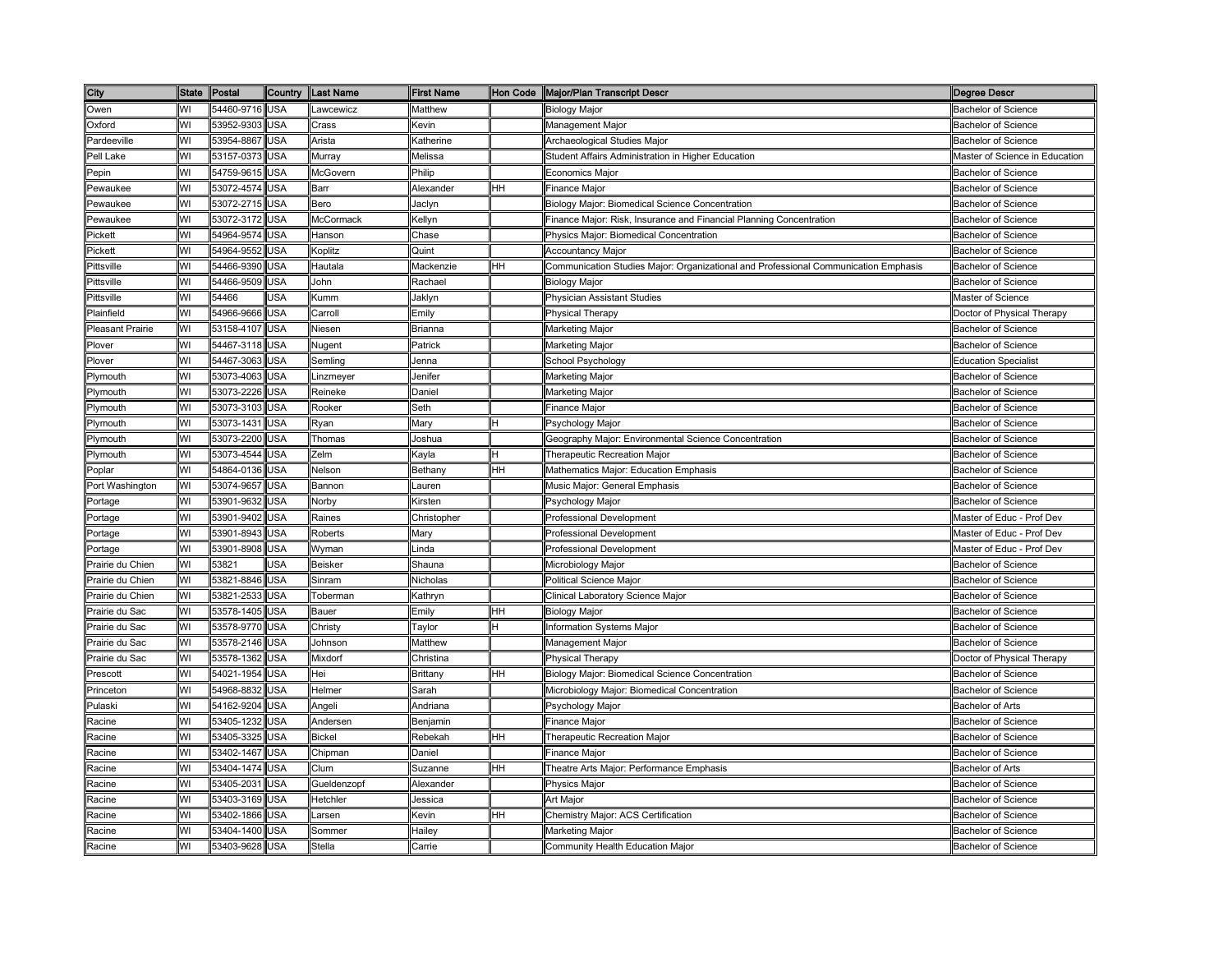| City                   | <b>State</b> | Postal         | Country    | <b>Last Name</b> | <b>First Name</b> |     | Hon Code   Major/Plan Transcript Descr                                              | <b>Degree Descr</b>         |
|------------------------|--------------|----------------|------------|------------------|-------------------|-----|-------------------------------------------------------------------------------------|-----------------------------|
| Reedsburg              | WI           | 53959-9318     | <b>USA</b> | Corwith          | ∟iane             |     | <b>Physical Therapy</b>                                                             | Doctor of Physical Therapy  |
| Reedsburg              | WI           | 53959-9691     | <b>USA</b> | Holterman        | Caitlin           |     | Marketing Major                                                                     | <b>Bachelor of Science</b>  |
| Reedsburg              | WI           | 53959-9721     | <b>USA</b> | Klitzke          | Melanie           |     | Management Major                                                                    | <b>Bachelor of Science</b>  |
| Reedsville             | WI           | 54230-9118 USA |            | Bremer           | Emma              | Iнн | Archaeological Studies Major                                                        | <b>Bachelor of Science</b>  |
| Reedsville             | W١           | 54230-9582     | <b>USA</b> | Pivonka          | Casev             |     | <b>Recreation Management</b>                                                        | Master of Science           |
| Rhinelander            | WI           | 54501-7908     | <b>USA</b> | <b>Dobbins</b>   | Elizabeth         |     | <b>Physical Therapy</b>                                                             | Doctor of Physical Therapy  |
| Rhinelander            | WI           | 54501-9629 USA |            | Rawlsky          | Kaitlin           |     | Middle Childhood through Early Adolescence Education Major                          | <b>Bachelor of Science</b>  |
| Rib Lake               | WI           | 54470-9776 USA |            | Adams            | Corev             |     | Biology Major: Aquatic Science Concentration                                        | <b>Bachelor of Science</b>  |
| <b>Rice Lake</b>       | WI           | 54868-9535 USA |            | Ellis            | Zachary           |     | <b>Biology Major</b>                                                                | <b>Bachelor of Science</b>  |
| Rice Lake              | WI           | 54868-9090     | <b>USA</b> | Marsh            | Jennifer          |     | <b>Biology Major</b>                                                                | <b>Bachelor of Science</b>  |
| Rice Lake              | WI           | 54868-9006     | <b>USA</b> | Robinson         | Odin              |     | Spanish Major                                                                       | <b>Bachelor of Science</b>  |
| <b>Rice Lake</b>       | WI           | 54868-2647     | <b>USA</b> | Shervey          | Jamie             | HH  | Exercise and Sport Science Major: Exercise Science - Pre-professional Track         | <b>Bachelor of Science</b>  |
| <b>Rice Lake</b>       | WI           | 54868-1027 USA |            | Slowey           | <b>Britton</b>    | н   | School Health Education Major                                                       | <b>Bachelor of Science</b>  |
| <b>Rice Lake</b>       | WI           | 54868-9721     | <b>USA</b> | Tomesh           | Derek             | lн  | <b>International Business Major</b>                                                 | <b>Bachelor of Science</b>  |
| <b>Richland Center</b> | WI           | 53581-8970     | <b>USA</b> | Frawley          | Eric              |     | Biology Major: Aquatic Science Concentration                                        | <b>Bachelor of Science</b>  |
| <b>Richland Center</b> | WI           | 53581-8930     | <b>USA</b> | Mueller          | Lindsey           | lΗ  | Middle Childhood through Early Adolescence Education Major                          | Bachelor of Science         |
| <b>Richland Center</b> | WI           | 53581-5929     | <b>USA</b> | Smale            | Joshua            |     | Management Major                                                                    | <b>Bachelor of Science</b>  |
| <b>Richland Center</b> | WI           | 53581-1434     | <b>USA</b> | Tiegs            | Sierra            | HH  | Art Major                                                                           | <b>Bachelor of Science</b>  |
| Ridgeway               | WI           | 53582-9640     | <b>USA</b> | Berning          | Brandon           |     | Exercise and Sport Science Major: Sport Management                                  | <b>Bachelor of Science</b>  |
| Ripon                  | WI           | 54971-9218     | <b>USA</b> | <b>Block</b>     | Kayla             |     | Middle Childhood through Early Adolescence Education Major                          | <b>Bachelor of Science</b>  |
| Ripon                  | WI           | 54971-1640     | <b>USA</b> | Christopherson   | Jenalee           | H   | Spanish Major                                                                       | <b>Bachelor of Arts</b>     |
| Ripon                  | WI           | 54971-1855     | <b>USA</b> | Hron             | Carli             | H   | Biology Major                                                                       | <b>Bachelor of Science</b>  |
| <b>River Falls</b>     | WI           | 54022-8029     | <b>USA</b> | Dodge            | Daniel            | н   | Public Administration Major                                                         | <b>Bachelor of Science</b>  |
| <b>River Falls</b>     | WI           | 54022-5631     | <b>USA</b> | Koehler          | Chelsey           |     | Physical Therapy                                                                    | Doctor of Physical Therapy  |
| <b>River Falls</b>     | WI           | 54022-4295     | <b>USA</b> | Stewart          | Richard           |     | Professional Development                                                            | Master of Educ - Prof Dev   |
| <b>Rock Springs</b>    | WI           | 53961-9703     | <b>USA</b> | Messmer          | Rachel            |     | Communication Studies Major: Organizational and Professional Communication Emphasis | <b>Bachelor of Science</b>  |
| Rockland               | WI           | 54653-9528 USA |            | Hallock          | Trever            | HН  | Mathematics Major                                                                   | <b>Bachelor of Science</b>  |
| Rockland               | WI           | 54653-9502 USA |            | Milde            | Amanda            |     | <b>Biology Major</b>                                                                | <b>Bachelor of Science</b>  |
| Saint Cloud            | WI           | 53079-1306 USA |            | <b>Buechel</b>   | Bryan             |     | Professional Development                                                            | Master of Educ - Prof Dev   |
| Saint Germain          | WI           | 54558-9242 USA |            | Fender           | Sarah             |     | Early Childhood through Middle Childhood Education Major                            | <b>Bachelor of Science</b>  |
| Salem                  | WI           | 53168-9332 USA |            | Ollila           | Andrew            |     | Physics Major                                                                       | <b>Bachelor of Science</b>  |
| Sauk City              | WI           | 53583-1306 USA |            | Johnson          | Janae             | HН  | Middle Childhood through Early Adolescence Education Major                          | <b>Bachelor of Science</b>  |
| Schofield              | WI           | 54476-1448     | <b>USA</b> | Blackburn        | Kelly             |     | School Psychology                                                                   | <b>Education Specialist</b> |
| Schofield              | WI           | 54476-5712     | <b>USA</b> | Gajewski         | Alyssa            | HH  | Psychology Major                                                                    | <b>Bachelor of Science</b>  |
| Schofield              | WI           | 54476-1445     | <b>USA</b> | Salzman          | Ashley            | Η   | <sup>P</sup> sychology Major                                                        | <b>Bachelor of Science</b>  |
| Sharon                 | WI           | 53585-0228     | <b>USA</b> | Vara             | Kyle              |     | Exercise and Sport Science Major: Exercise Science - Fitness Track                  | <b>Bachelor of Science</b>  |
| Sheboygan              | WI           | 53083-3059     | <b>USA</b> | Achsel           | Kaitlin           | HH  | Clinical Laboratory Science Major                                                   | Bachelor of Science         |
| Sheboygan              | WI           | 53083-2744     | <b>USA</b> | Cassidy          | Patrick           | н   | Physics Major                                                                       | <b>Bachelor of Science</b>  |
| Sheboygan              | WI           | 53083-2091     | <b>USA</b> | Kolberg          | Allison           |     | School Psychology                                                                   | <b>Education Specialist</b> |
| Sheboygan              | WI           | 53081-7211 USA |            | Martens          | Stephanie         |     | <b>Accountancy Major</b>                                                            | <b>Bachelor of Science</b>  |
| Sheboygan              | WI           | 53081-1503     | <b>USA</b> | Shircel          | Jenna             | HH  | Clinical Laboratory Science Major                                                   | <b>Bachelor of Science</b>  |
| Sheboygan              | WI           | 53083-2553     | <b>USA</b> | <b>Strauss</b>   | Brittany          | н   | Early Childhood through Middle Childhood Education Major                            | <b>Bachelor of Science</b>  |
| Sheboygan Falls        | WI           | 53085-2529     | <b>USA</b> | Henning          | Rae               | н   | Therapeutic Recreation Major                                                        | <b>Bachelor of Science</b>  |
| Sheboygan Falls        | WI           | 53085-2956     | <b>USA</b> | Van Wyk          | Katie             |     | Mathematics Major: Education Emphasis                                               | <b>Bachelor of Science</b>  |
| Sherwood               | WI           | 54169-9619 USA |            | Leschisin        | Emily             | н   | Middle Childhood through Early Adolescence Education Major                          | Bachelor of Science         |
| Sherwood               | WI           | 54169-9619     | <b>USA</b> | Leschisin        | Sarah             |     | General Science (Broadfield) Major                                                  | <b>Bachelor of Science</b>  |
| Shullsburg             | WI           | 53586-9436 USA |            | Groom            | Dana              |     | Therapeutic Recreation Major                                                        | <b>Bachelor of Science</b>  |
| Shullsburg             | WI           | 53586          | <b>USA</b> | Peacock          | Samantha          |     | Communication Studies Major: Organizational and Professional Communication Emphasis | <b>Bachelor of Science</b>  |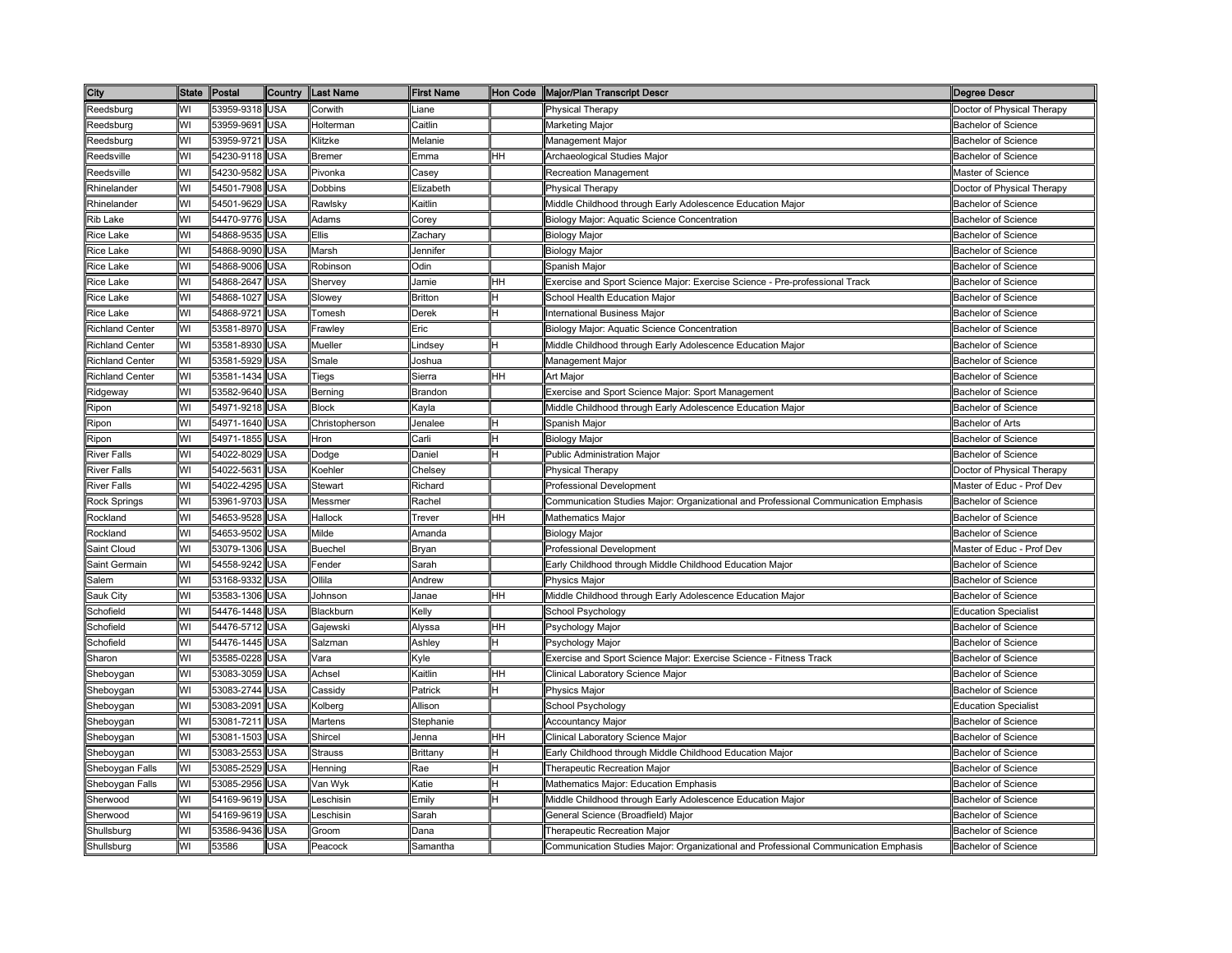| City                 | <b>State</b> | Postal     | Country    | <b>ILast Name</b> | <b>First Name</b>                                                                          |    | Hon Code   Major/Plan Transcript Descr                                              | <b>Degree Descr</b>            |
|----------------------|--------------|------------|------------|-------------------|--------------------------------------------------------------------------------------------|----|-------------------------------------------------------------------------------------|--------------------------------|
| Slinger              | WI           | 53086-9688 | USA        | <b>Bremer</b>     | Melissa                                                                                    | HH | Middle Childhood through Early Adolescence Education Major                          | <b>Bachelor of Science</b>     |
| Slinger              | WI           | 53086-9699 | <b>JSA</b> | Evers             | Vicole                                                                                     |    | <b>Accountancy Major</b>                                                            | <b>Bachelor of Science</b>     |
| Slinger              | WI           | 53086-9283 | <b>JSA</b> | Gerspach          | Brett                                                                                      |    | German Studies Major: Business Concentration                                        | <b>Bachelor of Arts</b>        |
| Somerset             | WI           | 54025-9682 | USA        | Bisson            | lacqueline                                                                                 |    | Sociology Major                                                                     | <b>Bachelor of Science</b>     |
| South Milwaukee      | WI           | 53172-3428 | USA        | Schaus            | Mallory                                                                                    |    | <b>Biology Major</b>                                                                | <b>Bachelor of Science</b>     |
| South Milwaukee      | WI           | 53172-3428 | <b>JSA</b> | Schaus            | Samuel                                                                                     |    | Political Science Major                                                             | <b>Bachelor of Science</b>     |
| South Range          | WI           | 54874-8743 | USA        | Thomas            | Daryl                                                                                      |    | Exercise and Sport Science Major: Exercise Science - Pre-professional Track         | <b>Bachelor of Science</b>     |
| Sparta               | WI           | 54656      | <b>JSA</b> | Brown             | lens                                                                                       |    | Clinical Laboratory Science Major                                                   | <b>Bachelor of Science</b>     |
| Sparta               | WI           | 54656-3615 | USA        | Cable             | Samuel                                                                                     |    | <b>Finance Major</b>                                                                | <b>Bachelor of Science</b>     |
| Sparta               | WI           | 54656-3797 | USA        | Flock             | Miranda                                                                                    | HH | Middle Childhood through Early Adolescence Education Major                          | <b>Bachelor of Science</b>     |
| Sparta               | WI           | 54656-3588 | USA        | Freeman           | Holly                                                                                      |    | Psychology Major                                                                    | <b>Bachelor of Science</b>     |
| Sparta               | WI           | 54656-2158 | USA        | Gleiss            | Jonas                                                                                      |    | Professional Development                                                            | Master of Educ - Prof Dev      |
| Sparta               | WI           | 54656-2282 | USA        | Herricks          | Brittany                                                                                   |    | <b>Public Administration Major</b>                                                  | <b>Bachelor of Science</b>     |
| Sparta               | WI           | 54656-2392 | USA        | Jensen            | Jason                                                                                      |    | Management Major                                                                    | <b>Bachelor of Science</b>     |
| Sparta               | WI           | 54656-8147 | USA        | Rafajko           | Sean                                                                                       |    | German Studies Major                                                                | <b>Bachelor of Arts</b>        |
| Sparta               | WI           | 54656-8147 | USA        | Rafajko           | Sean                                                                                       |    | Psychology Major                                                                    | <b>Bachelor of Arts</b>        |
| Sparta               | WI           | 54656-1564 | USA        | Rasmussen         | Katherine                                                                                  |    | Occupational Therapy                                                                | Master of Science              |
| Sparta               | WI           | 54656-1634 | USA        | Wall              | Rachelle                                                                                   |    | Recreation Management Major                                                         | <b>Bachelor of Science</b>     |
| Spring Green         | WI           | 53588      | <b>JSA</b> | Schneller         | Joshua                                                                                     | HH | Biology Major: Biomedical Science Concentration                                     | Bachelor of Science            |
| Springbrook          | WI           | 54875-9565 | USA        | Ross              | Emily                                                                                      |    | <b>Biochemistry Major</b>                                                           | <b>Bachelor of Science</b>     |
| Stanley              | WI           | 54768-1032 | USA        | Tate              | Melannie                                                                                   |    | School Psychology                                                                   | Master of Science in Education |
| Star Prairie         | WI           | 54026-5715 | JSA        | Cottor            | Mickayla                                                                                   |    | Clinical Laboratory Science Major                                                   | <b>Bachelor of Science</b>     |
| <b>Stevens Point</b> | WI           | 54481-5138 | <b>JSA</b> | Mortag            | Danielle                                                                                   |    | Student Affairs Administration in Higher Education                                  | Master of Science in Education |
| Stoddard             | WI           | 54658-8932 | <b>JSA</b> | Dravis            | Danya                                                                                      |    | Psychology Major                                                                    | <b>Bachelor of Science</b>     |
| Stoughton            | WI           | 53589-1826 | USA        | <b>Burkett</b>    | <b>Kelsey</b>                                                                              |    | English Major: Literature Emphasis                                                  | <b>Bachelor of Arts</b>        |
| Stoughton            | WI           | 53589-4853 | <b>JSA</b> | Fanshaw           | (evin                                                                                      |    | Theatre Arts Major: Performance Emphasis                                            | <b>Bachelor of Science</b>     |
| Stoughton            | WI           | 53589-1137 | USA        | Schepp            | Alisa                                                                                      |    | Professional Development                                                            | Master of Educ - Prof Dev      |
| Stratford            | WI           | 54484-9508 | USA        | Bender            | Jared                                                                                      |    | <b>Public Administration Major</b>                                                  | <b>Bachelor of Science</b>     |
| Stratford            | WI           | 54484-9578 | <b>JSA</b> | Temanson          | Carolyn                                                                                    | HH | Biology Major: Biomedical Science Concentration                                     | <b>Bachelor of Science</b>     |
| Strum                | WI           | 54770-7870 | USA        | Knudtson          | Ryan                                                                                       | HH | Middle Childhood through Early Adolescence Education Major                          | <b>Bachelor of Science</b>     |
| Sun Prairie          | WI           | 53590-3077 | <b>JSA</b> | Brown             | Brittany                                                                                   |    | Middle Childhood through Early Adolescence Education Major                          | <b>Bachelor of Science</b>     |
| Sun Prairie          | WI           | 53590-1215 | USA        | Handel            | Jennafer                                                                                   |    | Exercise and Sport Science Major: Physical Education                                | <b>Bachelor of Science</b>     |
| Sun Prairie          | WI           | 53590-3543 | USA        | Havens            | Sarah                                                                                      |    | Middle Childhood through Early Adolescence Education Major                          | <b>Bachelor of Science</b>     |
| Sun Prairie          | WI           | 53590-3843 | USA        | Herman            | Timothy                                                                                    |    | Exercise and Sport Science Major: Physical Education                                | <b>Bachelor of Science</b>     |
| Sun Prairie          | WI           | 53590-7039 | USA        | Mulich            | Stephen                                                                                    |    | Professional Development                                                            | Master of Educ - Prof Dev      |
| Sun Prairie          | WI           | 53590-9486 | USA        | Munz              | Michael                                                                                    |    | Information Systems Major                                                           | Bachelor of Science            |
| Sun Prairie          | WI           | 53590-1027 | USA        | Oelke             | Stephen                                                                                    |    | Sociology Major                                                                     | <b>Bachelor of Science</b>     |
| Sun Prairie          | WI           | 53590-9163 | USA        | Otis              | Krista                                                                                     |    | Chemistry Major: Business Concentration                                             | <b>Bachelor of Science</b>     |
| Sun Prairie          | WI           | 53590-8907 | USA        | Rastello          | Bryan                                                                                      |    | Marketing Major                                                                     | <b>Bachelor of Science</b>     |
| Sun Prairie          | WI           | 53590-9781 | USA        | Sergenian         | Geneva                                                                                     |    | Therapeutic Recreation Major                                                        | Bachelor of Science            |
| Sun Prairie          | WI           | 53590-9460 | USA        | Sobczak           | Nicole                                                                                     |    | Marketing Major                                                                     | <b>Bachelor of Science</b>     |
| Sun Prairie          | WI           | 53590-9175 | USA        | Stitt             | Ashley                                                                                     |    | Microbiology Major                                                                  | <b>Bachelor of Science</b>     |
| Sun Prairie          | WI           | 53590-9390 | USA        | Suchomel          | Timothy                                                                                    |    | Exercise and Sport Science: Human Performance                                       | Master of Science              |
| Sun Prairie          | WI           | 53590-1202 | <b>JSA</b> | Vike              | Jared                                                                                      |    | nternational Business Major                                                         | <b>Bachelor of Science</b>     |
| Superior             | WI           | 54880-2938 | JSA        | Stipetich         | <elly< td=""><td></td><td>Psychology Major</td><td><b>Bachelor of Science</b></td></elly<> |    | Psychology Major                                                                    | <b>Bachelor of Science</b>     |
| Sussex               | WI           | 53089-3673 | <b>JSA</b> | ller              | 'achar∖                                                                                    |    | Communication Studies Major: Organizational and Professional Communication Emphasis | Bachelor of Science            |
| Sussex               | WI           | 53089-1853 | <b>JSA</b> | Kenzler           | Kara                                                                                       |    | Psychology Major                                                                    | <b>Bachelor of Science</b>     |
| Sussex               | WI           | 53089-1963 | <b>JSA</b> | Klusmeyer         | James                                                                                      |    | <b>Accountancy Major</b>                                                            | <b>Bachelor of Science</b>     |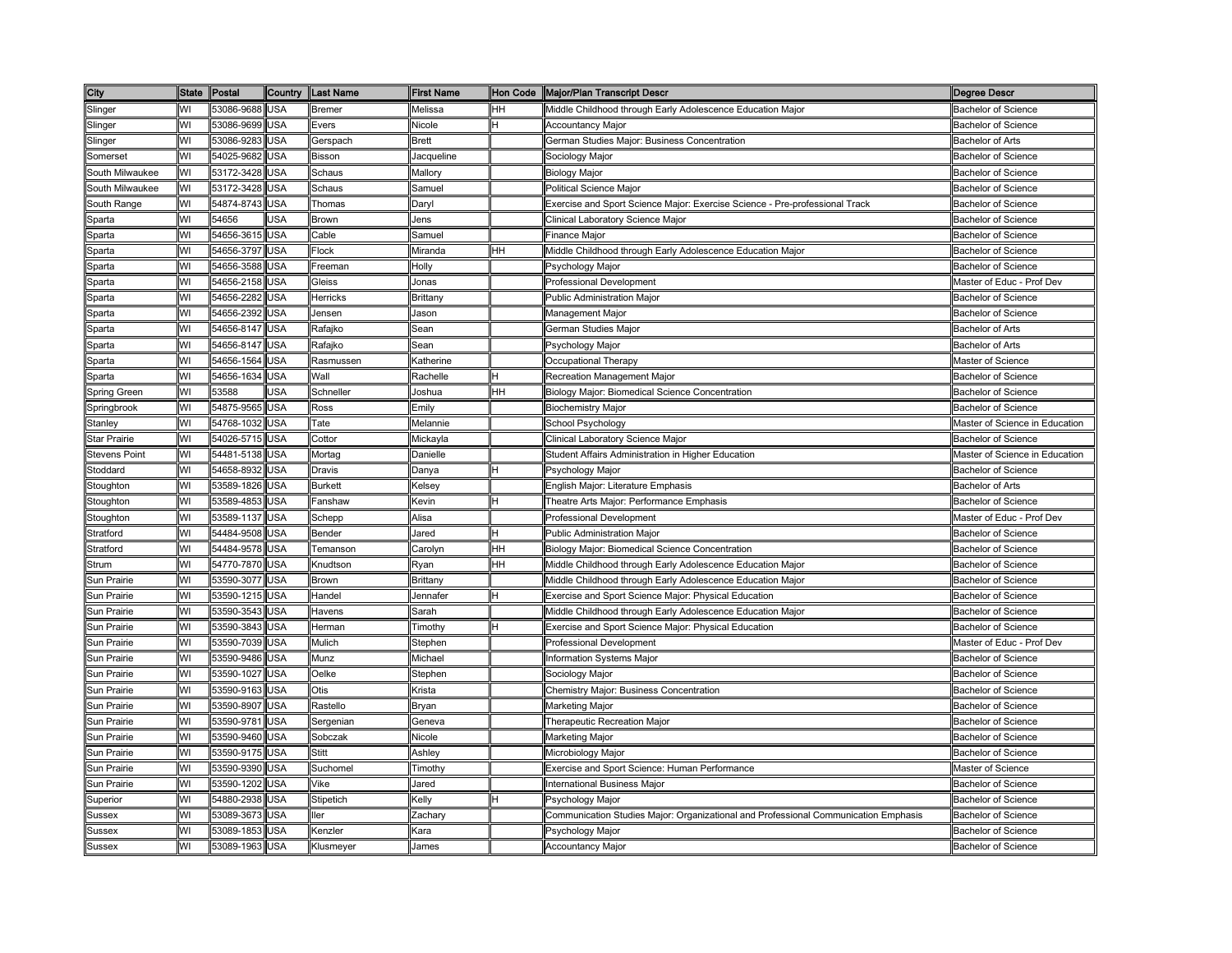| City              | <b>State</b> | Postal         | Country    | Last Name          | <b>First Name</b> |    | Hon Code   Major/Plan Transcript Descr                                      | Degree Descr                   |
|-------------------|--------------|----------------|------------|--------------------|-------------------|----|-----------------------------------------------------------------------------|--------------------------------|
| Sussex            | WI           | 53089-4458     | <b>USA</b> | Runingen           | Samantha          | н  | Exercise and Sport Science Major: Exercise Science - Pre-professional Track | <b>Bachelor of Science</b>     |
| Thorp             | WI           | 54771-8018     | <b>USA</b> | Plansky            | Danya             |    | Marketing Major                                                             | <b>Bachelor of Science</b>     |
| Tomah             | WI           | 54660-8039     | <b>USA</b> | Barta              | Adam              | H  | Athletic Training Major                                                     | <b>Bachelor of Science</b>     |
| Гоmah             | WI           | 54660-6746     | <b>USA</b> | Bjerke             | Kristina          |    | Clinical Laboratory Science Major                                           | <b>Bachelor of Science</b>     |
| Гоmаh             | W١           | 54660-4221     | <b>USA</b> | Brueggeman         | James             |    | Professional Development                                                    | Master of Educ - Prof Dev      |
| Tomah             | WI           | 54660-3109 USA |            | Erdman             | Celia             | HН | Political Science Major                                                     | <b>Bachelor of Science</b>     |
| Tomah             | WI           | 54660-4363     | <b>USA</b> | Finnigan           | Sheri             |    | Professional Development                                                    | Master of Educ - Prof Dev      |
| Tomah             | WI           | 54660-2221 USA |            | Gnewikow           | Kelsey            |    | Clinical Laboratory Science Major                                           | <b>Bachelor of Science</b>     |
| Tomah             | WI           | 54660-1466 USA |            | Johnson            | Heather           |    | <b>Professional Development</b>                                             | Master of Educ - Prof Dev      |
| Tomah             | WI           | 54660-1616 USA |            | Ostrowski          | Teddy             |    | Computer Science Major                                                      | <b>Bachelor of Science</b>     |
| Tomah             | WI           | 54660-2821 USA |            | Schroeder          | Jacob             |    | Software Engineering                                                        | Master of Software Engineering |
| Гоmah             | WI           | 54660-5337     | <b>USA</b> | Shudlick           | Sarah             | н  | Biology Major                                                               | <b>Bachelor of Science</b>     |
| Гоmah             | WI           | 54660-1077     | <b>USA</b> | Steinhoff          | Ryan              | н  | Exercise and Sport Science Major: Physical Education                        | <b>Bachelor of Science</b>     |
| Tomah             | WI           | 54660          | USA        | Summerfield        | Susan             |    | Professional Development                                                    | Master of Educ - Prof Dev      |
| Tomahawk          | WI           | 54487-8433 USA |            | Jarrett            | Holly             |    | Psychology Major                                                            | <b>Bachelor of Science</b>     |
| Trempealeau       | WI           | 54661-8302     | <b>USA</b> | Lambert            | Cole              |    | Information Systems Major                                                   | <b>Bachelor of Science</b>     |
| Trempealeau       | WI           | 54661-8281     | <b>USA</b> | McKeeth            | Zachary           |    | nformation Systems Major                                                    | <b>Bachelor of Science</b>     |
| Trempealeau       | WI           | 54661-9254     | <b>USA</b> | Wegner             | Alexander         |    | Geography Major: Geographic Information Science Concentration               | <b>Bachelor of Science</b>     |
| <b>Twin Lakes</b> | WI           | 53181-9743     | <b>USA</b> | Wilson             | Mark              |    | Nuclear Medicine Technology Major                                           | <b>Bachelor of Science</b>     |
| Two Rivers        | WI           | 54241-2138     | <b>USA</b> | Tomaszewski        | Jessica           | HH | Psychology Major                                                            | <b>Bachelor of Science</b>     |
| Unity             | WI           | 54488-9643     | <b>USA</b> | Bloome             | Aiyana            |    | Communication Studies Major: Interpersonal Communication Emphasis           | <b>Bachelor of Arts</b>        |
| Valders           | WI           | 54245-9637     | <b>USA</b> | Walesh             | Emma              | н  | English Major: Literature Emphasis                                          | <b>Bachelor of Arts</b>        |
| Verona            | WI           | 53593-8044     | <b>USA</b> | Halverson          | Camden            |    | Marketing Major                                                             | <b>Bachelor of Science</b>     |
| /erona            | WI           | 53593-8300     | <b>USA</b> | Kipp               | Michelle          |    | Student Affairs Administration in Higher Education                          | Master of Science in Education |
| Verona            | WI           | 53593-7961     | <b>USA</b> | Loch               | Spencer           |    | Biology Major: Biomedical Science Concentration                             | <b>Bachelor of Science</b>     |
| Verona            | WI           | 53593-1792     | <b>USA</b> | Quade              | Sarah             |    | Professional Development                                                    | Master of Educ - Prof Dev      |
| Verona            | WI           | 53593-8301 USA |            | Saether            | Andrew            |    | Chemistry Major                                                             | <b>Bachelor of Science</b>     |
| Verona            | WI           | 53593-1743     | <b>USA</b> | Schroeer-Hannemann | Paul              |    | Biology Major: Cellular and Molecular Biology Concentration                 | Bachelor of Science            |
| Verona            | WI           | 53593-1514 USA |            | Szarek             | Harmony           | HH | Music Major: Performance Emphasis                                           | Bachelor of Science            |
| Viroqua           | WI           | 54665-7688 USA |            | Eide               | Ashley            | н  | Community Health Education Major                                            | Bachelor of Science            |
| Viroqua           | WI           | 54665-7175 USA |            | Guist              | Angela            |    | <b>Physical Therapy</b>                                                     | Doctor of Physical Therapy     |
| Viroqua           | WI           | 54665-7036 USA |            | Peterson           | Jaclyn            |    | Exercise and Sport Science Major: Fitness                                   | <b>Bachelor of Science</b>     |
| Walworth          | WI           | 53184-0616 USA |            | Schrader           | Katilyn           |    | Professional Development                                                    | Master of Educ - Prof Dev      |
| Warrens           | WI           | 54666-7564     | <b>USA</b> | Olson              | Jenna             |    | Professional Development                                                    | Master of Educ - Prof Dev      |
| Waterford         | WI           | 53185-2886     | <b>USA</b> | Enriquez           | Laura             |    | History Major: Regional Emphasis                                            | <b>Bachelor of Science</b>     |
| Waterloo          | WI           | 53594-1129     | <b>USA</b> | Radloff            | Michelle          |    | <b>Biology Major</b>                                                        | <b>Bachelor of Science</b>     |
| Watertown         | WI           | 53098-1798     | <b>USA</b> | Braunschweig       | Melanie           |    | Biology Major: Biomedical Science Concentration                             | <b>Bachelor of Science</b>     |
| Watertown         | WI           | 53094-3932     | <b>USA</b> | Coyer              | Adam              |    | Professional Development                                                    | Master of Educ - Prof Dev      |
| Watertown         | WI           | 53098-4709     | <b>USA</b> | Reyburn            | Matthew           |    | <b>Therapeutic Recreation Major</b>                                         | <b>Bachelor of Science</b>     |
| Watertown         | WI           | 53098-1301 USA |            | Schuelke           | Andrew            | Η  | Biology Major: Biomedical Science Concentration                             | <b>Bachelor of Science</b>     |
| Waukesha          | WI           | 53188-4035     | <b>USA</b> | Bernhardt          | Megan             |    | Middle Childhood through Early Adolescence Education Major                  | <b>Bachelor of Science</b>     |
| Waukesha          | WI           | 53188-2038     | <b>USA</b> | Box                | Joshua            |    | Finance Major                                                               | <b>Bachelor of Science</b>     |
| Waukesha          | WI           | 53189-7760     | <b>USA</b> | Conforti           | Paige             | н  | Management Major                                                            | <b>Bachelor of Science</b>     |
| Waukesha          | WI           | 53186-2678     | <b>USA</b> | Dalpra             | Sean              |    | Early Childhood through Middle Childhood Education Major                    | <b>Bachelor of Science</b>     |
| Waukesha          | WI           | 53188-2235     | <b>USA</b> | Donahue            | Jessica           |    | Management Major                                                            | <b>Bachelor of Science</b>     |
| Waukesha          | WI           | 53188-5521     | <b>USA</b> | Farrow             | David             |    | Biology Major: Aquatic Science Concentration                                | <b>Bachelor of Science</b>     |
| Waukesha          | W١           | 53188-4462     | <b>USA</b> | Flood              | Steven            |    | Finance Maior                                                               | <b>Bachelor of Science</b>     |
| Waukesha          | WI           | 53189-9471 USA |            | Gresl              | Amanda            | н  | Exercise and Sport Science Major: Exercise Science - Pre-professional Track | <b>Bachelor of Science</b>     |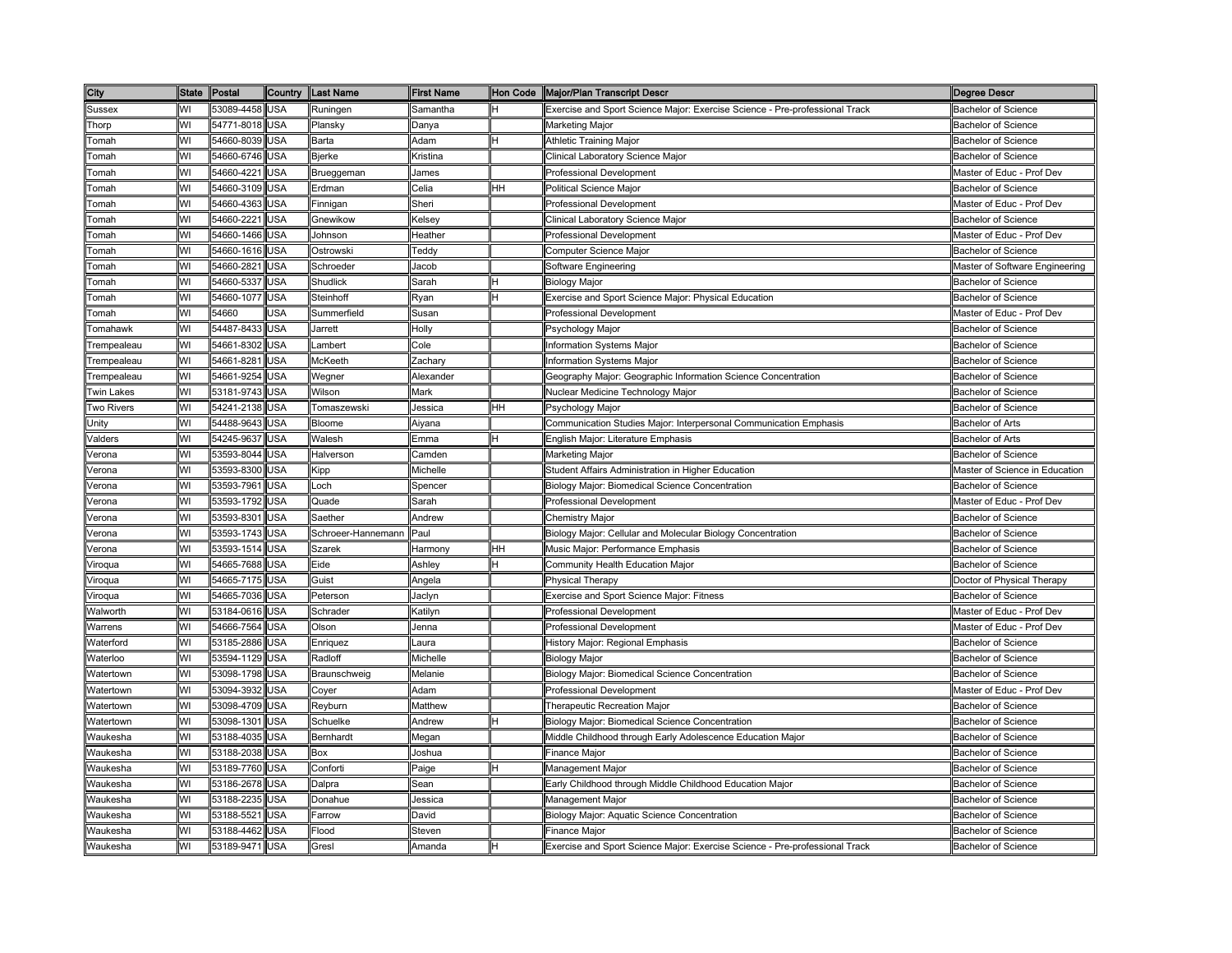| City              | <b>State</b> | Postal     | Country    | <b>Last Name</b>                                                                                                                                  | <b>First Name</b> | <b>Hon Code</b> | <b>Major/Plan Transcript Descr</b>                                                  | Degree Descr                   |
|-------------------|--------------|------------|------------|---------------------------------------------------------------------------------------------------------------------------------------------------|-------------------|-----------------|-------------------------------------------------------------------------------------|--------------------------------|
| Waukesha          | WI           | 53186-6254 | <b>USA</b> | Hoeft                                                                                                                                             | Kaylee            |                 | <b>Mathematics Major</b>                                                            | <b>Bachelor of Science</b>     |
| Naukesha          | WI           | 53188-1730 | USA        | <nappenberger< td=""><td>Allen</td><td></td><td>English Major: Rhetoric and Writing Emphasis</td><td><b>Bachelor of Arts</b></td></nappenberger<> | Allen             |                 | English Major: Rhetoric and Writing Emphasis                                        | <b>Bachelor of Arts</b>        |
| Waukesha          | WI           | 53189-6540 | USA        | Knudson                                                                                                                                           | Erin              |                 | Management Major                                                                    | <b>Bachelor of Science</b>     |
| Naukesha          | WI           | 53188-4117 | <b>JSA</b> | Malinowski                                                                                                                                        | Clare             |                 | Music Major: Choral Emphasis                                                        | <b>Bachelor of Science</b>     |
| Naukesha          | WI           | 53189-9423 | <b>JSA</b> | Plante                                                                                                                                            | Megan             |                 | Physical Therapy                                                                    | Doctor of Physical Therapy     |
| Naukesha          | WI           | 53188-1019 | <b>JSA</b> | Purtell                                                                                                                                           | James             |                 | Management Major: Human Resources Emphasis                                          | <b>Bachelor of Science</b>     |
| Naukesha          | WI           | 53188-4430 | USA        | Richards                                                                                                                                          | Daniel            |                 | Finance Major                                                                       | <b>Bachelor of Science</b>     |
| Waukesha          | WI           | 53188-4822 | JSA        | Schickert                                                                                                                                         | Britni            |                 | <b>Physical Therapy</b>                                                             | Doctor of Physical Therapy     |
| Waukesha          | WI           | 53188-5453 | <b>JSA</b> | Wilcox                                                                                                                                            | Adam              |                 | Finance Major: Risk, Insurance and Financial Planning Concentration                 | <b>Bachelor of Science</b>     |
| Waunakee          | WI           | 53597-1564 | USA        | Collins                                                                                                                                           | Daniel            |                 | Music Major: Jazz Performance Emphasis                                              | <b>Bachelor of Arts</b>        |
| Waunakee          | WI           | 53597-1469 | USA        | Curley                                                                                                                                            | Abby              |                 | Middle Childhood through Early Adolescence Education Major                          | <b>Bachelor of Science</b>     |
| Waunakee          | WI           | 53597-2357 | USA        | Mobley                                                                                                                                            | Sean              |                 | Communication Studies Major: Broadcast and Digital Media Emphasis                   | <b>Bachelor of Science</b>     |
| Waupaca           | WI           | 54981-1044 | <b>USA</b> | Camann                                                                                                                                            | Sarah             |                 | Middle Childhood through Early Adolescence Education Major                          | <b>Bachelor of Science</b>     |
| Waupun            | WI           | 53963-9431 | USA        | Hokenson                                                                                                                                          | Hannah            |                 | Therapeutic Recreation Major                                                        | <b>Bachelor of Science</b>     |
| Waupun            | WI           | 53963-8835 | USA        | Miller                                                                                                                                            | Ryan              |                 | Information Systems Major                                                           | <b>Bachelor of Science</b>     |
| Wausau            | WI           | 54403-3131 | USA        | <b>Buntin</b>                                                                                                                                     | Pamela            | HH              | Athletic Training Major                                                             | <b>Bachelor of Science</b>     |
| Nausau            | WI           | 54403-6603 | USA        | Gates                                                                                                                                             | Chelsey           |                 | Psychology Major                                                                    | <b>Bachelor of Science</b>     |
| Wausau            | WI           | 54401-9271 | USA        | _ang                                                                                                                                              | Hanna             |                 | Social Studies Major (Broad Field Option B)                                         | <b>Bachelor of Science</b>     |
| Wausau            | WI           | 54401-8530 | USA        | Pagel                                                                                                                                             | Brehn             |                 | Physical Therapy                                                                    | Doctor of Physical Therapy     |
| Wausau            | WI           | 54403-1104 | USA        | Rapp                                                                                                                                              | .aura             |                 | School Psychology                                                                   | Master of Science in Education |
| Wausau            | WI           | 54401-0912 | USA        | Saindon                                                                                                                                           | Kaitlyn           |                 | Sociology Major                                                                     | <b>Bachelor of Science</b>     |
| Wautoma           | WI           | 54982-7080 | USA        | Mesman                                                                                                                                            | Adam              | HН              | Psychology Major                                                                    | <b>Bachelor of Science</b>     |
| Wauwatosa         | WI           | 53213-2152 | <b>JSA</b> | Brown                                                                                                                                             | Ashley            |                 | Exercise and Sport Science: Human Performance                                       | Master of Science              |
| Wauwatosa         | WI           | 53213-2020 | <b>JSA</b> | <b>Hofschulte</b>                                                                                                                                 | Robert            |                 | <b>Athletic Training Major</b>                                                      | <b>Bachelor of Science</b>     |
| Wauwatosa         | WI           | 53213-3352 | <b>JSA</b> | Liberacki                                                                                                                                         | Matthew           |                 | Management Major                                                                    | <b>Bachelor of Science</b>     |
| Nauwatosa         | WI           | 53213-2233 | <b>JSA</b> | /erbanac                                                                                                                                          | Brittany          |                 | Early Childhood through Middle Childhood Education Major                            | <b>Bachelor of Science</b>     |
| Wauzeka           | WI           | 53826-8616 | USA        | Pomerening                                                                                                                                        | Ryan              |                 | Communication Studies Major: Broadcast and Digital Media Emphasis                   | <b>Bachelor of Science</b>     |
| West Allis        | WI           | 53227-2728 | USA        | <b>Becker</b>                                                                                                                                     | .aura             | HΗ              | <b>Biology Major</b>                                                                | <b>Bachelor of Science</b>     |
| <b>Nest Allis</b> | WI           | 53227-2728 | <b>JSA</b> | Becker                                                                                                                                            | .indsey           | HH              | Biology Major: Biomedical Science Concentration                                     | <b>Bachelor of Science</b>     |
| West Allis        | WI           | 53227-1722 | <b>JSA</b> | Fletcher                                                                                                                                          | Jesse             |                 | Sociology Major                                                                     | <b>Bachelor of Science</b>     |
| West Bend         | WI           | 53090-1537 | JSA        | Bailey                                                                                                                                            | Brett             |                 | Communication Studies Major: Broadcast and Digital Media Emphasis                   | <b>Bachelor of Science</b>     |
| West Bend         | WI           | 53090-9371 | USA        | <b>Beistle</b>                                                                                                                                    | Nicole            |                 | Communication Studies Major: Organizational and Professional Communication Emphasis | Bachelor of Science            |
| West Bend         | WI           | 53090-9312 | JSA        | Fischer                                                                                                                                           | Zachary           | HH              | Mathematics Major: Actuarial Science Concentration                                  | <b>Bachelor of Science</b>     |
| West Bend         | WI           | 53090-1192 | USA        | Holt                                                                                                                                              | John              |                 | Marketing Major                                                                     | <b>Bachelor of Science</b>     |
| West Bend         | WI           | 53090-2212 | USA        | .ambrecht                                                                                                                                         | Jennifer          |                 | <b>Biochemistry Major</b>                                                           | <b>Bachelor of Science</b>     |
| West Bend         | WI           | 53095-5007 | USA        | _ofy                                                                                                                                              | Neil              |                 | Physics Major                                                                       | Bachelor of Science            |
| West Bend         | WI           | 53095-8753 | USA        | Maziarka                                                                                                                                          | Kristen           | HH              | Psychology Major                                                                    | <b>Bachelor of Science</b>     |
| West Bend         | WI           | 53095-4704 | USA        | Toellner                                                                                                                                          | Elizabeth         |                 | Management Major                                                                    | <b>Bachelor of Science</b>     |
| West Salem        | WI           | 54669-1233 | USA        | Bahr                                                                                                                                              | Dylan             |                 | Geography Major: Geographic Information Science Concentration                       | <b>Bachelor of Science</b>     |
| West Salem        | WI           | 54669-1618 | USA        | <b>Brown</b>                                                                                                                                      | eroy-             |                 | Economics Major                                                                     | Bachelor of Science            |
| West Salem        | WI           | 54669-1126 | USA        | Guthrie                                                                                                                                           | Sarah             |                 | English Major: Rhetoric and Writing Emphasis                                        | <b>Bachelor of Arts</b>        |
| West Salem        | WI           | 54669-9544 | USA        | Horstmann                                                                                                                                         | Sarah             |                 | Music Major: Choral Emphasis                                                        | <b>Bachelor of Science</b>     |
| West Salem        | WI           | 54669-9556 | USA        | Kelley                                                                                                                                            | Abigail           |                 | <b>Public Administration Major</b>                                                  | <b>Bachelor of Science</b>     |
| <b>Nest Salem</b> | WI           | 54669-9002 | <b>JSA</b> | ejeune                                                                                                                                            | Steven            |                 | Finance Major                                                                       | <b>Bachelor of Science</b>     |
| West Salem        | WI           | 54669-1120 | <b>JSA</b> | McClintock                                                                                                                                        | Tiffany           |                 | Middle Childhood through Early Adolescence Education Major                          | <b>Bachelor of Science</b>     |
| West Salem        | WI           | 54669-9374 | <b>JSA</b> | Noren                                                                                                                                             | (ylee             |                 | Management Major                                                                    | <b>Bachelor of Science</b>     |
| West Salem        | WI           | 54669-932  | <b>JSA</b> | Rucker                                                                                                                                            | courtney          |                 | Middle Childhood through Early Adolescence Education Major                          | <b>Bachelor of Science</b>     |
| West Salem        | WI           | 54669-1040 | <b>JSA</b> | Sullivan                                                                                                                                          | Ryan              |                 | Master of Business Administration                                                   | Master of Business Admin       |